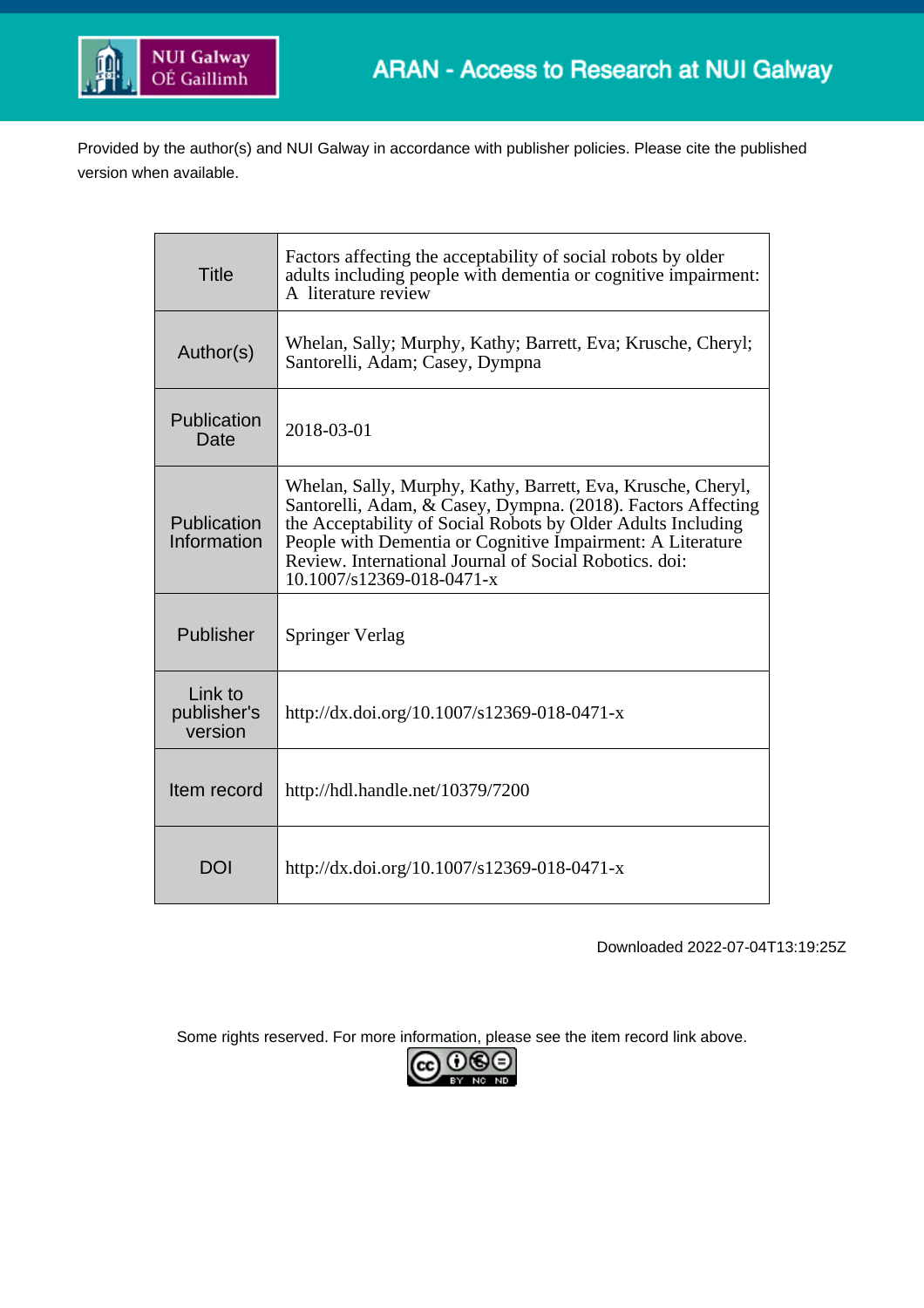*This is a post-print of an article published in the International Journal of Social Robotics. The final authenticated version is available online at: https://doi.org/*10.1007/s12369-018-0471-x *The published article can also be accessed via the following link: http://rdcu.be/H79x* 

Title: Factors Affecting the Acceptability of Social Robots by older adults including people with dementia or cognitive impairment*:* A Literature Review.

Authors: Sally Whelan<sup>1</sup>, Kathy Murphy<sup>1</sup>, Eva Barrett<sup>1</sup>, Cheryl Kruschke<sup>2</sup>, Adam Santorelli<sup>1</sup>, and Dympna

 $Casey<sup>1</sup>$ .

- 1. School of Nursing & Midwifery National University of Ireland, Galway, Ireland.
- 2. Loretto Heights School of Nursing, Regis University, Denver, Colorado,

USA. Corresponding Author: Sally Whelan

## Abstract

Social robots are being developed to support care given to older adults (OA), people with dementia (PWD) and OA with mild cognitive impairment (MCI) by facilitating their independence and wellbeing. The successful deployment of robots should be guided by knowledge of factors which affect acceptability. This paper critically reviews empirical studies which have explored how acceptability issues impact OA, PWD and OA with MCI. The aim is to identify the factors governing acceptability, to ascertain what is likely to improve acceptability and make recommendations for future research. A search of the literature published between 2005 and 2015 revealed a relatively small body of relevant work has been conducted focusing on the acceptability of robots by PWD or OA with MCI (n=21), and on acceptability for OA (n=23). The findings are presented using constructs from the Almere robot acceptance model. They reveal acceptance of robots is affected by multiple interacting factors, pertaining to the individual, significant others and the wider society. Acceptability can be improved through robots using humanlike communication, being personalised in response to individual users' needs and including issues of trust and control of the robot which relates to degrees of robot adaptivity. However, most studies are of short duration, have small sample sizes and some do not involve actual robot usage or are conducted in laboratories rather than in real world contexts. Larger randomised controlled studies, conducted in the context where robots will be deployed, are needed to investigate how acceptance factors are affected when humans use robots for longer periods of time and become habituated to them.

## 1 Introduction

Dementia, which affects mainly people over age 65, is expected to affect 66 million people by 2030 and 115 million by 2050 [1]. This progressive degenerative syndrome can cause memory loss, mood and personality changes, communication problems and difficulty performing routine tasks [2]. Mild Cognitive Impairment (MCI) is estimated to affect between five and twenty percent of people over 65 and is a condition where people have minor problems with memory or thinking. People with MCI do not have a diagnosis of dementia but are at increased risk of developing this condition [3]. Social robots are being developed to support the care given by human care givers to older adults (OA), people with dementia (PWD) and MCI [4, 5]. These aim to reduce social isolation, improve quality of life and support people in their social interactions [5-9].

Social robots are defined as being useful, and possessing social intelligence and skills which enable them to interact with people in a socially acceptable manner [10]. This means they need to be able to communicate with the user and be perceived by the user as a social entity [11]. This definition includes companion-type robots, with a primary purpose to enhance mental health, and the psychological well-being of its users, and service-type robots which support people in undertaking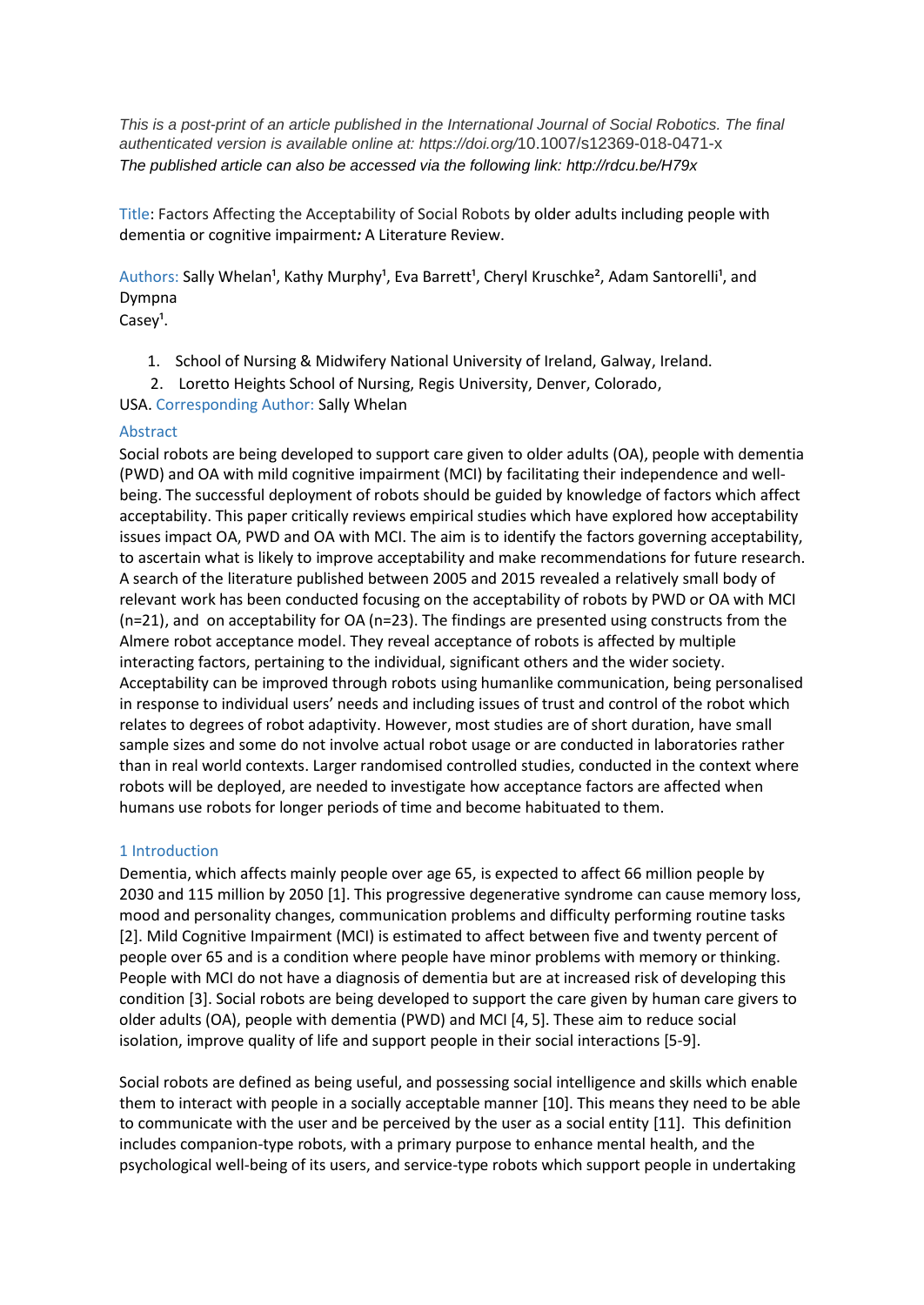daily living functions. Acceptability is defined as the 'robot being willingly incorporated into the older person's life' [12], which implies long term usage.

Acceptability of these robots to PWD, OA with MCI and OA is an important issue which depends on multiple variables [13, 14]. Future research and the design, development and deployment of robots, in this rapidly expanding field, needs to be guided by knowledge of factors which affect acceptability. This paper critically reviews empirical studies which have explored how acceptability issues impact these groups of people. It aims to: (i) determine how this issue has been examined to date; (ii) identify the importance of particular factors; (iii) ascertain what is likely to improve acceptability; and, (iv) make recommendations for future research.

## 2 Literature Search Methodology

Literature published between January 2005 and May 2015 was searched systematically by a librarian in the following databases: Cochrane library, PubMed, Scopus, CINAHL, EMBASE, Web of Science Core Collection, PsychINFO, Compendex (EI Village 2), using the terms: accept\*, dementia\*, Alzheimer\*, robot\*, "cognitive deficiency", elderly, technology accept\*, user accept\*, attitude, social robots, assistive technology, social commitment, social, therapeutic, relationship building, companionship, caring, mental health, entertainment, interactive autonomous, interactive engaging, mental commitment. The titles of 198 articles were read and 141 were discounted as they were not in English, lacked relevance or were duplicates. Abstracts from the remaining 55 papers were then examined and 11 were excluded as they were not empirical studies or did not focus on PWD, OA with MCI or OA. Therefore in total 44 studies were identified for inclusion in this review. OAs were defined as being people over 65 years who do not have a diagnosis of dementia or cognitive impairment and PWD describes participants who have a diagnosis of dementia.

### 3 Literature Review

This review uses the Almere theoretical model of technology acceptance [15] as a framework to present its findings. Constructs from this model, which was developed to test acceptance of assistive social agents by elderly users, are defined in Table i.

| Construct                      | Definition                                                                           |
|--------------------------------|--------------------------------------------------------------------------------------|
| Anxiety                        | Evoking anxious or emotional reactions when using the robot.                         |
| Attitude towards               | Positive or negative feelings about the appliance of the robot.                      |
| technology                     |                                                                                      |
| Intention to Use               | The outspoken intention to use the robot over a longer period of time.               |
| <b>Perceived Usefulness</b>    | The extent to which a user thinks a robot will be helpful in their daily activities. |
| Perceived ease of use          | The degree to which the user believes that using the robot would be free of          |
| Perceived enjoyment            | Feelings of joy or pleasure associated by the user with the use of the robot.        |
| Social Presence                | The experience of sensing a social entity when interacting with the robot.           |
| Perceived sociability          | The perceived ability of the robot to perform sociable behaviour.                    |
| Trust                          | The belief the robot performs with personal integrity and reliability                |
| Perceived adaptability         | The perceived ability of the robot to be adaptive to the changing needs of the       |
| <b>Facilitating conditions</b> | Factors in the environment that facilitate using the robot.                          |
| Social Influence               | The user's perception of what other people think about them using the robot.         |

Table i: Almere model constructs [16]

The review begins by introducing literature which explains how psychological factors affect acceptance by impacting users' anxiety levels and their attitude towards robots. These factors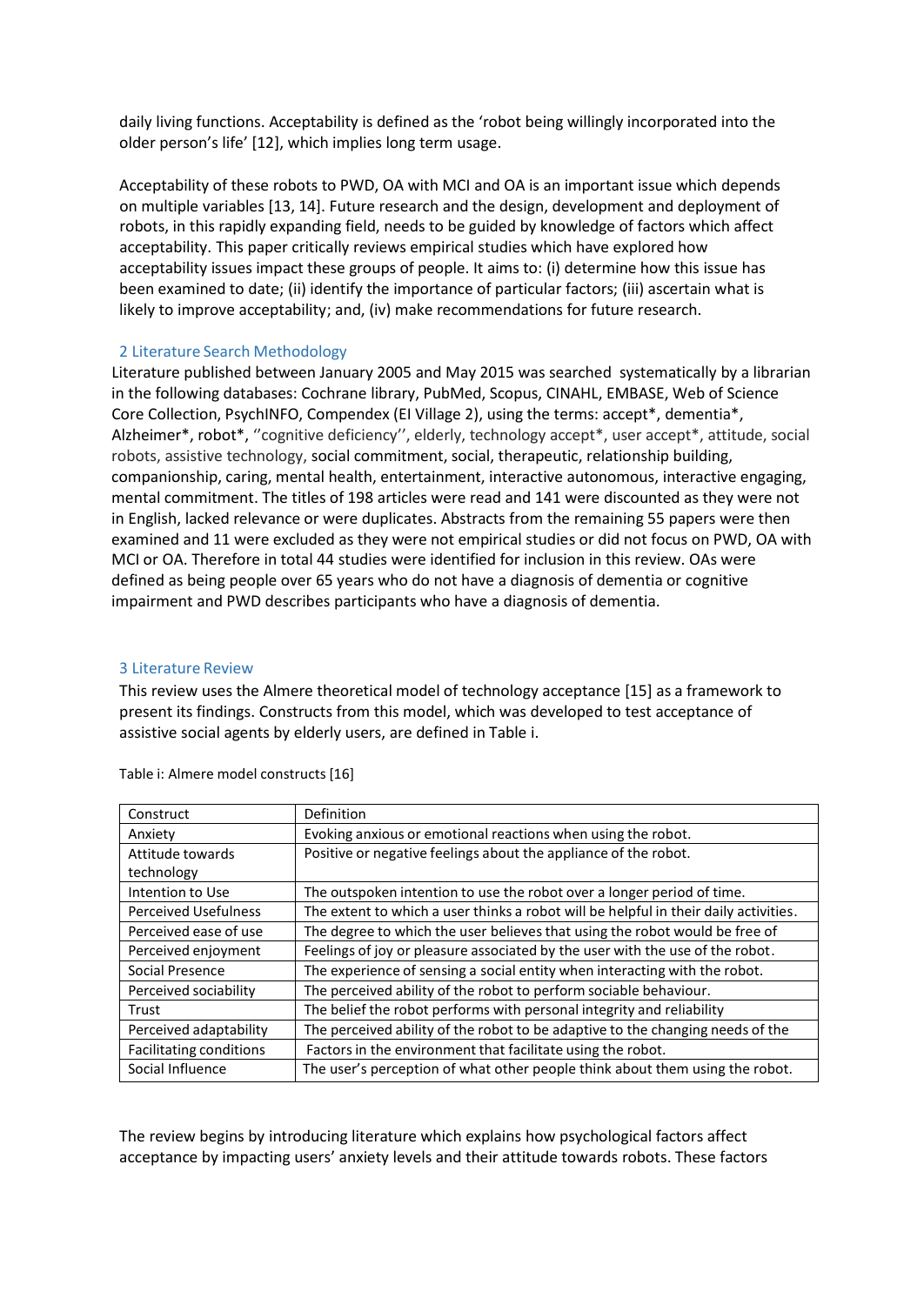predispose a user to respond to a robot in a particular way, influencing the degree of acceptance likely at an initial robot-user encounter.

# 3.1 Attitudes and Anxieties towards technology

Before a person has their first direct experience of robots, users form a mental model about them which conditions their responses to the robot. Mental models are influenced by past personal experience and second hand sources of information external to the individual, such as science fiction and the media [11, 17-19]. For example, zoomorphic robots, such as Paro, appearing as a baby harp seal, may stimulate users and connect with prior experiences, by evoking happy caring emotions, previously generated when interacting with pets [20].

Prior experiences and an individual's attitude towards a robot is affected by their expectations about what it can and cannot do. This is also linked to anthropomorphism and the human tendency to regard robotic and non-robotic objects as living entities with humanlike capacities of mind. How this occurs is explored further below.

Attitudes to particular robots, and the degree of anxiety or emotional reaction that they evoke, are influenced by the degree to which a human perceives a robot to have an ability to feel (mind experience) and an ability to do things (mind agency). The latter includes perceptions about its capacity for self-control, memory and morality [21]. Takayama (2011) suggests that a robot which is perceived to have a high level of mind agency, appears to have its own needs, desires and goals, i.e. it is perceived to possess human attributes [22]. Whereas, a robot perceived to have a middle level of perceived agency, does not have its own motivations and is regarded as a tool. Takayama (2011) distinguishes between in-the-moment perceptions of agency and more reflective perceptions which result from considered thinking about a situation. Robots can be perceived as highly agentic entities in-the-moment, as people respond to them instinctively. This tendency may facilitate humans forming emotional bonds with a robot and eliciting social responses. It has been proposed that the tendency to anthropomorphise may increase if a person is lonely or feels gratitude towards a device which helps them [17].

Stafford et al (2013) [21] investigated whether perceptions about mind can predict robot usage and how this affects attitudes towards robots. They studied attitudes towards Healthbot, which can respond to face recognition and touch-screen interaction and perform vital signs measurements. It also provided medication reminders, entertainment or telephone calling and had the ability to assess brain fitness, with self- selected OA participants (n=25) living independently in a residential unit. Having obtained baseline measurements, fourteen participants did not interact with the robot, four used it in their apartments, four used it in the residents' foyer, and three used it in both places. Participants who attributed more agency to the robot were more wary of it and used it less, but their attitudes improved when they became aware of the robots limited ability to think and remember.

It is possible that acceptability will be improved if robots are perceived to have a level of agency appropriate to their purpose and the context in which they are employed. Indeed it has been speculated that robots perceived as having low agency but high experience (feelings) might make more acceptable companion robots [11]. Paro is a highly successful robot which conforms to this specification, appearing to have a lot of feelings but little agency. The evidence regarding how gender, education, age and prior computer experience (CE) impacts anxiety and attitude towards robots presents a complex picture. Arras and Cerqui (2005) found that 34% of men had a more positive image of robotics compared to 9% of women and the latter were more skeptical on every aspect of robot technology. In addition 39% of OA had a more positive image of robots compared to 22% of those under 18 years. OA believed robots could contribute to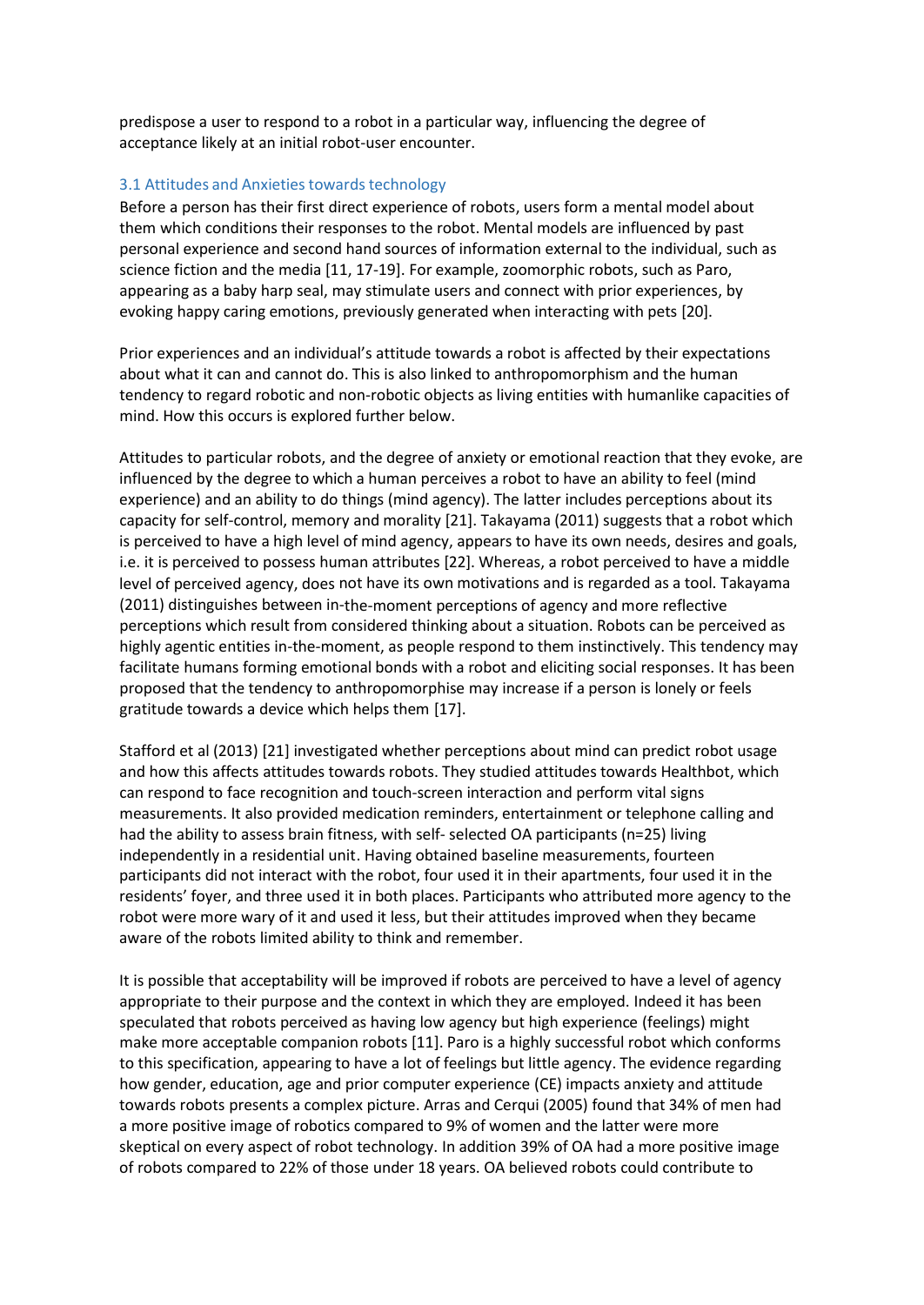their personal happiness and quality of life, although they rejected the idea of robots replacing human social contact [24].

Heerink (2011) [16] explored the influence of gender, education, age and computer experience on acceptance by showing OA, who were living semi-independently in residential care (n=66, 43 female, 23 male, aged 65-92), a film of a RoboCare robot being used by an older adult. Authors describe this robot as a mobile cylinder with a female screen face which can act autonomously and connect to smart-home technology. Data collected using questionnaires suggested that participants with more education were less open to perceiving the robot as a social entity. In addition, people with more CE perceived it as easier to use (PEOU). Gender differences coincided with correlations of CE and PEOU, which suggested that males had more CE and this increased their PEOU. However, this study also found that anxiety levels towards the robot were influential and correlated with age, CE and education levels (0.331, p<0,005; -0.356, p<0,005; -0.229, p<0.25).

The effect of age and anxiety towards robots was also investigated by Normura et al (2012) [25] who conducted an online survey randomly selecting respondents from a Japanese survey company, based on age and gender (n=100; aged 20-70). They found that people in their twenties, who had experienced humanoid robots directly or in the media, reported higher anxiety levels toward robots than those aged 50-60. However, OA mistrusted technology significantly more than younger adults. The former also found technology more difficult to use and had less knowledge of its capabilities. Women were more skeptical about using robots than men. Interestingly, the age groups used different strategies when learning how to use unfamiliar technologies: young people used trial and error, adults read instructions whereas OA preferred to ask for help. This research also found that more OA compared to younger adults preferred robots not to be freely mobile within the home (90% vs 28%) and only 8% of OA compared with 54% of younger adults reported that they would feel completely safe and comfortable to have a robot performing tasks in their house. Scopelliti, Giuliani et al (2004) [19] supported the inference that OA may respond to technologies differently to younger people. Their pilot qualitative study, which involved three generations in six families (n=23), found that OA evaluated robotic technology positively. However, OA were concerned about the harmonious integration of robots into the home environment, whereas participants in other age groups expressed different priorities [19].

### 3.2 Intention to Use (ITU)

The evidence suggests that factors impacting acceptance can change when a person uses a robot and becomes more familiar with it, rather than just hearing about it from a third party [26-28]. For this and other reasons described below, ITU as a measure of robot acceptability can provide less reliable and valid information than studies which examine actual robot usage over a prolonged period of time. For example, Stafford et al (2010) recorded attitudes towards the robot Cafero, using a robot attitude scale, before and after staff (n=32) and OA residents (n=21) in a retirement village had 30 minutes to interact with it. Following the interaction, both participant groups had less negative attitudes towards the robots. A similar improvement in attitude was found by Gross and Schroeter et al (2012), in their observational qualitative field trial conducted in a 'smart' house. They found some OA with MCI and their carer partners (n=4 dyads), were initially negative toward the CompanionAble robot and perceived it as frightening [27]. However, they started to appreciate its benefits and found it more acceptable after spending one day using it. Heerink (2010) [15] evaluated whether ITU predicted actual robot usage, with OA residents (n=30) who were introduced to iCat, played with it for 3 minutes and then had their ITU measured by completing a questionnaire. Afterwards, iCat was left in a residents lounge for participants to use if they wished when they were alone. This subsequent usage was video recorded. They found that ITU sometimes predicted actual usage but did not always do so.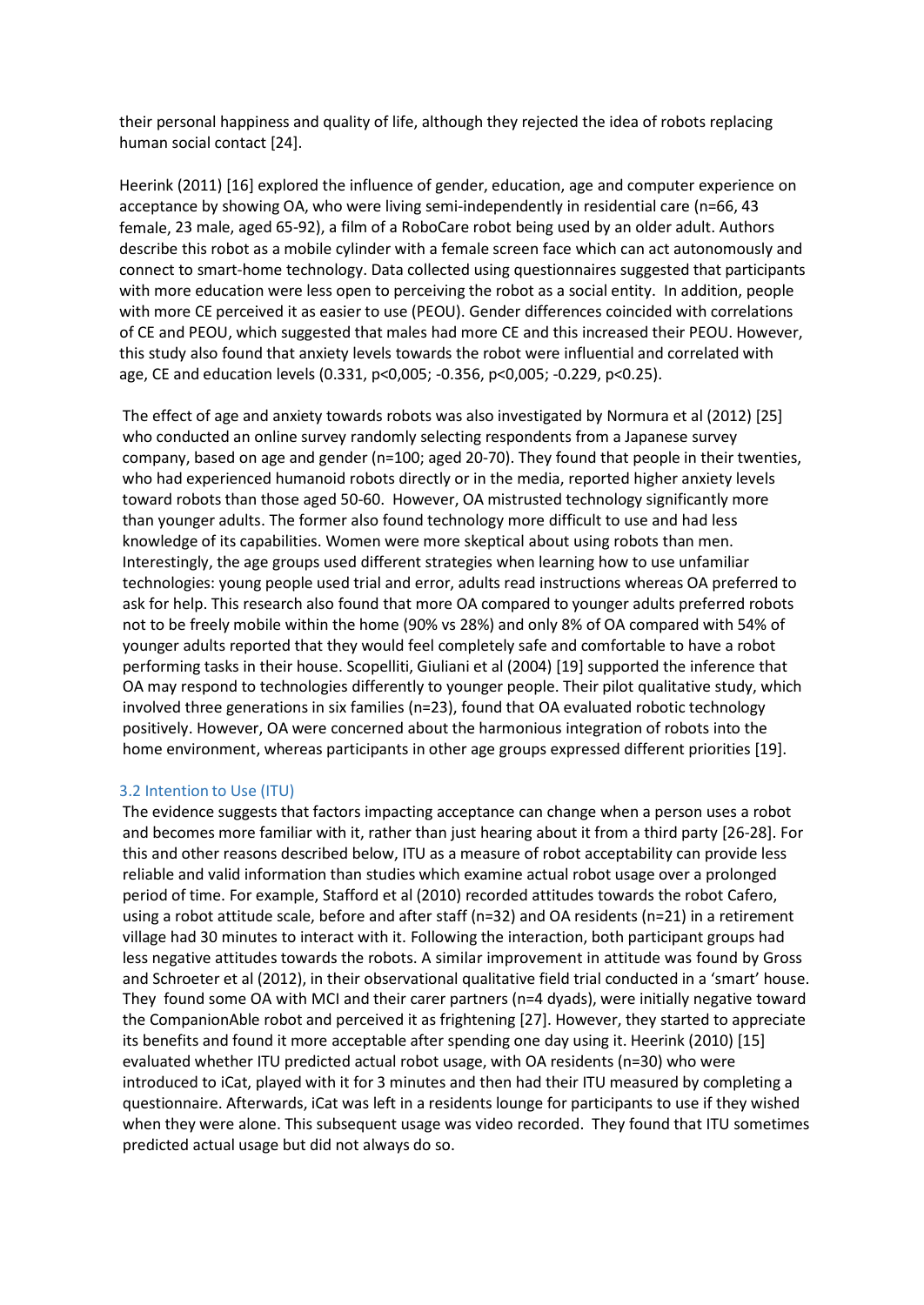In a subsequent experiment involving OA (n=30), usage of Steffie, a virtual screen character used to assist participants with online computer activities, was recorded. This program was installed in participants' home computers. Heerink (2010) found ITU is impacted by other acceptance factors and can be predicted by users' attitude and how much they perceive the robot to be useful.

Stafford (2013) [11] suggests that ITU can be problematic when researching robot acceptability with OA and PWD. This is because questions about intending to use robots in the future do not always make sense to participants when they know a robot is not going to be available to them after completion of a study.

In contrast to studies which have used ITU measures, those examining the impact of direct robot experience on robot acceptance over longer periods of time in the user's usual living situation [6, 7, 9, 26] have the potential to provide more useful information on acceptability. Pfadenhauer and Dukat's (2015) [28] provides insight on the importance of exploring acceptability factors in context. They ethnographically examined the deployment of Paro in a German residential care setting for PWD, using participant observation and video-graphic documentation of approximately three group activity sessions per month, over one year. They found that Paro was used in a variety of ways: to facilitate communication, as a conversationalist, and as an observation instrument. They concluded that the robots appearance and its deployment were interdependent, as through this humans establish how (and if) a technology will be used and what it means to them. Such decisions are influenced by users' perceptions about their unmet needs and how well they think a particular robot will meet these needs.

## 3.3 Perceived usefulness(PU)

Social robots need to be perceived by users as useful and relevant to their current unmet needs [15, 21, 29-31]. De Graaf (2015) [26] explored acceptability with a rabbit-like health promotion robot, Karotz, placed in the homes of OA (n=6) during three ten day periods over six months. The robot was programmed to greet participants, provide a weather report, advise on activity levels, discuss daily activities and remind participants to weigh themselves. Interactions were videoed and semi structured interviews were conducted. Researchers found that, at each usage phase, participants talked most about whether or not the robot was useful to them.

This suggests that identifying needs accurately may improve robot acceptability. However, ascertaining perceived needs of OA and PWD can be difficult and is impacted by many factors. For instance, identifying unmet needs is complicated if OA have reduced awareness of their own needs due to habituation or if they are unwilling to acknowledge disability fearing stigmatization or loss of independence [11]. Furthermore, PWD may not have the cognitive ability to identify or express their needs [31] or they might believe that social robots are not useful if their needs are currently being fulfilled by caregivers [32]. Indeed, several studies suggest that PWD and their carers can disagree as to the nature of their unmet needs and potential solutions provided by robots [12, 30, 33]. This fact impacts robot acceptability by individuals and is discussed further below with reference to social influences.

Due to the challenge involved in accurately assessing the unmet needs of PWD and OA, Stafford (2012) [29] recommends that robot designers consider this issue early and regularly during the robot design stage using data triangulation and 'open' methodologies, with participants who match the end target users .

### 3.4 Perceived Ease of Use (PEOU)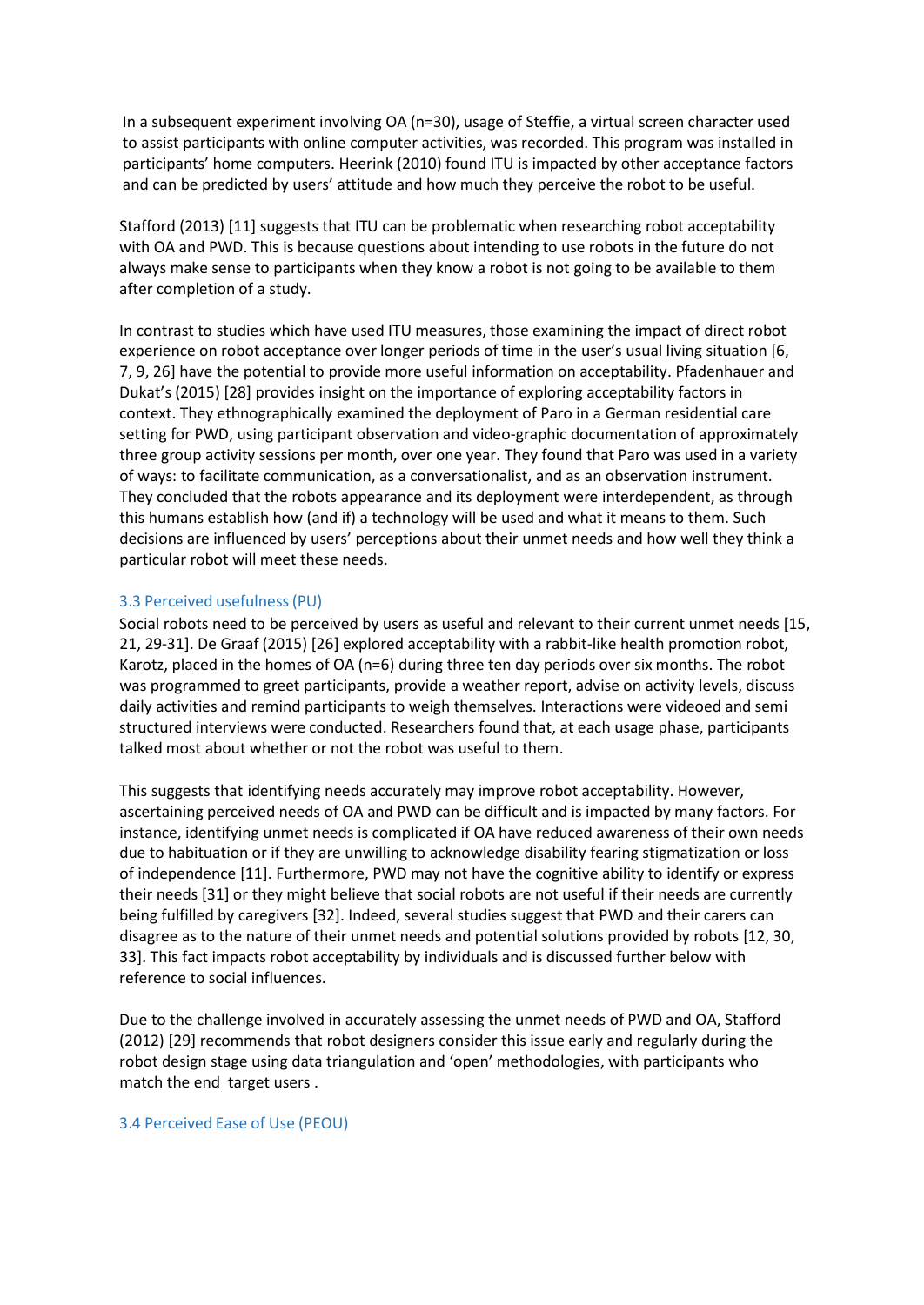This section examines research which has addressed issues of perceived practical utility, which includes usability and PEOU. It focuses on what can enhance usability and therefore potentially increase acceptability.

The impact of usability issues of social robots for PWD is illustrated by Kerssens, Kumar et al's (2015) study [34]. This tested the acceptability of Companion, a touch screen technology which delivers psychosocial interventions to assist in the management of neuropsychiatric symptoms of dementia and seeks to reduce carers' distress. PWD and carers (n=7 dyads) were studied in participants' own homes, interacting with Companion for three weeks. PEOU and utility issues were important as all participants had comorbidities and the majority experienced visual, hearing, or fine motor difficulties. Companion was personalised to individual PWD by uploading information such as photographs, videos and messages from trusted people, information from life story interviews including food preferences, important routines, positive life events, memories and interests. Carers selected problematic symptoms that they would like to be targeted as intervention goals. Baseline status of these goals were recorded along with measures of participants' expectations of the technology using Davis' (1989) [35] scales of PEOU and PU. Post intervention objective and subjective measures suggested that Companion was perceived as easy to use and it significantly facilitated meaningful positive engagement and simplified the carer's daily lives. However, PWD (n=2) did not use Companion independently, due to their physical limitations, and others (n=2) ignored the robot's interventions, even when these were noticed. Notably, carers also enjoyed the reminiscence of their shared past afforded by Companion. Regarding the targeted goals for reducing symptomatic behaviour, in 50% of cases carers rated PWD status as improved.

Improving the acceptability and usability of robots requires robot design to be matched to user group (i.e. carer, PWD, OA), individual requirements and environmental considerations. This means that all social robots need to be easily cleaned [14]. Those for use in peoples' homes need to be robust, require little maintenance or troubleshooting, and to be able to navigate environments with dynamic and static obstacles, uneven floors and possibly stairs, in conditions in which lighting varies along with door thresholds. In residential care, different designs are possible due to wider hallways, possibly static floor plans and duplicate furnishings [31].

In the context of residential care, robots need to accommodate the needs of multiple users with different physical and cognitive limitations. Campbell (2011) [36] conducted an observational case study involving nursing home residents (n=5), some of whom had advanced dementia. She found that a robotic dog and cat enhanced communication and were enjoyed by residents, but the off switch on the abdomen of a robotic dog was too stiff for people with arthritic fingers. Saaskilahti, Kangaskorte et al (2012) also found that having a microphone hanging around the neck or worn on the wrist of OA, helped participants (n=4) to use a Kompai robot skype call function, when it was difficult for them to bend over the device [37]. Participants in this study liked the intuitive skypecall feature with only two buttons and the capacity to adjust the touch screen, making it optimally sensitive for specific users. It was also useful having controls operated through touch and speech options, although touch was more reliable as operating the robot through voice-commands required extremely clear speech. Researchers also noted that users needed to learn to wait 3 seconds for the robots response and a participant suggested that the robot could say 'please wait a moment' to avoid the user giving it too many commands at the same time [37].

OA with reduced hearing, visual impairment or cognitive deficiency can find robots easier to use if they accommodate multiple interactive modalities [23, 38]. Khosala, Chu et al (2012) [38] found that nursing home residents (n=34) with sensory impairments and short term memory loss used different modes of communication at different times during a card game of Hoy with a robot called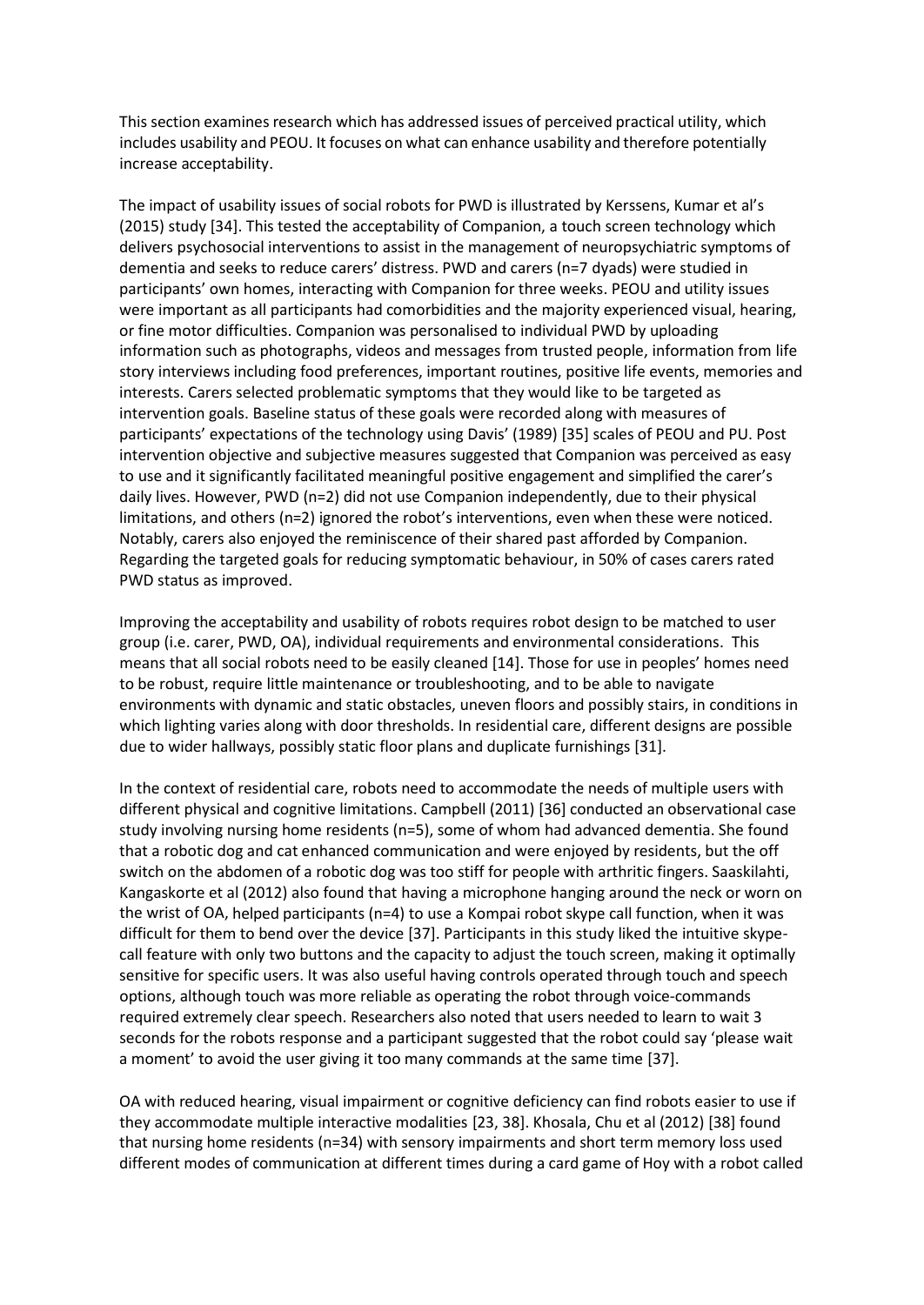Matilda. The robot's visual display helped participants remember and see the numbers which were called out verbally. However, it should be noted that although people want robots to communicate with them via acoustic and visual modalities, ultimately OA prefer robots to use direct speech [19].

PEOU may be rated higher with longer use, habituation and learning. Torta et al's (2014) [39] study tested acceptability of a small robot used as a communication interface with an integrated smart home system in a usability laboratory set up as real-life user apartments. OA (n=6) had two sessions during a two week period and (n=2) had eight sessions over three months. Participants found that the system easier to use during later sessions, particularly commenting how overtime they became more accustomed to the robot's speed and behaviour.

A small amount of work has examined how OA and PWD learn to use robot interfaces and what helps them to remember how to use these after a period of non-use. Some evidence is provided by Granata and Pino (2013) who found that people with MCI (n=11) completed tasks slower, learned slower and committed more errors than OA (n=11) when performing tasks using the agenda and shopping list function on the robot Kompai. Prior computer experience influenced rates of learning but there were no differences based on age or educational levels. Some participants had difficulty understanding the navigation and the authors recommend that the use of more intuitive designs, which reduce the number of steps in a process and hide choice lists until 'parent' categories are selected by users [40].

In summary, it is important that robots are matched to the needs and capabilities of the end users. PEOU can be improved over time with practice and learning. However, the literature has identified the following as factors related to PEOU; audio and visual communication of robot, ease of use of buttons and adjustability of monitor. It is also noteworthy that no studies were identified to have explored PEOU in depth, concerning how psychological factors of PWD and OA impact their perceptions on how easy robots will be to use.

## 3.5 Perceived Enjoyment (PE)

If people are able to use robots and have a choice about doing so in a voluntary domestic context, motivational factors such as PE come into play as acceptability increases if the robot is perceived to be fun and if it provides entertainment [15, 17, 41]. Heerink, Krose et al (2010) found that PE correlated significantly with intention to use (0.420 p<0.05) and minutes of actual usage (0.625 p<0.01) in an experiment with an iCat robot, made conversational using a hidden operator [42]. Participants consisted of semi-independent OA (n=30). Participants completed questionnaires on their experience of conversing with iCat, asking for information on weather, the TV schedule or for a joke.

However, de Graaf's (2015) [26] and Torta et al (2014) [39] found that PE reduced oversix months and eight months respectively. This suggests that novelty effects may enhance PE initially but then decrease over time, potentially resulting in less robot acceptance in the longer term.

### 3.6 Social Presence (SP)

Robots whose function is to motivate and stimulate users require a degree of social presence (SP) relevant to their purpose, because users need to perceive that they are in the company of a social entity. Indeed, robots' potential to possess SP appears to be their advantage over non-robotic technologies. SP can be optimised by using embodied robots which are physically rather than virtually present, sharing the same space as the user. Tapus and Tapus [43] explored a robot which was used as a tool to monitor and encourage cognitive activities for PWD, in an eight month study with PWD (n=9). The robot provided customised cognitive stimulation by playing music and games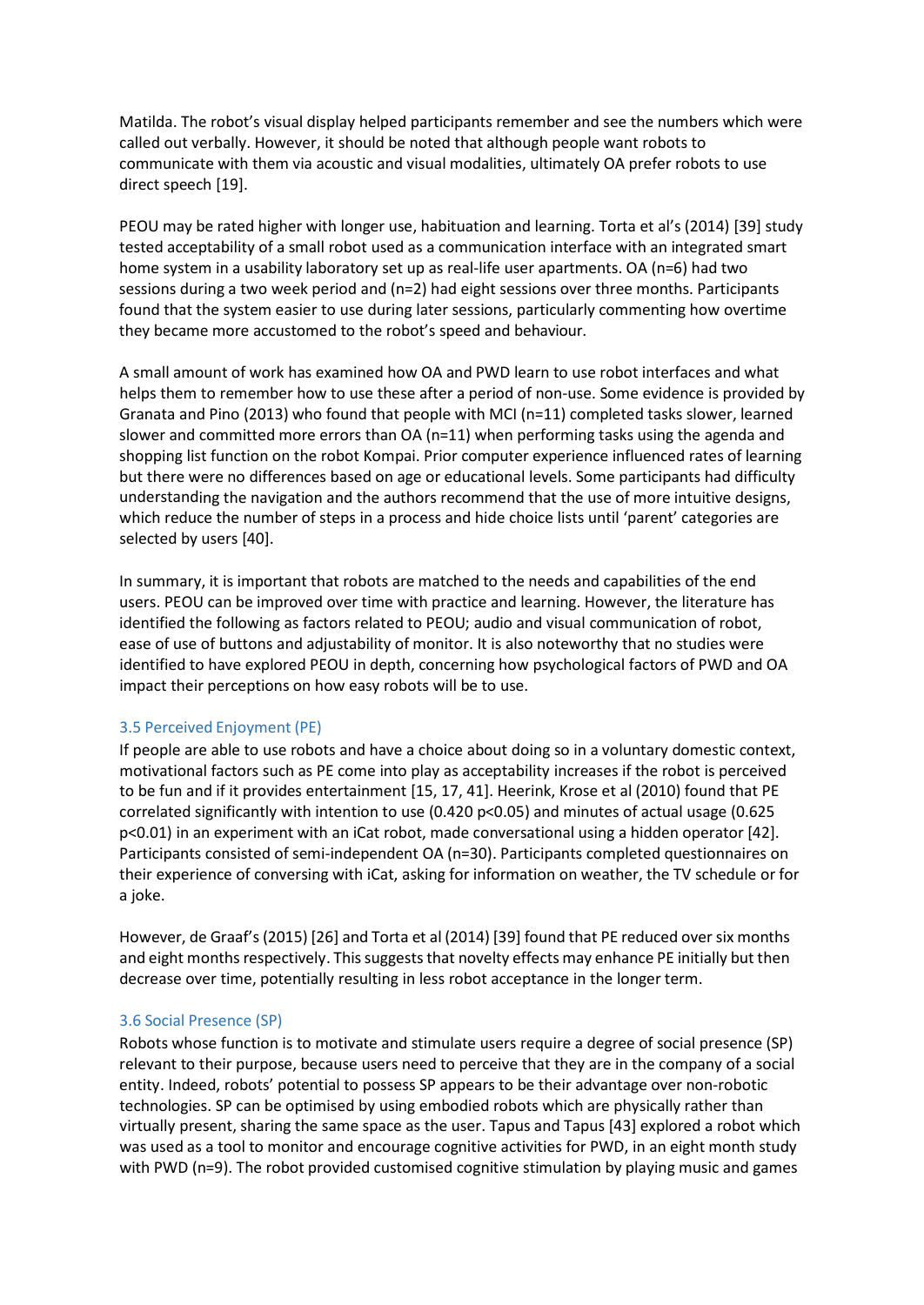with the user. Researchers compared responses to a humanoid torso design on a mobile platform with a simulation on a large computer screen. They found that participants consistently preferred the embodied robot to the computer and concluded that embodiment facilitated users' engagement with the robot as they shared their context.

However, the size of the robot is also important, as SP can be sub-optimal if it is too small and users fail to notice it. Torta et al (2014) [39] evaluated a 55cm tall socially assistive humanoid robot as a communication interface within a smart home environment, in a usability laboratory set up to mimic a real apartment. OA (n=8) tested robot acceptability with scenarios including; asking about weather conditions, listening to music, doing exercises, receiving environmental warnings, and calling a friend to make plans to meet up. Participants experienced 2-8 sessions over variable time periods lasting 2-12 weeks. They found that participants had low anxiety levels and enjoyed the robot but its SP scored very low due to its small size.

It is also important that robots are not too large. Robinson, Macdonald et al (2013) [44] tested the acceptability of two robots, Guide and Paro for PWD (n=10) living in an institution. Guide at 1.6m tall can facilitate making phone calls, provide access to websites, and offers games and music, whereas Paro is approximately 55 cm long. Over a one week period, five minute demonstrations of robots were provided to PWD residents (n=10), family members (n=11), and staff (n=5) and a one hour long interactive session with the robots was videoed, transcribed and analysed. Semistructured interviews were also held with staff and relatives. The findings suggested that residents responded and talked to Paro (n=6) more often than Guide (n=2). All residents touched Paro where as 40% (n=4) touched Guide. Staff and relatives were more enthusiastic about Paro compared to Guide. They thought that Paro would be more useful in their setting because it encouraged tactile contact and had beautiful eyes. However, some relatives (n=5) and staff (n=3) thought it was too bulky and recommended it be made smaller. The potential for Guide to facilitate activities and stimulate residents was acknowledged but most participants considered that PWD would be unable to use it alone. In particular, participants had mixed opinions about Guide's size. Some thought it was too big and intimidating, whilst others acknowledged that its size enabled people to interact socially around it and it was not likely to be overlooked. This finding is supported by the findings of other studies which suggest that large robots can induce feelings of intimidation, anxiety and feelings of being unsafe [45, 32].

Acceptance is likely to be enhanced if robots are customised regarding their size, to fit the context in which they are deployed [14] and their function. Larger robots could be useful for mobility aids [14], they may have more SP and are less likely to be overlooked by PWD or OA who may have poor eyesight [12]. The literature also reveals that it is paramount for people to feel comfortable during interactions with a robot [19] and this can be affected by perceived sociability.

# 3.7 Perceived Sociability (PS)

Social presence and PS have been found to correlate (beta 0.540, t 3.399, p<0.005) [15]. PS concerns a user's need to believe that the robot has social abilities which enables them to function as an assistive device. PS is impacted by aspects of robot appearance, behaviour and communication styles.

# 3.7.1 Robot Appearance

Scopelliti et al (2005) [19] found that people hold a variety of opinions about the materials that robots should be made from and their colour. Begum, Wang et al (2013) [32] conducted an acceptability and feasibility study in a home simulation laboratory, for a 40 inch tall prototype robot (Ed), based on an iRobot Create platform, which can deliver speech prompts to assist PWD performing a domestic sequence of events such as making a cup of tea. Researchers videoed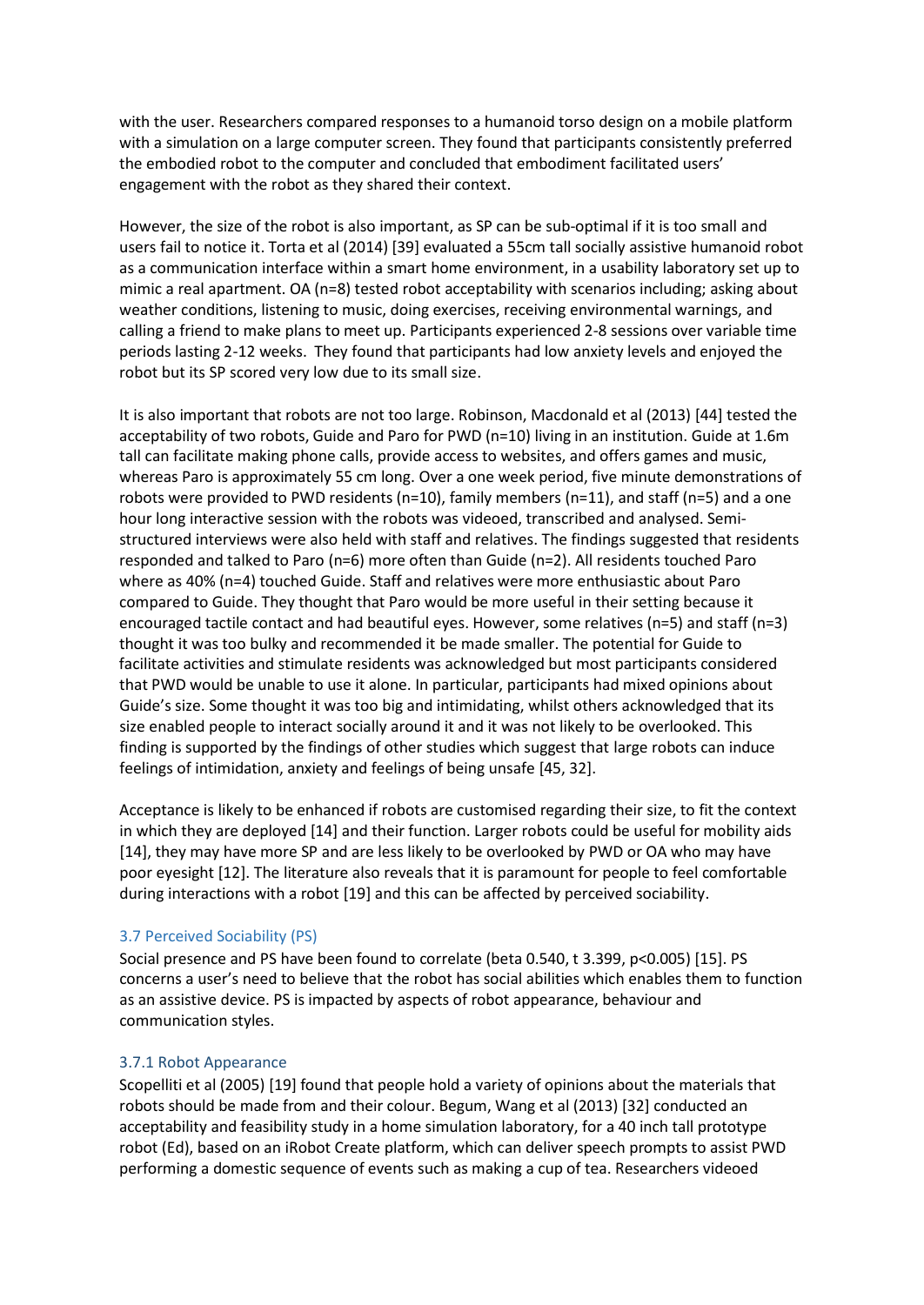interactions and interviewed PWD and caregivers (n=5 dyads). They reported a lack of consensus regarding whether a robot's voice should be soft or authoritative, and the gender it should represent.

Other issues influencing robot design concern how realistic they should appear to be and user preferences for a humanlike or mechanical-like appearance. These questions relate to the uncanny valley concept [46], which suggests that people find robots more acceptable as they become realistic and humanlike but when they are almost human, people are uncomfortable with them. Perceived human likeness was associated with more anxiety and elevated heart rates in OA participants compared to their formal carers in the Stafford, Broadbent et al (2010) study described above [23]. This suggests that the uncanny valley concept varies between individuals and groups and it may be linked to anxiety.

Pino et al (2015) [30] found that PWD (n=10) preferred a mechanical humanlike robot with anthropomorphic facial features and global mechanical looking design. These authors used a mixed methods approach which aimed to discover how the views of PWD, their carers (n=7) and OA (n=8) converge and diverge regarding robot applications, feelings about technology, ethical issues and barriers and facilitators to adoption. Twenty five participants completed a survey and 7 completed a focus group. Few people preferred the android robot and no-one voted for the one which was humanlike. Participants with dementia were moderately interested in a robot having realistic humanlike features, but OA were less so. Arras and Cerqui (2005) [24] conducted a large survey with respondents who were attending an international Swiss Expo-02 robotics exhibition (n=2042; Male 56%, Female 44%; OA 11%). They found that only 10% of people aged over 65 prefer humanoid robots.

However, the impact of realism on acceptability may differ concerning zoomorphic robots. Heerink et al (2013) [47] compared the acceptability of Paro with other zoomorphic robots a: baby seal, puppy, cat, dinosaur and bear. They interviewed professional caregivers (n=36) and observed the responses of people with moderate dementia (n=15). In the hour long sessions, each PWD was presented with the various robots for one minute, and their responses were observed. The baby seal scored highest for its simplicity, softness and because it was lighter and more portable than Paro. The cat was preferred second as it was realistic. Pleo, the dinosaur scored lowest, being regarded as unfamiliar and reptilian.

However, degrees of realism may not be key as acceptance can increase if a robot has an 'undetermined design' which facilitates interpretive flexibility by allowing people to interact with it in a variety of ways to fulfil their needs [5]. Chang, Sabanovic et al (2013) explored the social and behavioural mechanism behind Paro's therapeutic effects. They analysed participant behaviours in video recorded 8 weekly group interactions between PWD (n=10) living in a retirement facility, and therapists and found that PARO was used in a variety of ways, and it increased physical and verbal interactions between participants. Spiekman et al (2011) [13] also found that realism did not increase preference for a robot when they conducted an experiment to determine which characteristics are most important for a robot to support OA living alone. They evaluated four robots (iCat, Nao, Ashley and Nabartag) on 'wizard of oz' settings where researchers controlled them but they appeared autonomous to OA (n=29). Data was collected by questionnaire after interactions with the robots which involved a short scripted conversation, initiated by the robot. Three components were found to determine participants' evaluation of the robot: realism, intellectuality and friendliness. Realism was not the key to preference as the most unrealistic agent (Nabaztag) scored as high as the most realistic (Ashley) in terms of which agent participants would prefer to have at home. However, realistic facial features were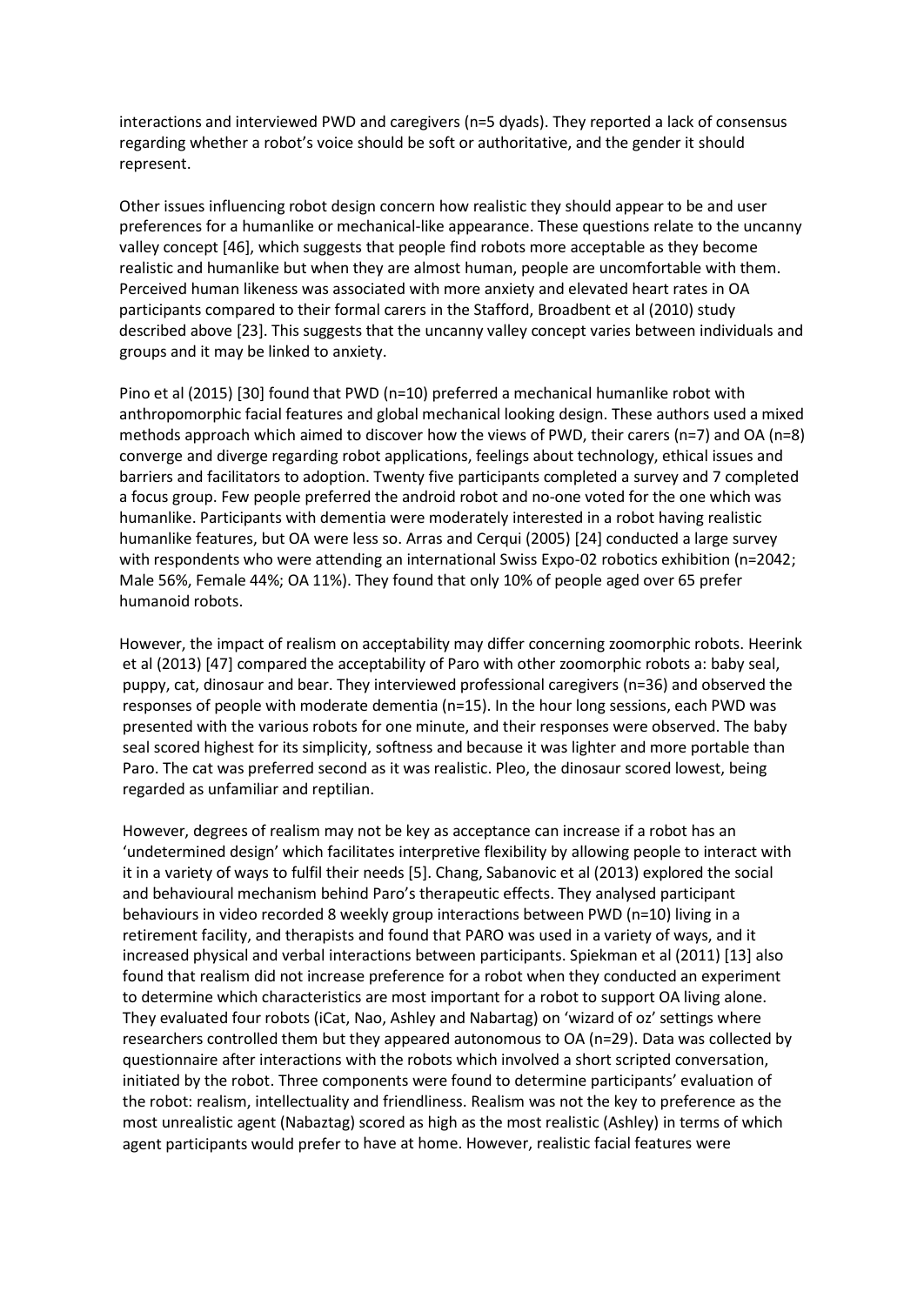important as they increased acceptability by effecting levels of trust, and perceptions of social presence, enjoyment and sociability.

Research concerning facial features suggests that opinion varies as to which features are preferred and whether or not they should be humanlike [32]. Broadbent, Tamagawa et al (2009) [12] concluded that some OA prefer a robot without a face, whereas no significant preferences for male/female human or machinelike faces was reported by Stafford et al (2014) [48] when they evaluated the responses of participants (n=20; over 55 years), recruited at a university, to six different face conditions presented on a computer screen in a randomised order. With each display condition, participants interacted with the robot for 5 minutes using a psychotherapy programme which provides a constant conversational platform. Similar work was completed by Disalvo (2002) [49], who explored which aspects of robot faces needs to be present for them to be regarded as humanlike. Disalvo (2002) collected images of 48 robots and OA (n=20) rated their degrees of humanness on a scale of 1-5 in a paper survey. They found that specific facial features accounted for 62% of variance in perception of humanness, which is most increased by a nose, eyelids and mouth being present. Robots with the most facial features were regarded as more humanlike. Disalvo (2002) concludes that humanoid heads should have wide heads and wide eyes; the brow line to the bottom of the mouth should dominate the face; less space should be afforded to the forehead hair jaw or chin, and detail is needed in the eyes. For a humanoid face, eyes need to include a shaped eyeball, iris, pupil and four or more other features, preferably a nose, mouth, eyelids and skin.

Some robot designers have explored acceptance of humanlike robots with minimalistic design and facial features [45, 50]. Khosla, Nguyen et al (2014) [45] describe successful field trials with Matilda, an emotionally engaging small social robot with a minimalistic baby face which has a facial expression recognition system and is able to incorporate user preferences and personalise its services. Trials were conducted over a six month period, in seven Australian households involving PWD (n=7) and their carers. Interviews were conducted and interactions video-recorded with data analysed for participants' emotional response and quality of robot experience. The findings suggest that PWD enjoyed one to one activity with Matilda. All participants agreed or strongly agreed to the question 'Matilda makes me smile', saying 'Matilda is a friend' and 'Matilda does not worry me'.

A minimalistic tele-operated android, Telenoid, has also been evaluated regarding its acceptability in a one day field trial involving PWD ( $n=10$ ) [50]. Researchers asked participants how they perceived its appearance to be compared to a human and if they thought Telenoid could help them. Participants were told that Telenoid could be used like a telephone, although they could see the robot operator in the room. Researchers observed participants showing strong attachment to its child-like huggable design and were willing to converse with it. Some perceived it as a doll or a baby.

It is clear that there is a lack of consensus regarding the optimal appearance of social robots. However, a robots appearance does not affect acceptance in isolation but users respond to a package which includes the robots expressions and communication behaviour. These are now discussed below.

## 3.7.2 Robot Behaviour and communication styles

The way in which a robot communicates and behaves should be compatible with the social context in which it is deployed and should be consistent with users' perceptions of its status and role [28, 42]. Sääskilahti (2012) [42] found that OA (n=6) felt safer when Kompai gave a short warning signal before it started to move and stopped a sufficient distance from them.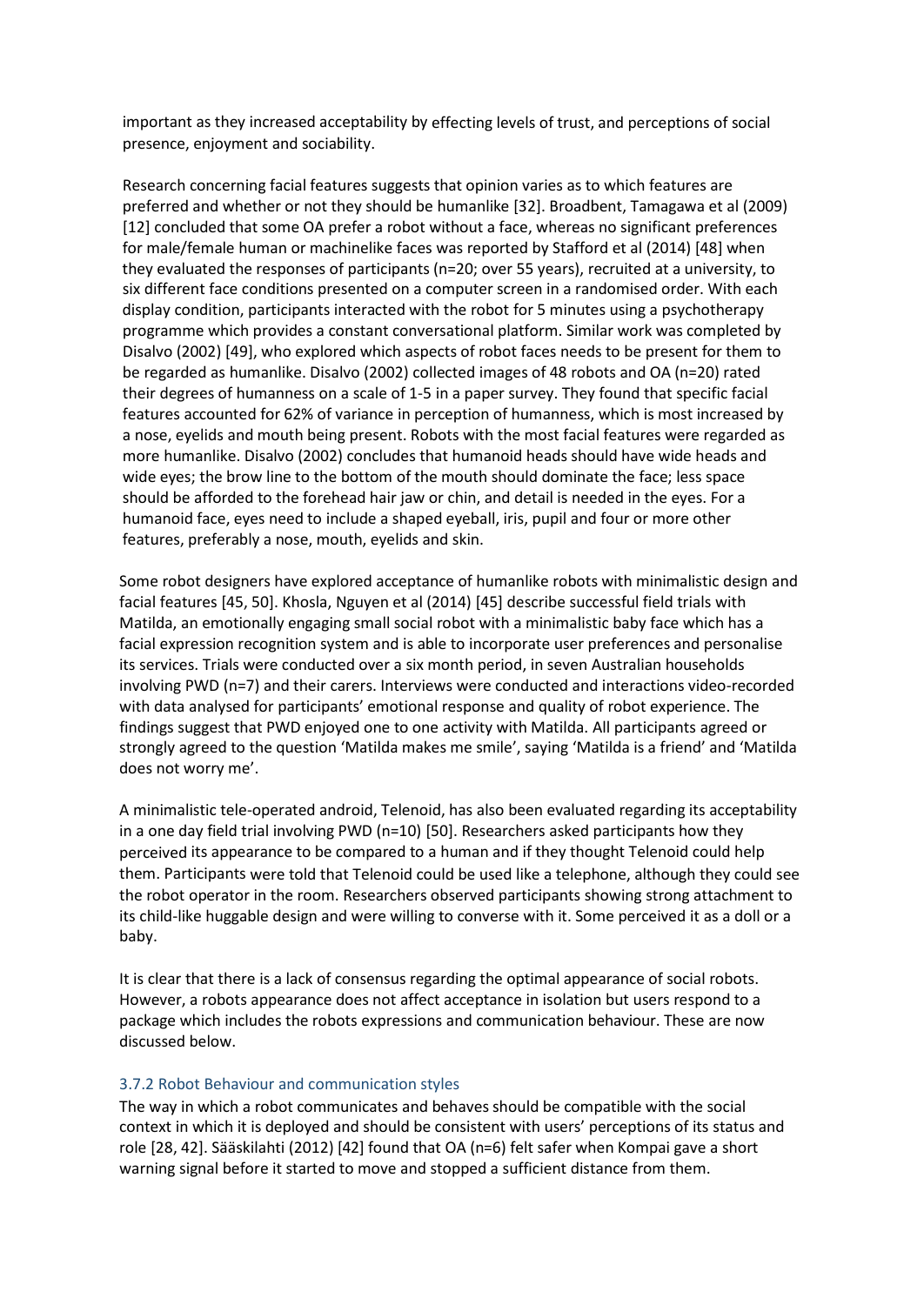Walters and Dautenhahn (2006) [51] compared user stress responses and preferred stopping distances of the human size mechanical-like PeopleBot as it behaved 'ignorantly' and then in a socially acceptable humanlike way. Participants, university staff and students (OA n=3, in a total sample of n=28) performed a prescribed task which was interrupted by the robot in a simulated living room. The ignorant robot (optimal from a robotics perspective) took the shortest path between two locations and made little change in its behaviour in relation to the human. The socially interactive robot modified its behaviour to not get too close to the person, especially if their backs were turned. It moved slowly when closer than 2 meters, took a circuitous route when necessary, it appeared to be alert and interested in what the human was doing by looking actively at them. It also anticipated, by interpreting the human's movements, and waited for an opportune moment to interrupt the person. Stress was measured using a hand held device, video observation and questionnaires. Reports from this study do not separate findings pertaining to OA rom the rest of the participants, but findings suggest the majority of participants disliked the robot moving behind them, blocking their path or moving on a collision course towards them, especially when it was nearer than 3 meters. Sixty percent preferred the robot to stop 0.45-3.6m from them and forty percent allowed it to 0.5m from them which is on the edge of the intimate zone for human-human contact. Ten percent were uncomfortable with the robot approaching closer than between 1.2 and 3.5m, reserved for conversations between human strangers. Walters and Dautenhahn (2006) acknowledge that longer term studies are needed to establish how becoming familiar with the robot over time affects these preferences.

Communicating in a humanlike way may be particularly important for robots designed to stimulate PWD. Cohen-Mansfield et al (2010) [52] found that PWD (n=163) living in a nursing home were significantly longer engaged, more attentive and positive towards 23 types of social stimulus compared to non-social stimulus. These stimuli included a doll, a real dog, a plush animal, a robotic animal, a squeeze ball, an expanding sphere, music and a magazine [52].

It has been suggested that robots need to develop 'robotiquette' [9]. This needs to include being experienced as warm, open, creative, calm, spontaneous, efficient, systematic, cooperative, polite and happy [14, 55]. Issues of robot and user personality are also important. Brandon (2012) [55] interviewed relatively fit and able OA (n=22) and conducted two experiments in a simulated home-like laboratory aiming to discover the effect of matching personalities of the user and robot, with a mobile robot able to provide agenda and medication reminders. They found that participants recognised different personalities designed into the robots and extrovert robots were perceived as having significantly higher sociability, social presence and PE compared to an introverted robot. Participants preferred robots with similar rather than complementary personalities to themselves. However, they were more anxious about the robot who had similar extraversion levels to themselves. However, personality and behaviours need to be consistent with robot function and the users' expectations of their role [11, 12, 56]. Amirabdollahain, Akker et al (2013) [57] investigated OA (n=41) response to robots undertaking specific tasks and roles in the laboratory setting. They aimed to investigate if preferences for a robot depended on context and the stereotypical perceptions held by people about certain jobs. They found that the acceptance of robots was not increased by complimentary or similarity of personality between the user and the robot but through the robot having a personality which fits the users' expectation for the particular task and context.

Heerink, Krose et al (2006) [41] investigated which social features are necessary for robots to make effective social partners. The responses of cognitively able nursing home residents (OA; n=40) to iCat robots, manipulated to be socially or non-socially expressive were compared. The socially expressive iCat was designed to look at participants, be co-operative, nod and be smilingly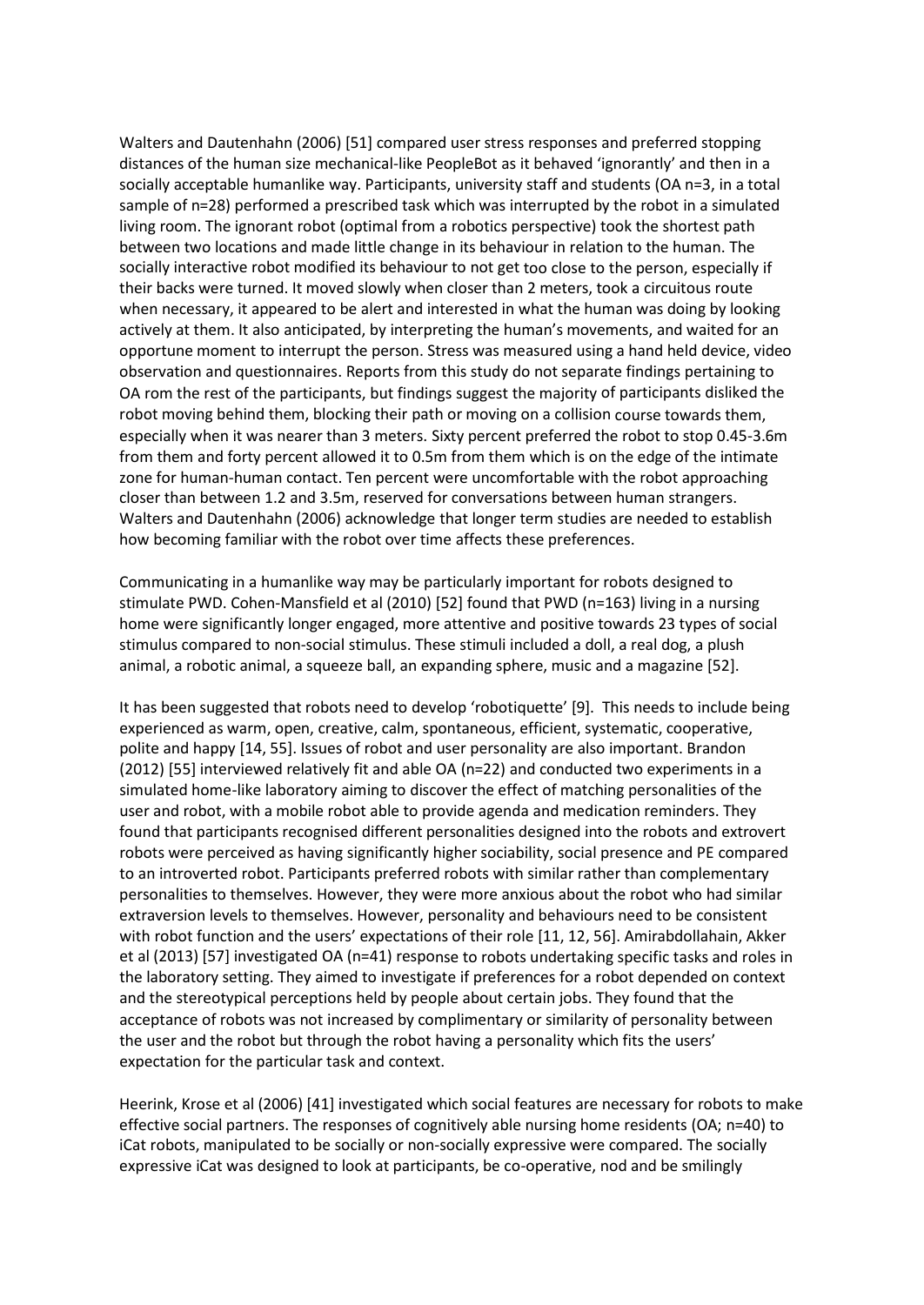pleasant, use participants' names and remember personal details about them and admit its own mistakes. The researchers concluded that participants were more comfortable with the more socially expressive robot and they communicated with it more extensively. Participants in Pino's (2015) study cited above also considered facial expressions were important as they represent emotional capabilities [30]. Sakai et al (2012) [58] describe an autonomous virtual agent, capable of speech recognition, which can nod its head, providing verbal acknowledgment to users. Details of their evaluation experiment are not provided, but authors state that their participants with dementia were more engaged by the robot when it provided them with feedback.

Recent advances in technology are making robots which are more emotionally responsive to users and this may enable them to be perceived as more sociable. The robot Matilda, whose field trials are described above, can respond to users' emotions as it incorporates emotion measuring techniques which can recognise the user's facial expression. This facilitates more natural social interaction which can incorporate user preferences and personalised services [45]. Brian is another robot which can determine user engagement and activity states and uses this information to determine its own emotional assistive behaviours [59]. McColl et al (2013) tested Brian's acceptability and ability to provide encouragement, prompts and orientating statements to PWD (n=40), living in long term care, during mealtimes and when playing a memory card game. Participants were observed interacting with Brian for an average of 12.6 minutes and 22 questionnaires were analysed. The robot was relatively successful in motivating and engaging participants: (n=33) engaged all the time, (n=7) engaged some of the time; (n=35) complied with Brian all the time, (n=4) some of the time, (n=1) didn't compile (the robot's voice interfered with his hearing aid); 82% smiled or laughed in response to Brian's emotions and some were successfully re-engaged on task by Brian.

# 3.8 Trust and Perceived Adaptivity (PA)

This section reviews studies that explored the importance of trust, suggesting that it underlies and interacts with the need for perceived control of the robot and PA. It is argued that users need to trust the robot and be comfortable with a particular level of perceived control but they also require socially savvy robots to have a degree of autonomy and adaptability [17]. An acceptable balance between these variables probably varies between individual users, with robot purpose and deployment context. However, further research is needed with larger samples to confirm these propositions.

Heerink (2010) evaluated the effects on acceptance of PA [15] using identical experimental conditions to those described above (Heerink 2011 [16]), showing a film of an adaptive and less adaptive RoboCare version providing OA with medication reminders, fitness advice, health monitoring and help calling for assistance. Participants preferred the more adaptive robot and rated it higher in terms of ITU, perceived enjoyment and perceived usefulness. However, they felt more anxiety towards the robot, which the authors suspected was because they had less control over its actions.

Users have to trust that robots will be safe and reliable [19], and trust has to be earned [14]. Frennert, Eftring et al (2013) [14] conducted a series of workshops with OA living in their own homes who had moderate sensory and mobility impairments. Participants were asked to respond to sketches of different robots stating their preferences for an ideal robot. They also interviewed OA (n=5) and one couple who lived with polystine style foam mock-ups of these ideals for one week. They found that feelings of control were crucial and connected with issues of trust and privacy.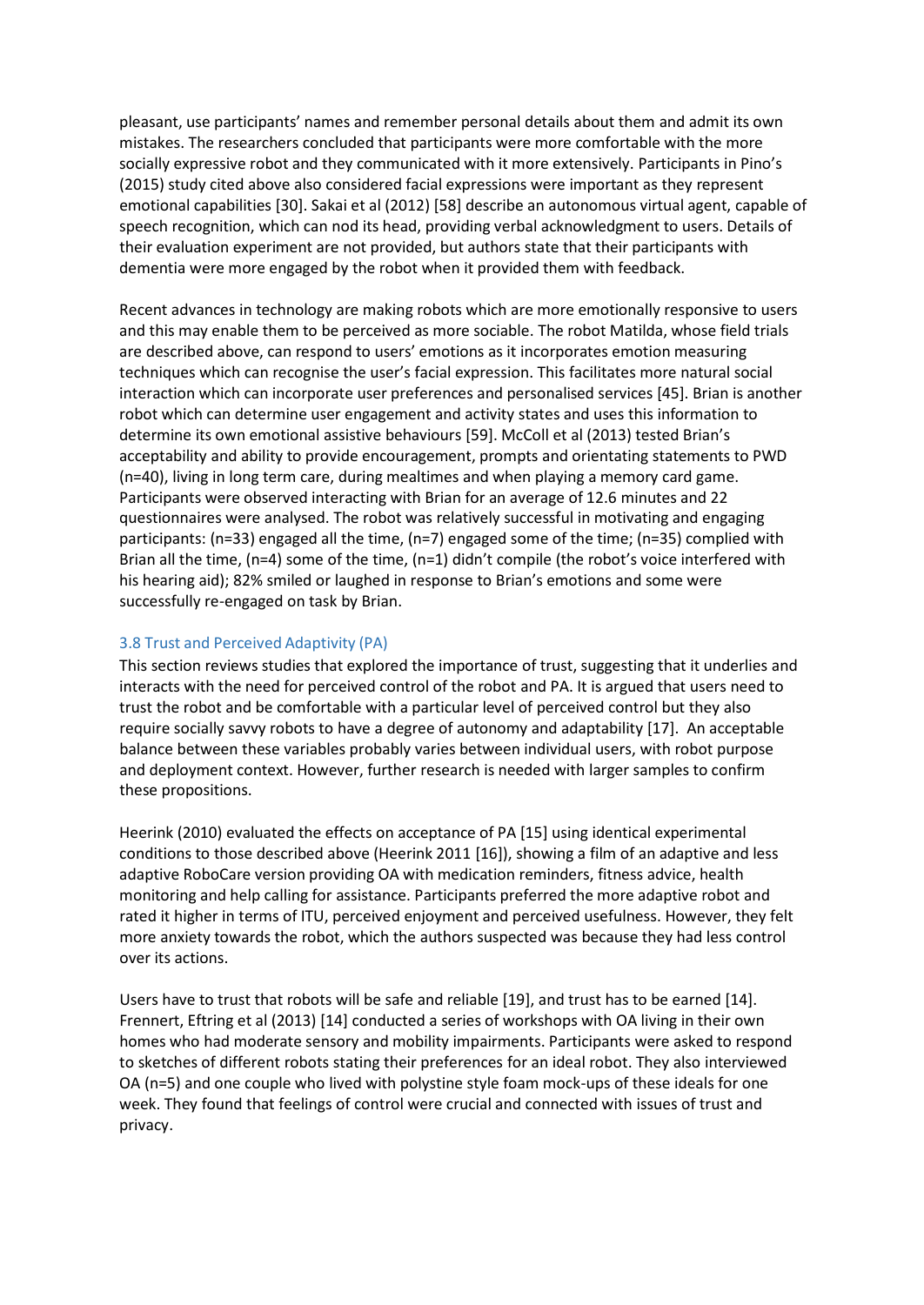The determinants affecting user trust and ITU with assisted living robots has also been investigated using a survey questionnaire with OA (n=292) [60]. This study described to participants two emergency scenarios in which the robots would be available to help respondents in a fire and when they were very unwell. Unsurprisingly, respondents said that they would be highly motivated to use the robots in these situations and trust in the robot strongly related to ITU (0.51). Trust levels were also correlated with PEOU (0.49), PU (0.50), and expected reliability (0.63). Scopelliti (2005) [19] also found that trust in the capabilities of robots for use in a domestic situation influenced OA (n=37) responses concerning three dimensions; robot benefits, disadvantages, and mistrust of robots. Mistrust was shown by 85% of participants who did not want a robot to move freely in the house and 82% were afraid of potential damages.

Within the literature the question arises as to how predictable and controllable users want robots to be. De Graaf (2015) [26] found that participants wanted more control over Karotz. As time passed they felt that this would help maintain their privacy and help them cope when unexpected human events occurred. For example, it was problematic when Karotz continued to remind them about their health promotion activity schedule when guests were present. They wanted Karotz to adapt to their needs, have more sophisticated interaction capabilities and more conversation topics.

A need for adaptability may be influenced by user perceptions of the opinions of significant others. Heerink (2010) [15] found that users were more influenced by the opinions of significant others when robots had greater adaptive capability.

## 3.9 Social influences and facilitating conditions

Most studies identified here do not focus on examining the impact of social influences. However, the social influence of significant others was one of the strongest predictors of ITU home healthcare robots by patients and healthcare professionals (n=108; OA 11.15%; 18-33 years 77.7%) who all used a computer daily [61]. This online and paper survey which collected quantitative and qualitative data, also found PU, trust, privacy, ethical concerns and facilitating conditions to be important. Wu et al (2014) [62] also found social influence to be important after OA with MCI (n=5) and OA (n=5) interacted with the Kompai robot in their living laboratory study.

Social influences also encompass broader cultural issues, but few studies identified in this review appear to take account of cultural factors, and none specified the cultural background of their samples. Two studies were conducted in more than one country. Klein and Cook (2012) [6] found participants in care homes in UK and Germany accepted PARO and PLEO to similar degrees. Whereas Amirabdollahian, Akker et al. (2013) [56] noted that OA in the UK and France had greater concerns about the need for privacy when asked about robot design, than those in the Netherlands. The former did not want images from within their home shared with other parties.

Another cultural and societal issue which can reduce the acceptance of robots involves negative ageist stereotypes [62, 30, 63]. Neven (2010) [63] examined how images of OA shape technology development by observing researchers interviewing OA (n=6) and 30-60 minute interactions between them and an unnamed robot. They found that ageist assumptions influenced robot design and implementation and that OA may have different representations of what being older means. Furthermore, if potential robot use is associated by OA with being perceived as lonely, isolated and dependent, they can be reluctant to be associated with them. This may be because using the robot would be contrary to their self-image and the image that they want to project, which is that they are healthy and independent [11, 14, 63].

Acceptability is also impacted by stakeholder opinions concerning the ethics of robot usage. Wu, Fassert et al (2012) [64] conducted three videotaped focus groups with OA (n=8) and OA with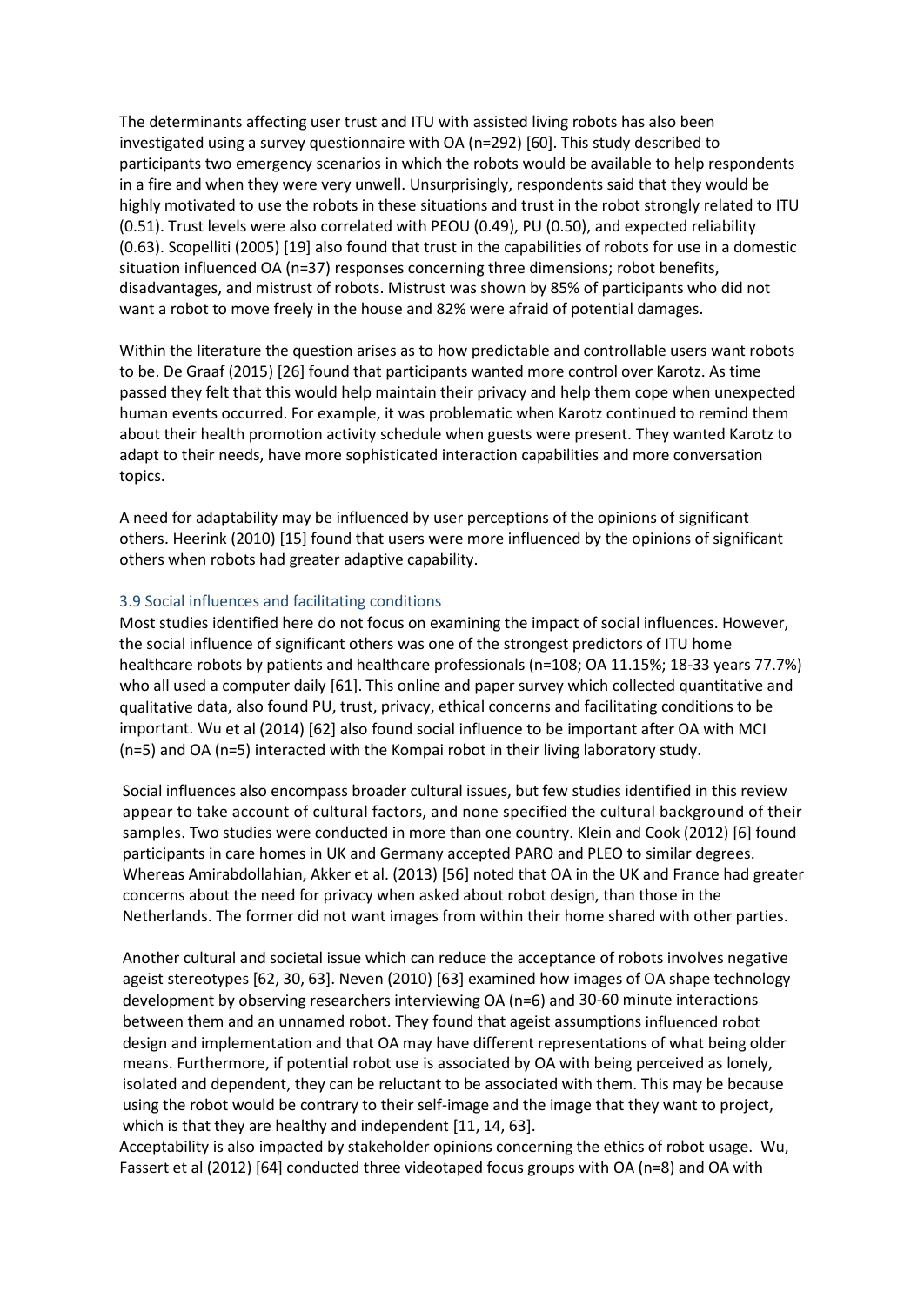MCI (n=7) who held a variety of views about the appearance of 25 robots displayed on a screen but all participants discussed ethical issues, expressing concern about robots replacing or reducing human contact.

## 4 Discussion and Future Research Directions

Findings from the studies reviewed here reveal the key factors affecting the acceptability of robots by OA, PWD and OA with MCI. The literature suggests that acceptance is influenced by the psychological variables of individual users [11, 21, 23, 47, 48] and their social and physical environment [62, 30, 32, 61, 65]. These variables interact with one another to influence acceptance in each context [16, 61, 65, 66]. This includes being easy and enjoyable to use [42, 44, 26] and fulfilling their function [32, 34, 64]. To entice people to use and engage with robots, they have to be designed so that they are personalised and conform to user expectations and environmental considerations. The opinions of significant others and what OA anticipate these will be are important in determining whether or not a robot a will be accepted [26, 57]. This may relate to OAs' need, as social beings, to be able to project their referred self-image to other people, therefore maintaining their privacy [11, 14, 63]. It appears important for robot acceptability into OA lives that users are comfortable with the robots degree of adaptability and controllability [15, 26], as this will impact their relationships with other people. Indeed it may be crucial for acceptability that robots can function balancing these variables. The literature suggests that it is important that users are able to engage with the robot and this requires that they feel at ease when interacting with it. The possibility of psychological and emotional comfort is increased if a robot has a realistic humanlike, expressive face, if its behaviour conforms to human social norms deemed appropriate to its robot role and function, and if it has the capacity to be emotionally responsive to the user [13, 15, 45, 30, 59, 67, 68]. This suggests that acceptability of humanlike non-zoomorphic robots designed for social companionship will be enhanced by current and future technological developments regarding the capacity of the robot to read and respond to users' emotional needs.

However, the research identified here has limitations which reflect the relative youth of this developing field and suggests generalisation of findings should be done with caution. Only ten studies were identified to have focused on examining the interaction between variables concerning acceptability of robots [15, 16, 23, 26, 30, 41, 42, 60, 61, 65]. Studies conducted to date have employed a range of research designs (see Table ii), which frequently had sample sizes of less than ten [6, 9, 26, 27, 32, 34, 36, 43, 45, 50, 62]. Other potential biases in studies exist through the lack of blinding in observational studies and that selection bias is not addressed. The latter is problematic in acceptability work where the views of participants who find robots least acceptable may not be captured.

No randomised controlled trials were identified and the studies include several pilot or feasibility trials [6, 9, 27, 32, 34, 50]. Many of the other studies were primarily aimed to determine robot user preferences and needs [12, 30, 40, 47, 56, 57, 69]. These did not always include all stakeholders who could impact eventual acceptance. Some studies which do involve a range of stakeholders, collect data using mixed stakeholder focus groups [30, 45, 57]. Focus groups can be used to gather information from PWD and OA with MCI [70] but it is important that the views of carers do not dominate people with cognitive impairment or dementia [71, 72] who may be less able to articulate their views [73, 74]. Indeed, these difficulties may be exacerbated when in unfamiliar study situations or feeling less powerful relative to other participants. Alternative methods of data collection such as combining observational data collection with individual interviews may improve research validity particularly if the dementia is severe [74-76].

It is noteworthy that most of the studies which had mixed populations of OA, PWD and/or OA with MCI, analyse and report their findings together, rather than separating the data and comparing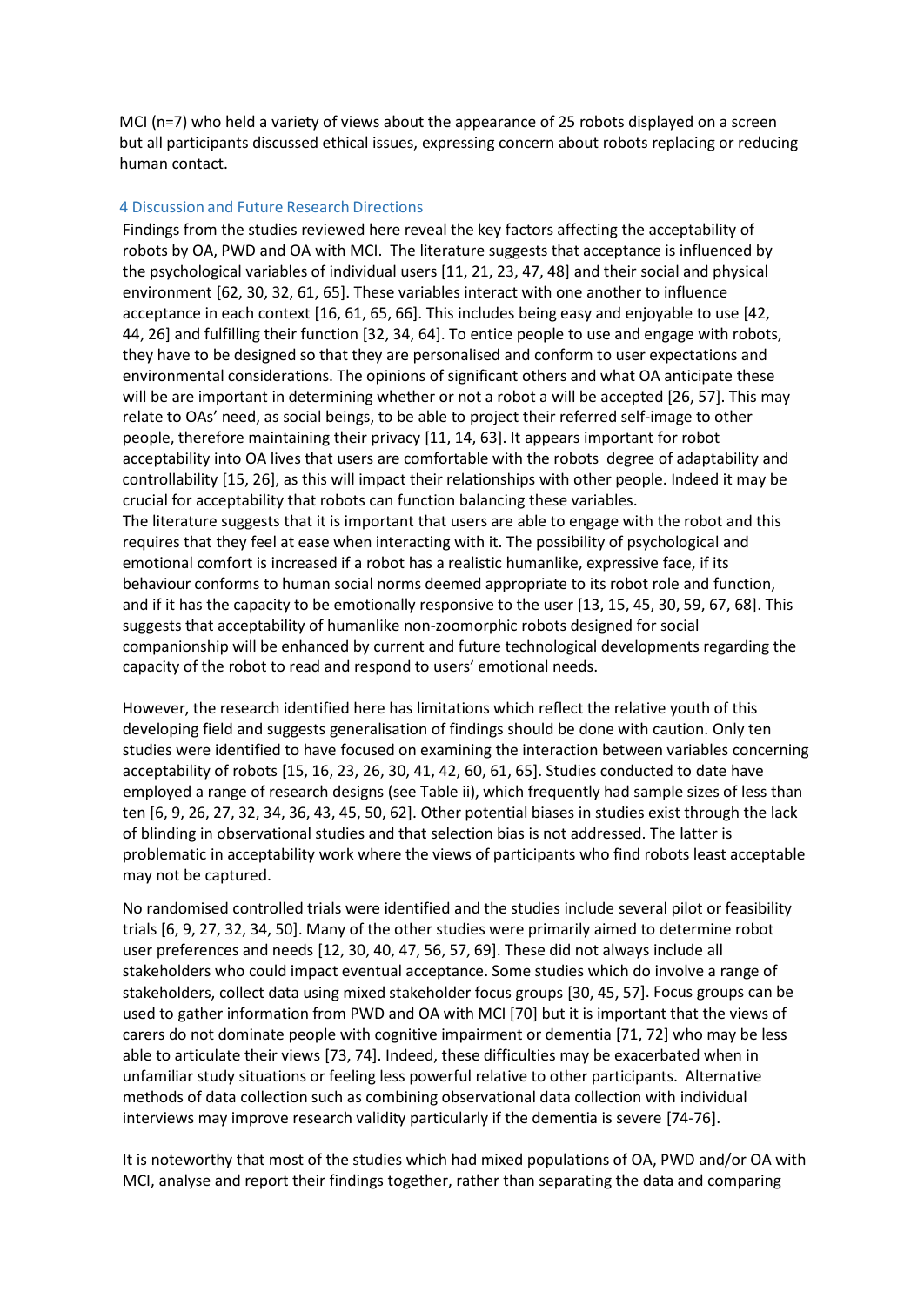them along group lines. As people in these groups differ in terms of their cognitive ability, future research involving comparative studies may help to determine how the degree of dementia or cognitive impairment impacts acceptability issues. Many studies identified have not involved direct interaction between participants and robots [19, 24, 25, 48, 49, 56, 60, 61, 64, 67] or base their findings on participant-robot interaction which were less than one hour long [8, 12, 13, 15, 16, 23, 32, 36, 40-42, 44, 47, 55, 51, 63].

According to the Almere model, intention to use (ITU) results in actual robot usage depending on facilitating conditions and social influences [15]. Findings from this review suggest that ITU is not a reliable predictor of long term robot acceptability [15, 26, 27, 39, 51, 62] and that people interpret and make use of robots in their own context [66] and that variables such as attitudes, perceived ease of use and enjoyment change over time [26, 39, 62] as users become more familiar with a particular robot. Therefore, robot acceptability should ideally be examined over long duration in the participants living situation. Most of the studies identified here which conform to this ideal [5- 7, 9, 26, 45, 34, 51, 66] have involved Paro. Those which used university rooms or simulated living laboratories [13, 62, 51, 27, 32, 48, 55, 63, 65] provide helpful but tentative information about how factors affect robot acceptability.

There are many opportunities for future empirical investigation to confirm the findings of this review and to develop this field of study. The impact of acceptability variables needs further examination with larger samples, in real world situations, with a variety of robots, using longitudinal robust study designs which address the complexities of conducting research with PWD and OA. In particular, there is potential to explore how acceptability is affected by the manner in which OA and PWD are introduced to robots and supported in learning how to use this technology. Related to this topic, it would be valuable to know more about how psychological factors impact users' perceptions on how easy robots will be to use. It would also be useful to investigate if optimal levels between robot controllability and adaptability can be determined, if these vary between users, and if acceptability is increased by varying the adaptability of robot behaviour according to whether it is being used in a public or private situation. If robot behaviour is made more humanlike in this regard, robot users may be able to present their preferred public personae whilst using the robot. This topic may be important as it links to users' needs as social beings and because it is the ability of robots to be autonomously adaptive which makes them different to traditional technologies and potentially more useful.

Future research needs to focus on the impact of stakeholders and significant others as facilitators or barriers to acceptance. It also needs to be conducted with different cultural groups, to explore the impact of cultural factors and cross-cultural differences within a user's social or physical environment and their impact on robot acceptability. In addition, research is needed to explore the impact on acceptance of macro societal level factors, such as power relationships, ageism, economics, the media and legislation. These factors potentially influence every aspect of the arena in which individuals' research, develop, deploy and experience robots and no studies concerning them were identified by this review.

## **Conclusion**

This paper adds to the state of the art as for the first time a body of literature has been analysed according to a validated theoretical acceptability model. The review found acceptability of robots for OA, PWD and OA with MCI is likely to be improved if robots use humanlike communication and if they meet users' emotional, psychological, social and environmental needs. Robots acceptability is impacted by factors which interact at the level of the individual user and robot. These are influenced by significant social others and other macro-societal level factors. Future work aiming to promote acceptability will need to address the facilitators and barriers to acceptance at the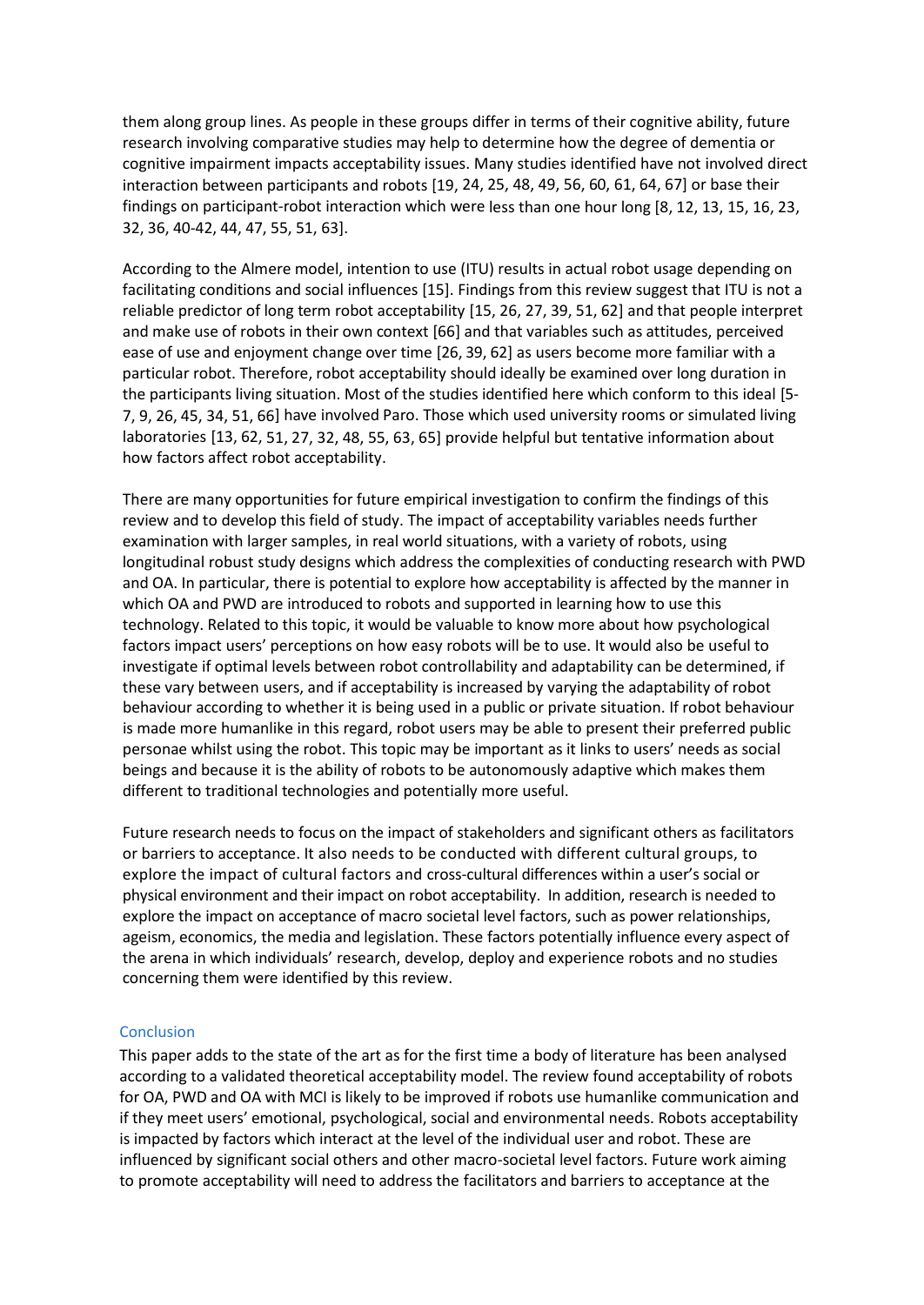level of individual users, significant others and society. Whilst valuable work has been completed to date, exploration about robot acceptability for PWD and OA is in its infancy. There are numerous opportunities to explore and investigate this expanding field further.

\*\*\*\*\*\*\*\*\*\*\*\*\*\*\*\*\*\*\*\*\*\*\*\*\*\*\*\*\*\*\*\*\*\*\*\*\*\*\*\*\*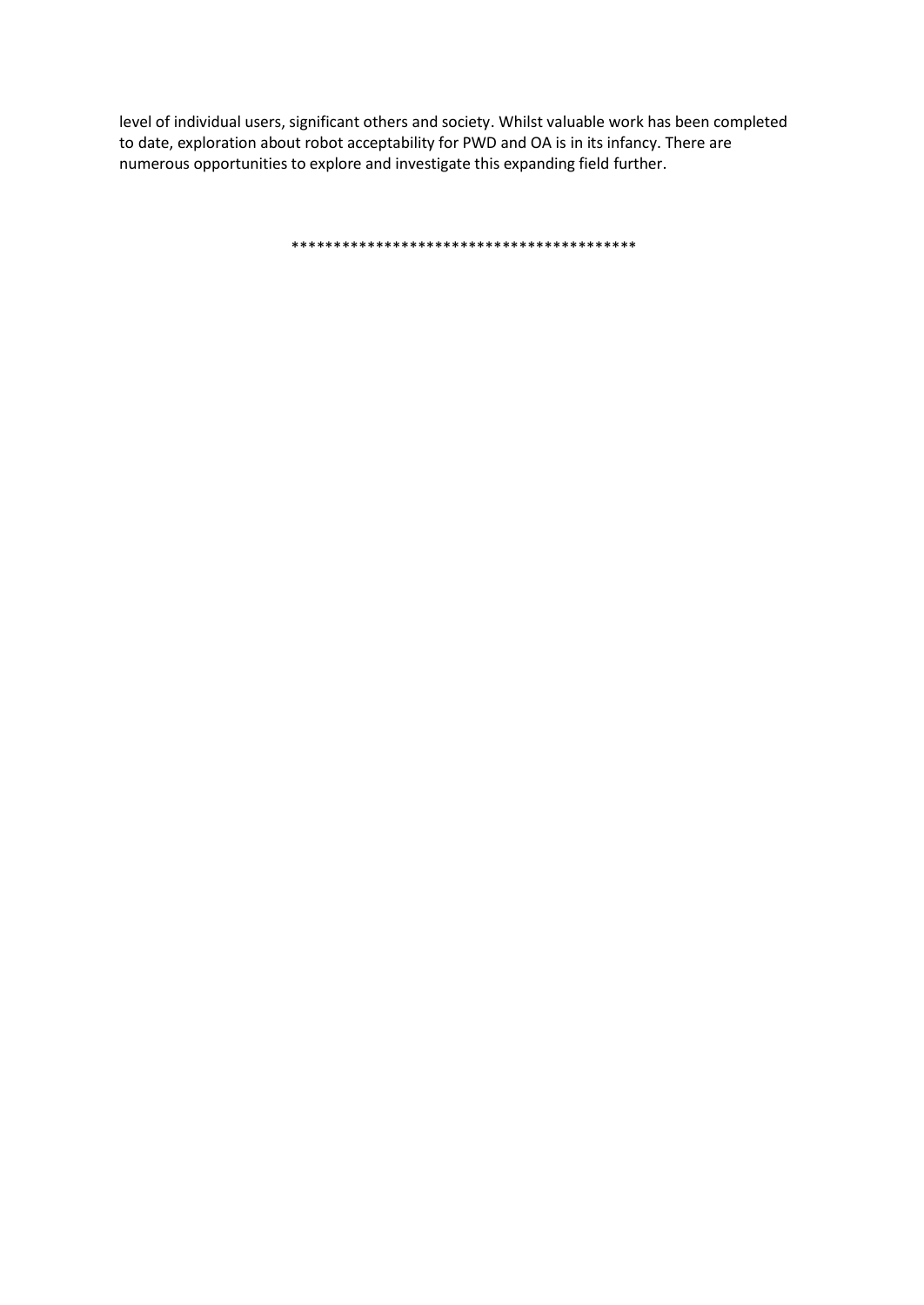Table ii) Characteristics of Studies investigating acceptance of Social Robots

| Studies involving OA |             |                                 |                                                                                                                                 |                                                                     |                                                                                                                                                                |                       |                                                                          |                                 |                                                                                                     |
|----------------------|-------------|---------------------------------|---------------------------------------------------------------------------------------------------------------------------------|---------------------------------------------------------------------|----------------------------------------------------------------------------------------------------------------------------------------------------------------|-----------------------|--------------------------------------------------------------------------|---------------------------------|-----------------------------------------------------------------------------------------------------|
| Study ID             | Country     | Robot                           | Aim                                                                                                                             | Design                                                              | Methods                                                                                                                                                        | Setting               | <b>Study Population</b>                                                  | Duration<br>of robot<br>contact | Core Outcomes                                                                                       |
| Stafford [21]        | Australia   | Cafero                          | To ascertain<br>if<br>perceptions<br>of mind<br>agency and<br>attitudes<br>towards<br>robots<br>predict their<br>usage          | Pre-post<br>intervention<br>comparison                              | Attitudes and<br>perceptions of mind<br>measured at baseline<br>and after<br>demonstration videoed<br>interactions with robot<br>then measurements<br>repeated | Retirement<br>village | OA (n= 23) data<br>completed and<br>OA (n=11) used<br>robot during trial | 2 week<br>trial                 | Amount mind<br>agency/experience<br>perceived predicted<br>how much users ITU                       |
| Stafford [23]        | Australia   | Cafero                          | To assess<br>whether or<br>not people's<br>robot<br>attitudes<br>changed on<br>meeting<br>robot and if<br>could be<br>predicted | Quantitative<br>and<br>Qualitative<br>data pre-post<br>intervention | <b>Baseline</b><br>measurements and<br>attitudinal scales<br>questionnaires                                                                                    | Retirement<br>village | OA (n=21)<br><b>Formal Carers</b><br>$(n=32)$                            | 30 mins.                        | Meeting robot<br>resulted in reduction<br>in anxiety and<br>improved attitude                       |
| Spiekman [13]        | Netherlands | iCat Nao Ashley<br>and Nabartag | To<br>investigate<br>acceptability<br>of various<br>service type<br>social agents<br>for PWD                                    | Experiment                                                          | Wizard of Oz operated<br>controlled for voice<br>and script.<br>Questionnaires<br>completed following<br>interactions                                          | Laboratory            | OA (n=29)                                                                | Short                           | Evaluated agents<br>according to facial<br>realism, intellectual<br>components and<br>friendliness. |
| Heerink [41]         | Netherlands | iCat                            | Examines the<br>influence of<br>the user                                                                                        | Experiment                                                          | Interviewed re<br>perceptions after<br>interacting with iCats                                                                                                  | Residential<br>care   | OA (n=40)                                                                | 5mins.<br>with<br>each          | More comfortable<br>with socially                                                                   |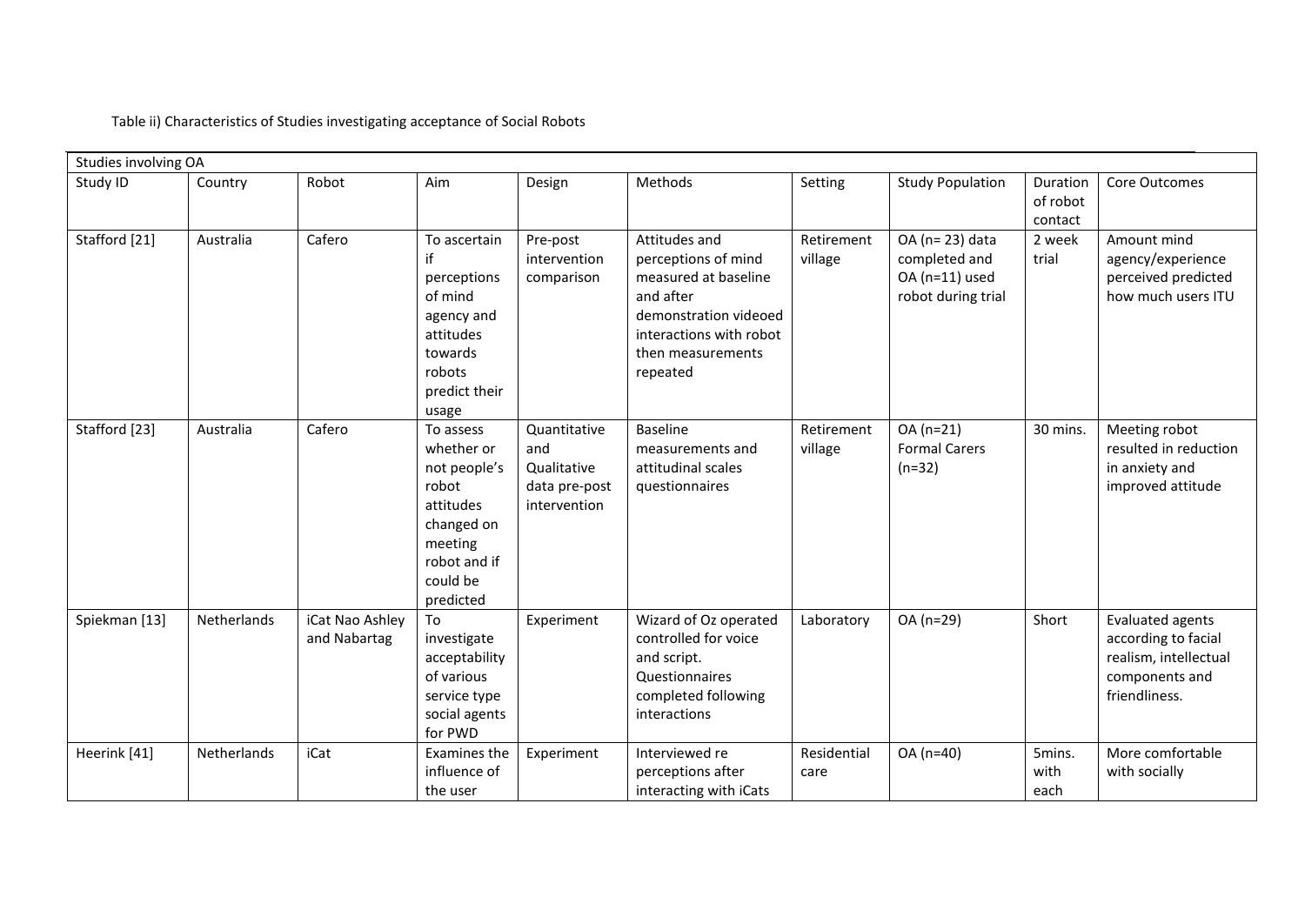|                   |             |                  | perceptions      |                 | manipulated as more      |             |                 | conditio    | communicative           |
|-------------------|-------------|------------------|------------------|-----------------|--------------------------|-------------|-----------------|-------------|-------------------------|
|                   |             |                  | of the           |                 | and less socially        |             |                 | n           | condition.              |
|                   |             |                  | robots' social   |                 | communicative in         |             |                 |             |                         |
|                   |             |                  | abilities        |                 | Wizard of Oz setting     |             |                 |             |                         |
| Heerink [42]      | Netherlands | iCat             | Explored         | Experiment      | Test session, then       | Residential | OA (n=30)       | $1 - 5$     | PE affects ITU          |
|                   |             |                  | concept of       |                 | questionnaire            | care        |                 | mins. to    | ITU predicts actual     |
|                   |             |                  | PE               |                 | interview and long       |             |                 | max. of     | usage                   |
|                   |             |                  |                  |                 | term observation         |             |                 | 16 up to    |                         |
|                   |             |                  |                  |                 |                          |             |                 | 9 times     |                         |
| Heerink [15]      | Netherlands | 1, iCat          | Proposed         | 4 experiments   | 1. Manipulated           | 3. Elderly  | 1. OA $(n=40)$  | 3. one      | 1. Socially expressive  |
|                   |             | 2. Video of      | Almere           | and             | expressiveness of        | residence   | 2. OA (n=88)    | week        | iCat evoked more        |
|                   |             | RoboCare         | model.           | longitudinal    | robot 2 movie of 2       |             | 3. OA (n=30)    |             | social presence, more   |
|                   |             | 3. Actual use of | <b>Describes</b> | data collection | robots different         |             |                 |             | PE and Intention to     |
|                   |             | $iCat -$         | development      |                 | adaptiveness             |             | 4. OA (n=30)    |             | use (ITU)               |
|                   |             | interacting      | and testing      |                 | 3.4. Robot used in       |             | computer owning |             | 2. more adaptive was    |
|                   |             | through a touch  | of this.         |                 | public setting and       |             |                 |             | more PE, ITU and        |
|                   |             | screen interface |                  |                 | screen agent in private  |             |                 |             | more anxiety            |
|                   |             | 4. Actual use of |                  |                 | homes. Steffie installed |             |                 |             | 3. Actual use predicted |
|                   |             | Steffie, virtual |                  |                 | in computer of           |             |                 |             | by ITU                  |
|                   |             | screen           |                  |                 | participants used to     |             |                 |             | 4. ITU predicted by PU  |
|                   |             | character        |                  |                 | assist online activities |             |                 |             | and Attitude; PE        |
|                   |             |                  |                  |                 |                          |             |                 |             | predicted PEOU;         |
|                   |             |                  |                  |                 |                          |             |                 |             | Perceived sociability   |
|                   |             |                  |                  |                 |                          |             |                 |             | predicting PE           |
| Stafford [48]     | Australia   | Peoplebot        | Assess           | Cross           | Evaluated responses to   | University  | OA (n=20)       | Virtual     | No significant          |
|                   |             | robot installed  | acceptability    | sectional       | six face conditions on   | room        |                 | contact     | preferences for robot   |
|                   |             | in               | of face          | repeated        | computer screen          |             |                 |             | faces                   |
|                   |             | psychotherapy    | displays         | measures        |                          |             |                 |             |                         |
|                   |             | programme        |                  | study           |                          |             |                 |             |                         |
| <b>Torta</b> [39] | Austria     | Small humanoid   | Explored         | Experiments     | Tested using 5 real-     | Usability   | $OA(n=8)$       | 8           | PE might reduce over    |
|                   |             | robot            | acceptance       |                 | world scenarios          | laboratory  |                 | sessions    | time; it is possible to |
|                   |             | integrated with  | of this robot    |                 |                          | simulated   |                 | over 3      | have an emotional       |
|                   |             | smart home       |                  |                 |                          | real        |                 | months      | trusted relationship    |
|                   |             |                  |                  |                 |                          | apartment   |                 | $(n=2)$ . 2 | with robot              |
|                   |             |                  |                  |                 |                          |             |                 | sessions    |                         |
|                   |             |                  |                  |                 |                          |             |                 | over 2      |                         |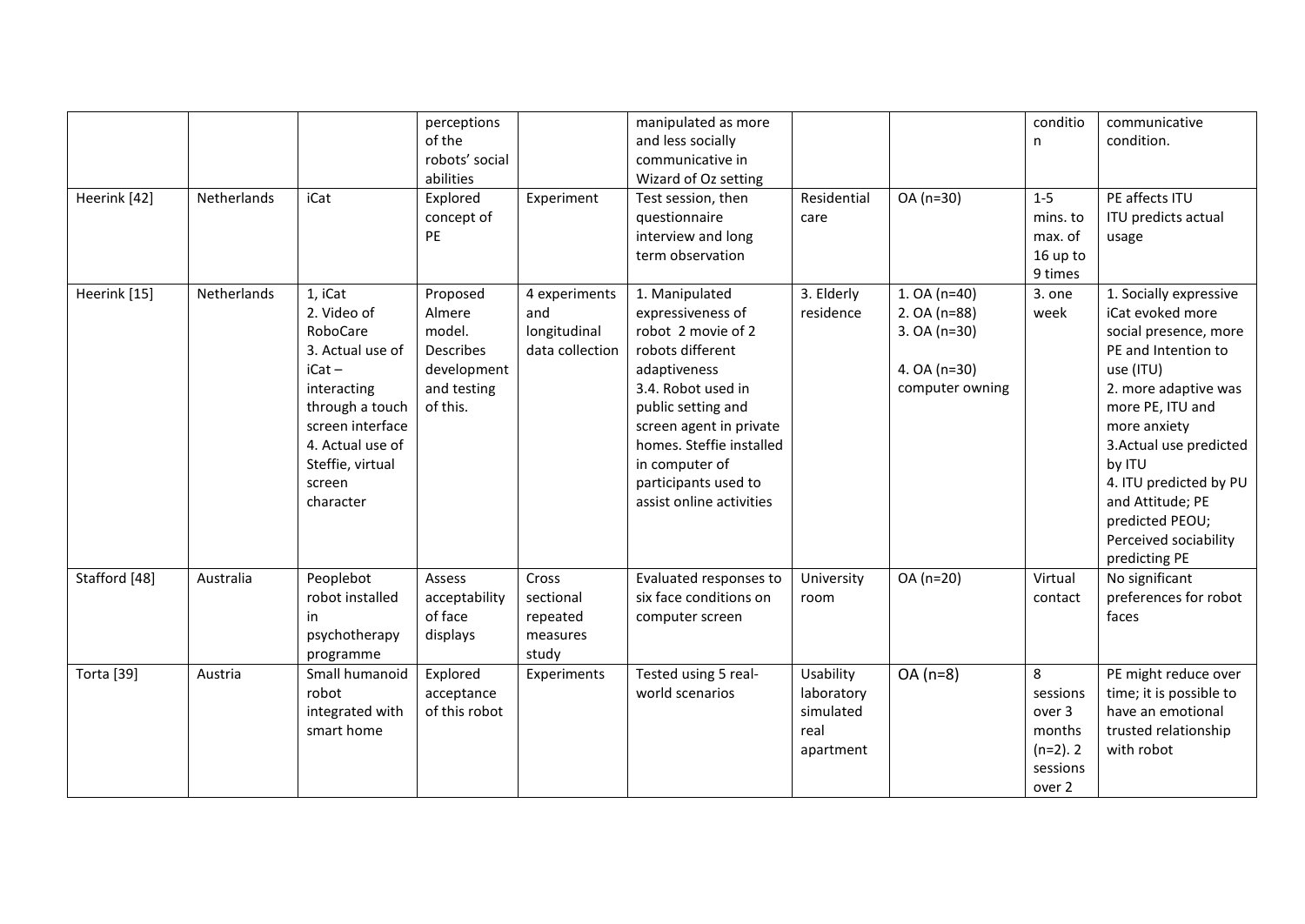|                             |                                                                        |                       |                                                                                                                 |                                  |                                                                                                                                                                                         |                                                        |                                                                                      | weeks<br>$(n=6)$                                                           |                                                                                                                |
|-----------------------------|------------------------------------------------------------------------|-----------------------|-----------------------------------------------------------------------------------------------------------------|----------------------------------|-----------------------------------------------------------------------------------------------------------------------------------------------------------------------------------------|--------------------------------------------------------|--------------------------------------------------------------------------------------|----------------------------------------------------------------------------|----------------------------------------------------------------------------------------------------------------|
| Walters [51]                | UK                                                                     | Peoplebot             | Explored<br>preferred<br>stopping<br>distances<br>and<br>approach<br>direction                                  | Experiments                      | Measured preferred<br>stopping distances.                                                                                                                                               | University<br>room<br>furnished as<br>a living<br>room | OA (n=3) (11% of<br>adults sample of<br>$(n=28)$                                     | Short                                                                      | 60% comfortable<br>within personal social<br>zones for human<br>equal to friends<br>acquaintances<br>strangers |
| Brandon [55]                | Netherlands                                                            | <b>Florence Robot</b> | Test effect of<br>user robot<br>personality<br>matching on<br>accetance                                         | Experiments                      | Interviewed and<br>conducted 2<br>experiments with<br>robot programmed<br>with extravert or<br>introvert personalities                                                                  | Laboratory<br>home-like<br>room                        | OA (n=22)                                                                            | Short                                                                      | PS and PE higher with<br>extrovert robot. OA<br>recognise robot<br>personalities                               |
| <b>Sung [7]</b>             | Taiwan                                                                 | Seal-like robot       | To evaluate<br>the effect of<br>a robot<br>assisted<br>therapy for<br>OA in Taiwan<br>in residential<br>setting | Pilot study pre<br>and post-test | Group robot assisted<br>therapy with trained<br>nurse facilitator<br>Communication and<br>interactions skills<br>assessed with activity<br>participation scale.<br>N.B.no control group | Residential<br>setting                                 | OA (n=12) who<br>were not deaf and<br>did not have social<br>interaction<br>problems | 20 mins<br>twice<br>weekly<br>for four<br>weeks                            | Significantly improved<br>communication and<br>interaction skills and<br>participation activity                |
| Pfadenhauer<br>$[28]$       | Germany                                                                | Paro                  | To assess<br>how Paro<br>was being<br>accepted<br>and utilised                                                  | Ethnographic                     | Group interactions<br>recorded                                                                                                                                                          | Residential<br>Geriatric<br>care setting               | OA - details of<br>residents not<br>given in paper                                   | 1 year<br>observat<br>ion<br>period-<br>Paro<br>used 3<br>times a<br>month | What a robot is can<br>only be decided when<br>its deployed                                                    |
| Amirabdollahian<br>[56, 57] | <b>ACCOMPANY</b><br><b>EU Project</b><br>International<br>Netherlands, | Care-O-Bot 3          | To identify<br>user needs<br>and explore<br>expectations                                                        | Qualitative<br>methods           | Focus groups with 4-10<br>participants discussed<br>user requirements in<br>scenario presented<br>robot fetching water.                                                                 |                                                        | OA (n=41)<br>OA and carers<br>informal (n=32)<br>formal carers<br>$(n=40)$           | None                                                                       | Highlights principles<br>of autonomy,<br>independence,<br>enablement, safety                                   |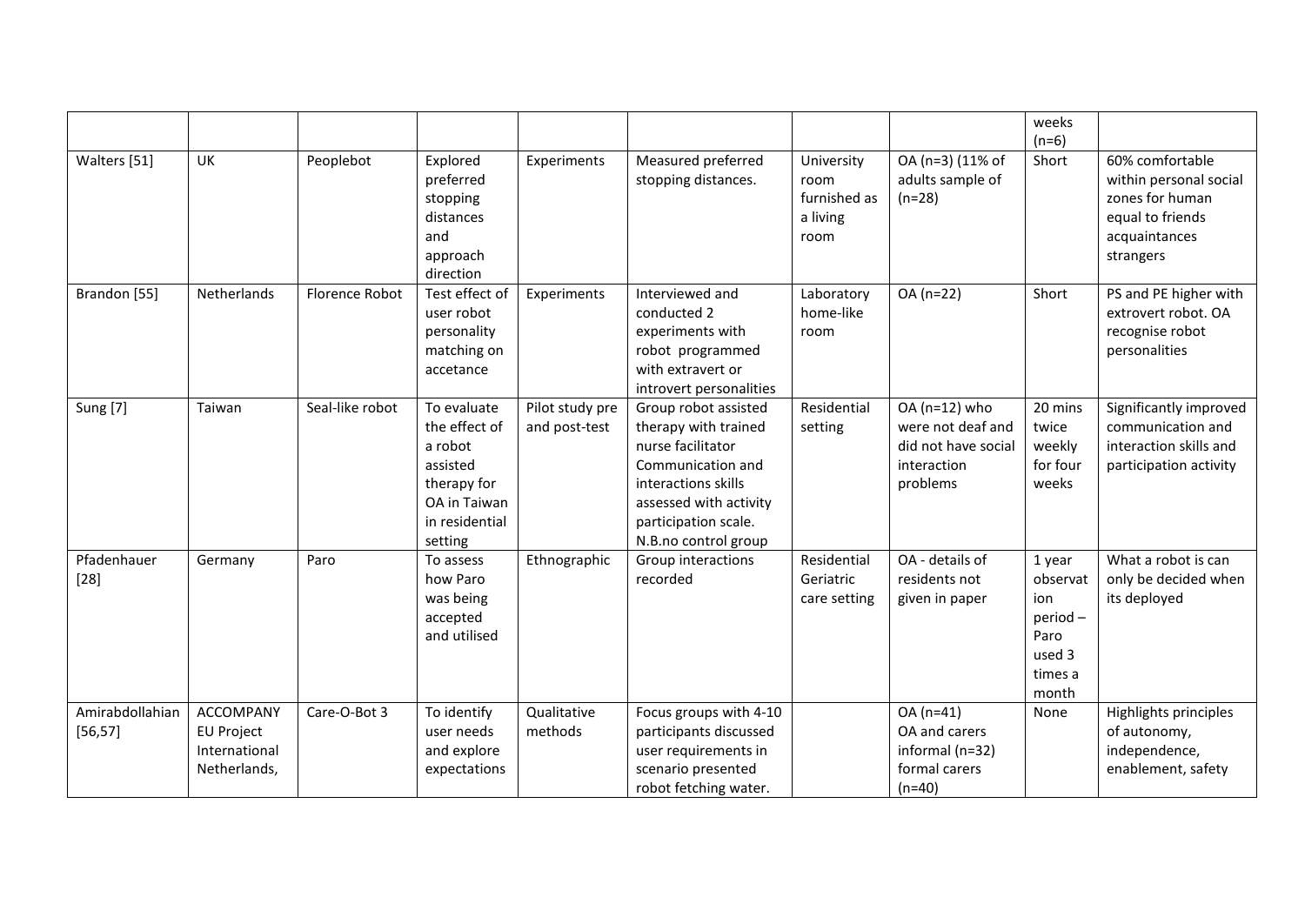| Heerink [16]   | UK, and<br>France<br>Netherlands | RoboCare                           | for robot<br>roles<br>To explore<br>the influence<br>of gender<br>education<br>and age<br>computer<br>experience<br>on | Qualitative        | Other scenarios also<br>developed.<br>Showed video of OA<br>using robot,<br>participants completed<br>questionnaire                                                                         | Residential<br>home                                     | OA (n=66)<br>residentially living<br>partially<br>independent    | Short                      | and privacy. Found<br>tension between<br>privacy and autonomy<br>over safety.<br>Almere model<br>constructs and<br>reliable and correlate<br>with anxiety.                          |
|----------------|----------------------------------|------------------------------------|------------------------------------------------------------------------------------------------------------------------|--------------------|---------------------------------------------------------------------------------------------------------------------------------------------------------------------------------------------|---------------------------------------------------------|------------------------------------------------------------------|----------------------------|-------------------------------------------------------------------------------------------------------------------------------------------------------------------------------------|
| Broadbent [12] | New Zealand                      | Multiple robots                    | acceptance<br>To<br>investigate<br>tasks for<br>robot<br>assistance,<br>attitudes and<br>preferences                   | Cross<br>sectional | Asked preferences and<br>tasks they would like<br>help with from<br>diagrams, images and<br>models of robots. Used<br>positive and negative<br>affect schedule and<br>robot attitudes scale | Retirement<br>Village                                   | <b>Residents OA</b><br>$(n=32)$<br>Staff ( $n=15$ )              | $\mathbf{1}$<br>session    | Preferred silver robot<br>1.25m height. Help<br>with falls, turning off<br>appliances, lifting,<br>cleaning, medication<br>reminders, making<br>phone calls,<br>monitoring location |
| De Graaf [26]  | Netherlands                      | Karotz                             | To explore<br>acceptance<br>and<br>continued<br>use of social<br>robots                                                | Longitudinal       | Robot installed in<br>homes. Content<br>analysis of interviews.                                                                                                                             | Homes                                                   | OA (n=6) 1st<br>phase<br>$(n=5)$ 2nd phase<br>(n=5) all 3 phases | 10 days<br>each 3<br>times | Talked most about<br>usefulness of robot.<br>PE important as was<br>adaptivity. Trust more<br>important than<br>privacy                                                             |
| Wing-Yue [77]  | Canada                           | Brian 2.1                          | To<br>investigate<br>acceptance<br>of Brian for<br>OA                                                                  | Not specified      | Administered robot<br>acceptance<br>questionnaire during a<br>robot demonstration<br>session                                                                                                | At a seniors<br>club but<br>home living<br>participants | OA (n=46)                                                        | <b>Brief</b>               | Majority had positive<br>attitudes towards it                                                                                                                                       |
| Disalvo [49]   | <b>USA</b>                       | Images of 48<br>humanoid<br>robots | To<br>understand<br>how features<br>and                                                                                | 2 paper<br>Surveys | No details provided on<br>how or where survey<br>administered                                                                                                                               | No details                                              | OA (n=20)                                                        | None                       | Presence of certain<br>feature, dimensions<br>influences perception<br>of humanness                                                                                                 |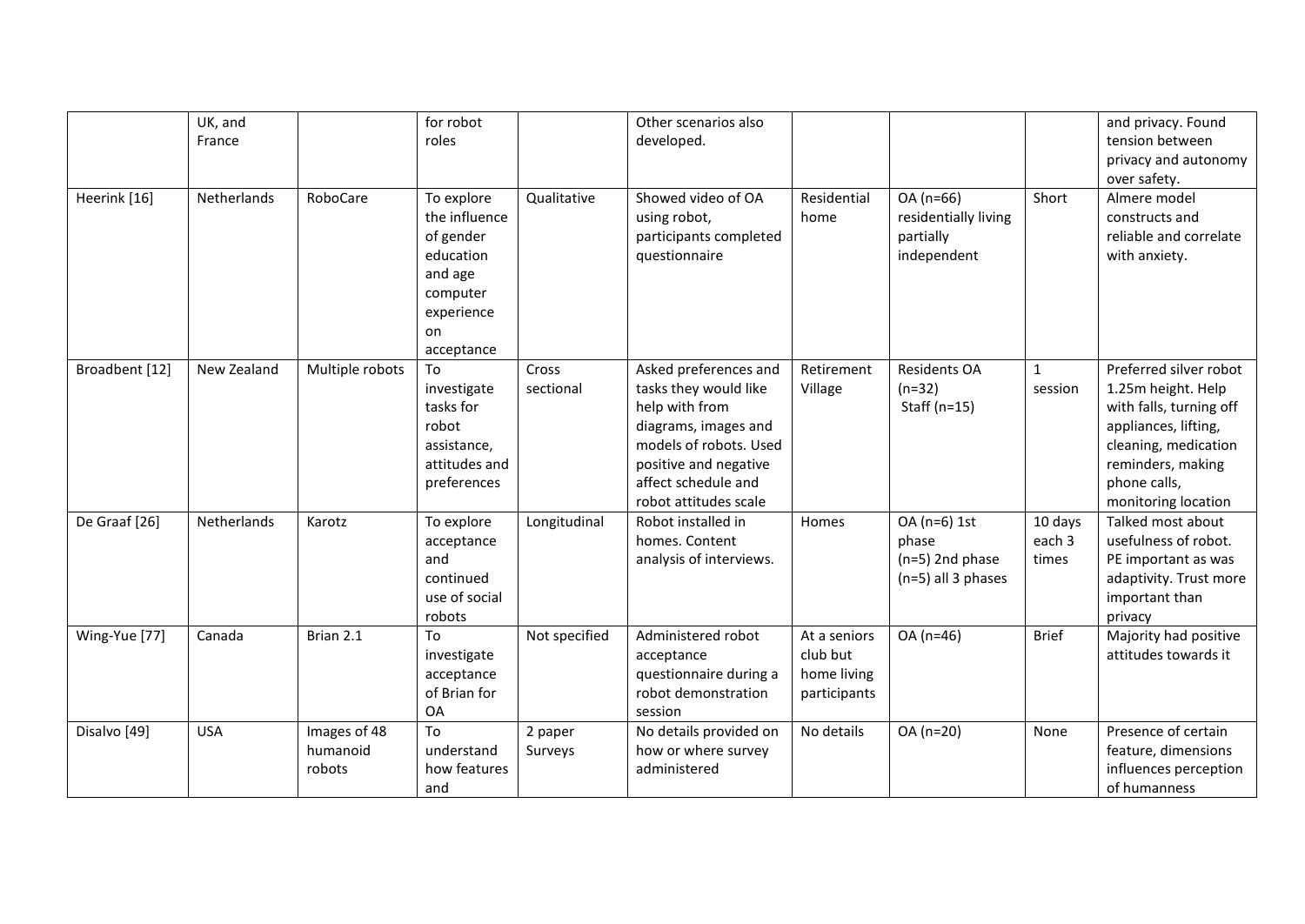|                          |             |                | dimensions<br>humanoid<br>robot face<br>contribute to<br>perception<br>of<br>humanness                             |                                    |                                                                                                 |                                                            |                                                                                                                                                                                    |             |                                                                                                                                                                                         |
|--------------------------|-------------|----------------|--------------------------------------------------------------------------------------------------------------------|------------------------------------|-------------------------------------------------------------------------------------------------|------------------------------------------------------------|------------------------------------------------------------------------------------------------------------------------------------------------------------------------------------|-------------|-----------------------------------------------------------------------------------------------------------------------------------------------------------------------------------------|
| Frennert [14]            | Sweden      | None specified | To report<br>process of<br>participatory<br>design<br>process                                                      | Several<br>Qualitative<br>methods  | 3 participatory<br>workshops recorded;<br>questionnaires and<br>interviews<br>Mock-up of robots | In usability<br>laboratory<br>and in<br>homes of<br>OA     | Workshops<br>1st OA (n=10)<br>$2^{nd}$ OA (n=8)<br>$3rd$ OA (n=9)<br><b>Questionnaires OA</b><br>$(n=36)$<br>Interviews<br>OA (n=14)<br>Mock up adults<br>(n=5) and 1 couple<br>OA | One<br>week | Acceptance depends<br>on multiple variables,<br>personal evaluations,<br>PU, environmental<br>variables, and context<br>important                                                       |
| Arras and<br>Cerqui [24] | Switzerland | None specified | Explores<br>views about<br>sharing lives<br>with robots                                                            | Survey                             | Questionnaire<br>completed after seeing<br>various robots                                       | Internationa<br>I Swiss Expo-<br>02 robotics<br>exhibition | OA (n=225) 11%<br>of total sample of<br>$(n=2042)$                                                                                                                                 | None        | Overall positive<br>attitude towards<br>potential                                                                                                                                       |
| Alaiad [61]              | <b>USA</b>  | None specified | То<br>understand<br>determinant<br>s of home<br>healthcare<br>robots<br>adoption.<br>Tested a<br>research<br>model | Quantitative<br>and<br>qualitative | Survey - online and<br>paper                                                                    | Participants<br>living at<br>home                          | OA and healthcare<br>professionals<br>$(n=108)$                                                                                                                                    | None        | Social influence is the<br>strongest predictor of<br>ITU. PU, trust privacy<br>ethical concerns and<br>facilitating condition<br>were important.<br>Sociotechnical factors<br>powerful. |
| Scopelliti [19]          | Italy       | Non specified  | Compared<br>attitudes to<br>robots by<br>people of                                                                 | Qualitative<br>and<br>Quantitative | Pilot study.<br>1.<br>Interviews<br>Questionnaire<br>2.                                         | At home                                                    | 1. Three<br>generations in<br>six families                                                                                                                                         | None        | Generally positive<br>evaluation. OA some<br>mistrust, most fearful,                                                                                                                    |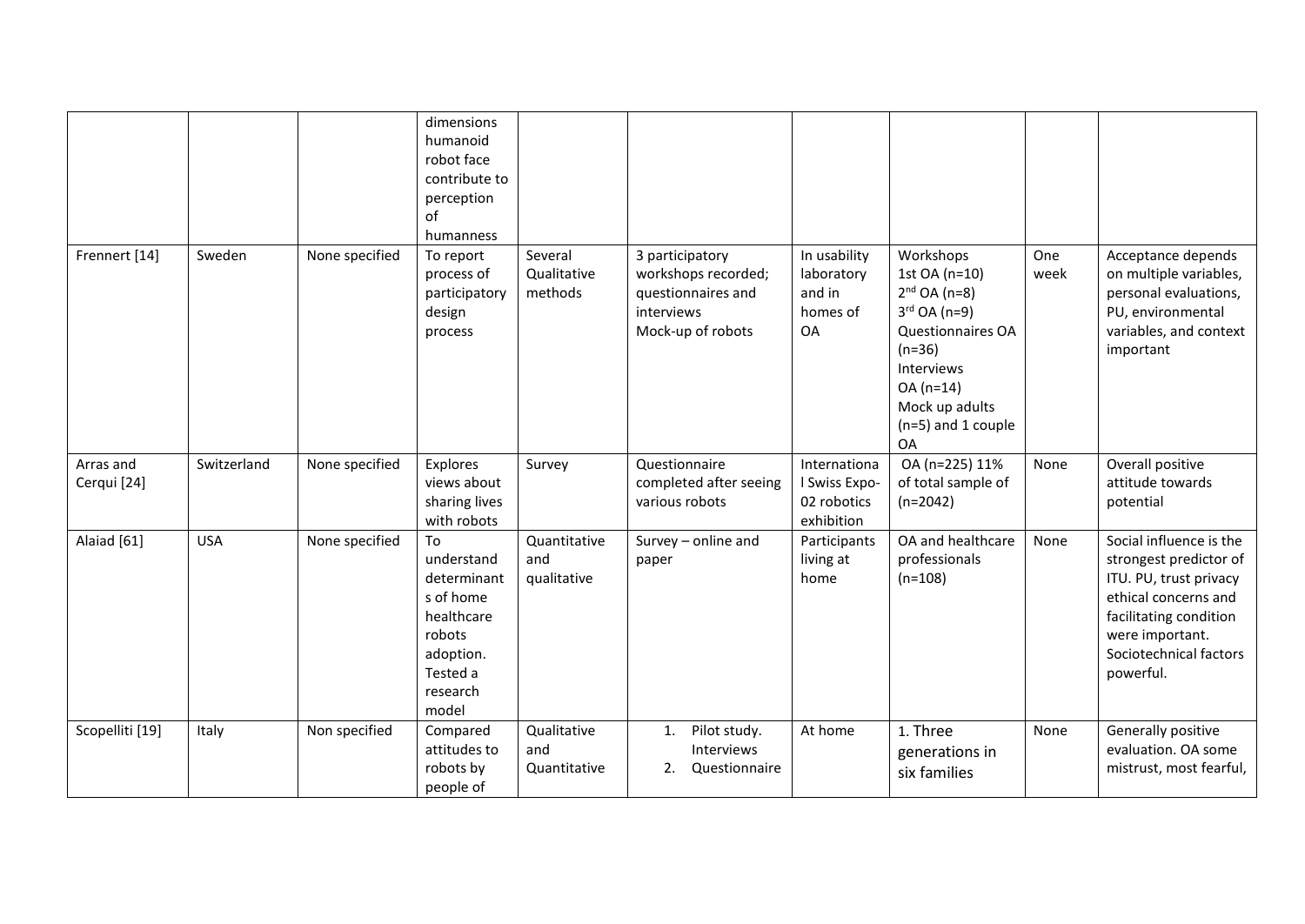| Steinke [60]                           | Germany    | None specified                                                                                                       | different<br>ages<br>To explore<br>trust in<br>ambient<br>assisted<br>living devises                                 | Survey                                                                           | Scenarios introduced in<br>survey and<br>questionnaire<br>completed                                                        | Varied<br>locations     | (n=23) included<br><b>OA</b><br>2. OA (n=39) in<br>total sample of (n-<br>118)<br>OA (n=292)  | None                                         | preferred to limit<br>autonomy<br>A strong relationship<br>re trust and ITU<br>devises; PEOU PU and<br>expected reliability<br>influence trust                             |
|----------------------------------------|------------|----------------------------------------------------------------------------------------------------------------------|----------------------------------------------------------------------------------------------------------------------|----------------------------------------------------------------------------------|----------------------------------------------------------------------------------------------------------------------------|-------------------------|-----------------------------------------------------------------------------------------------|----------------------------------------------|----------------------------------------------------------------------------------------------------------------------------------------------------------------------------|
| Studies involving PWD<br>Kerssens [34] | <b>USA</b> | Companion                                                                                                            | To test the<br>feasibility<br>and adoption<br>of touch<br>screen<br>technology<br>the<br>companion                   | Qualitative<br>and<br>Quantitative<br>data collected<br>pre-post<br>intervention | Personalised<br>intervention using life<br>story and care needs<br>interviewing; Used<br>several standardised<br>measures. | Own homes               | Carer-PWD dyads<br>$(n=7)$<br>Diagnosis of<br>dementia with<br>MMSE above 10                  | 3 weeks                                      | Technology easy to<br>use, facilitate<br>meaningful and<br>positive engagement.<br>Provided carer respite<br>some PWD not able to<br>use independently                     |
| Tapus [43]                             | France     | Robot human-<br>like alternates<br>verbal<br>messages with<br>non-verbal<br>feedback for<br>cognitive<br>stimulation | To examine<br>the role of<br>socially<br>interactive<br>robot as tool<br>for<br>encouraging<br>cognitive<br>activity | 1,<br>Observational<br>Pilot<br>2,<br>Experimental                               | Pilot of interactive<br>Robot model games at<br>different levels                                                           | Living care<br>facility | Cognitive<br>impairment<br>and/or alzheimers<br>$mild(n-1)$<br>moderate (n=1)<br>severe (n=7) | 6<br>months<br>after 2<br>months<br>learning | PWD mild can sustain<br>attention to music 20<br>mins; 14 mins mod;<br>10 min severe<br>Enjoyed sessions.<br>Robot part of<br>narratives in lives. No<br>adverse responses |
| Khosla [45]                            | Australia  | Matilda human-<br>like<br>communication                                                                              | To examine<br>the<br>acceptability<br>of Matilda                                                                     | Observational                                                                    | Pilot of interactive<br>robot multipurpose<br>data through<br>observation videos and<br>robot experience<br>survey         | Own homes               | PWD and carer<br>dyads $(n=7)$                                                                | 6<br>months                                  | Can provide sensory<br>enrichment and social<br>connectivity, carer<br>respite. Most respond<br>positively                                                                 |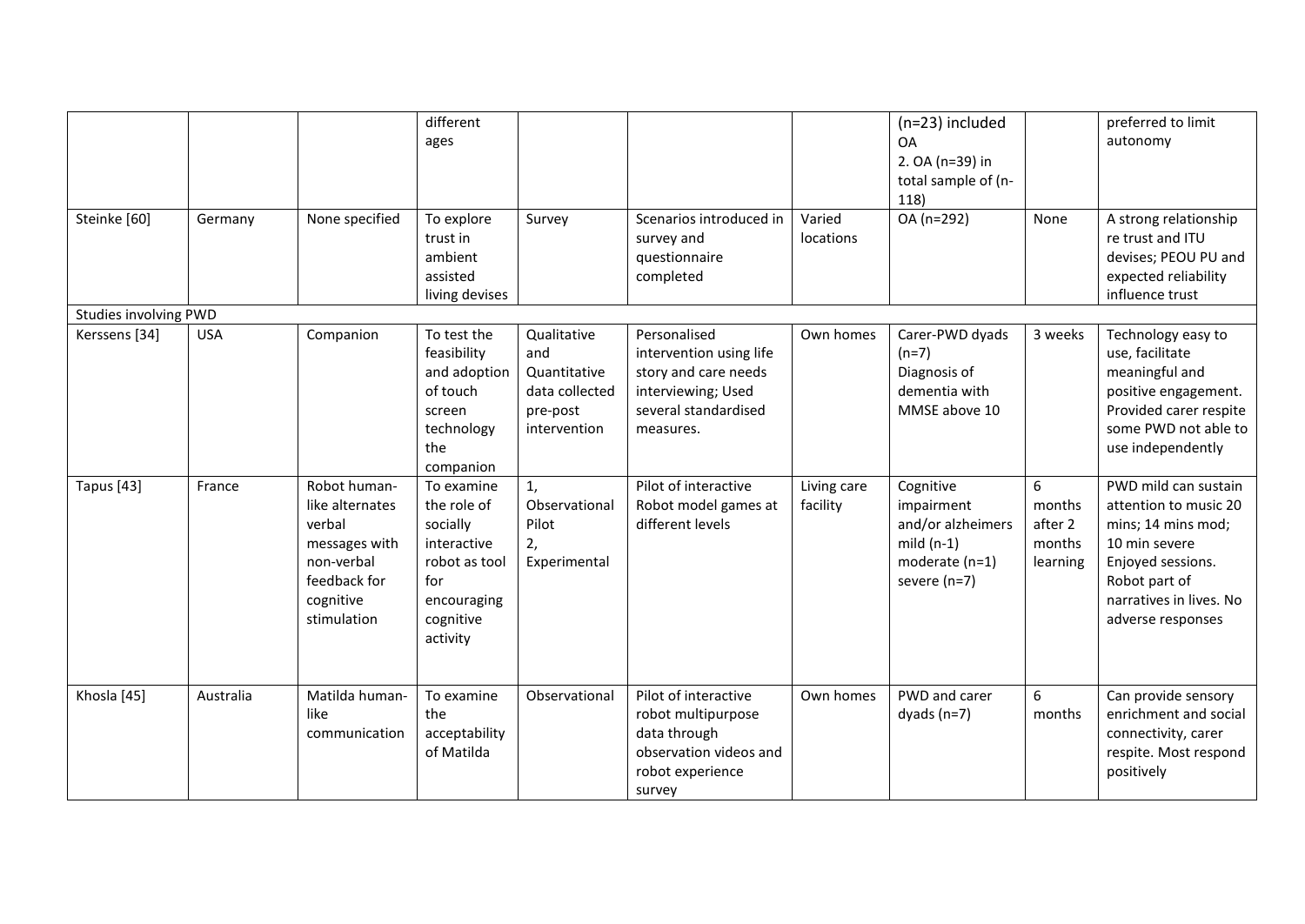| <b>Gross</b> [27]        | Netherlands | Companion<br>Able Robot                                    | To evaluated<br>the robot's<br>function and<br>acceptability            | Qualitative<br>field trial<br>evaluation,<br>Observational<br>approach | Semi structured<br>interview administered<br>couple lived in smart<br>home as if it were own<br>home supported by<br>robot                                           | <b>Smart Home</b><br>project test<br>house                                                        | Couples ( $n=4$ ): 1<br>person early<br>dementia or MCI<br>and their partner<br>in each couple                     | 2 days<br>for each<br>couple | Liked cognitive<br>training; became less<br>anxious with<br>exposure; liked it<br>prompting them with<br>tasks;                           |
|--------------------------|-------------|------------------------------------------------------------|-------------------------------------------------------------------------|------------------------------------------------------------------------|----------------------------------------------------------------------------------------------------------------------------------------------------------------------|---------------------------------------------------------------------------------------------------|--------------------------------------------------------------------------------------------------------------------|------------------------------|-------------------------------------------------------------------------------------------------------------------------------------------|
| McColl [59]              | Canada      | Brian 2.1                                                  | To<br>investigate<br>acceptability<br>of Brian                          | Observations<br>of interactions<br>and<br>questionnaire                | Preliminary study<br>measured duration and<br>engagement in<br>interaction - card<br>game and help feeding,<br>acceptance and<br>attitudes towards<br>robot measured | Long term<br>care facility                                                                        | Mild Alzheimer's<br>disease, mild<br>cognitive<br>impairments, and<br>normal cognitive<br>control group (n=<br>40) | 2 days                       | Majority PWD<br>engaged and<br>complied with the<br>robot's prompts. High<br>scores high on<br>attitudes PE, and<br>perceived sociability |
| Yamazaki [50]            | Denmark     | Telenoid<br>teleoperated<br>android<br>minimalist          | To evaluate<br>the<br>effectiveness<br>of Telenoid                      | Observational<br>and<br>interviewing                                   | Introduced robots and<br>observed interaction                                                                                                                        | Own homes                                                                                         | $OA(n=1)$ mild<br>dementia (n=1)<br>living alone                                                                   | 2 hours                      | Positively received                                                                                                                       |
| Begum [32]               | Canada      | Prototype robot<br>Ed tele-<br>operated<br>assistive robot | To assess<br>feasibility of<br>a robot.                                 | Experimental                                                           | Completed task of<br>washing hands and<br>making a cup of tea<br>prompted by the robot<br>then interviewed                                                           | <b>iDAPT</b><br>HomeLab at<br>Toronto<br>Rehabilitatio<br>n Institute<br>eldercare<br>institution | PWD (n=5) living<br>in own home<br>MMSE scores<br>9,24,25,25,18 and<br>carer partners                              | <b>Brief</b>                 | Almost all positive<br>about it. Robot has to<br>meet needs.                                                                              |
| Moyle [9]                | Australia   | $Giraff -$<br>telepresence<br>robot                        | To assess the<br>feasibility of<br>using GIraff<br>in long term<br>care | Mixed<br>Methods                                                       | Verbal and none verbal<br>behaviour observed<br>during calls with<br>relatives using Giraff<br>and interviewed<br>participants                                       | Long term<br>care                                                                                 | $PWD$ (n=5) and<br>families, how<br>dementia<br>diagnosed not<br>specified                                         | Weekly<br>for $6$<br>weeks   | High level of<br>engagement and<br>minimal negative<br>emotions. Enjoyed<br>experience and<br>opportunities to<br>reduce social isolation |
| Cohen-<br>Mansfield [52] | <b>USA</b>  | Robotic animals<br>included in<br>stimuli                  | To examine<br>the impact of<br>different<br>social stimuli              | Quasi<br>experimental.<br>Comparisons                                  | Impact of attributes of<br>social stimuli<br>Observational<br>Measurement of                                                                                         | 7 different<br><b>Nursing</b><br>Homes                                                            | PWD (n=193)<br>MMSE averaged<br>7.2 (SD: 6.3,<br>range: 0-23)                                                      | Short                        | Significantly Longer<br>engagement with<br>social stimuli. Social<br>attributes of stimuli                                                |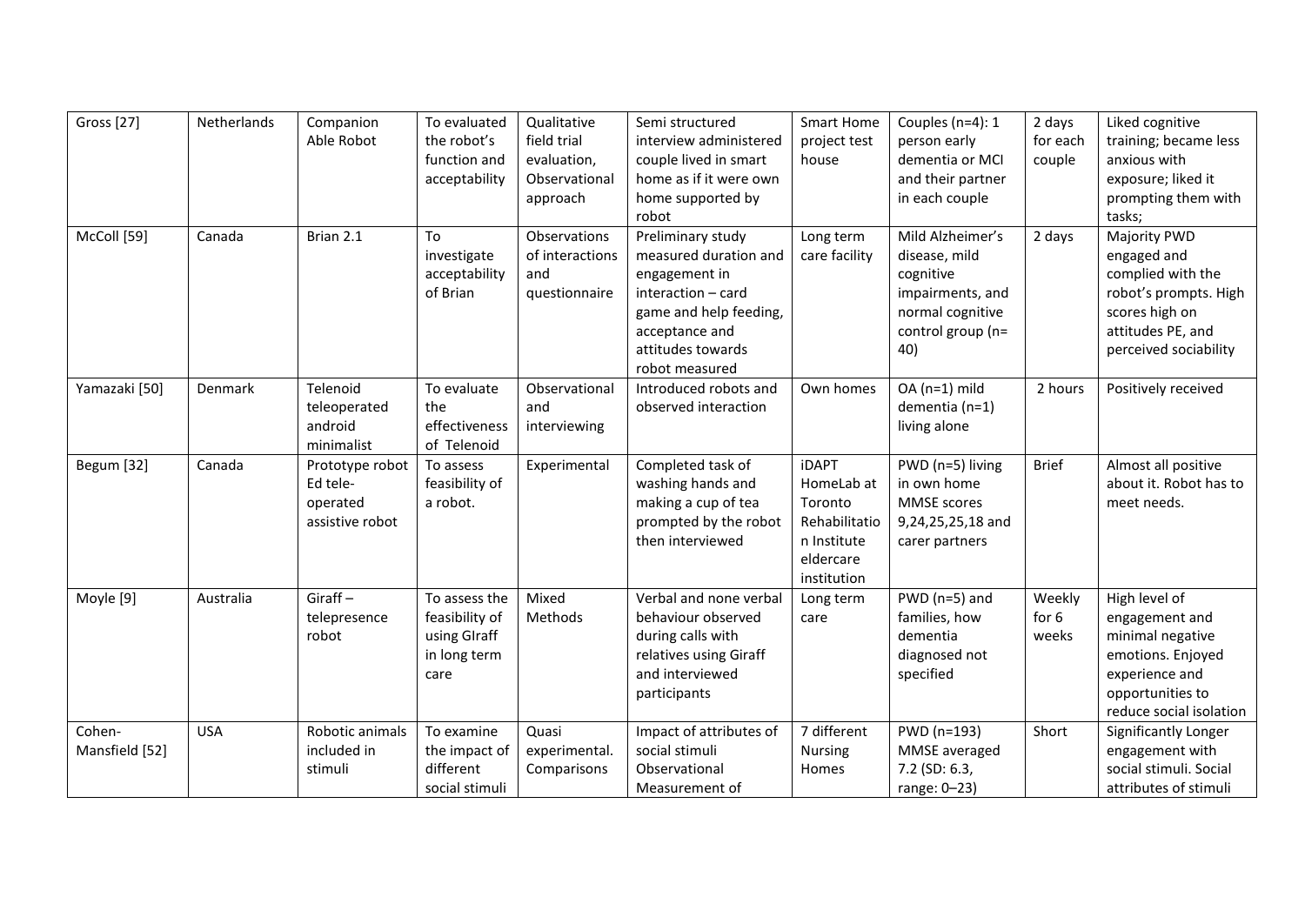|                |             |                           | on<br>engagement<br>of PWD                                                                     | made through<br>observation       | Engagement (OME)<br>(Cohen-Mansfield et<br>al., 2009) [53]; 23<br>stimuli presented twice<br>over a period of 3<br>weeks (4 daily)        |                            | ADL performance,<br>Minimum Data Set<br>(MDS; Morris et<br>al., 1991) [54],<br>averaged 3.6                        |                                                                 | are important for<br><b>PWD</b>                                                                                                                                        |
|----------------|-------------|---------------------------|------------------------------------------------------------------------------------------------|-----------------------------------|-------------------------------------------------------------------------------------------------------------------------------------------|----------------------------|--------------------------------------------------------------------------------------------------------------------|-----------------------------------------------------------------|------------------------------------------------------------------------------------------------------------------------------------------------------------------------|
| Heerink [47]   | Netherlands | Dinosaur Cat<br>Seal Bear | To elicit and<br>specify<br>requirement<br>s of robot<br>assisted<br>therapy<br>robot          | Observational                     | Compared responses<br>to robots;                                                                                                          | Institutional<br>living    | Moderate<br>dementia. No<br>details given                                                                          | Short                                                           | Difficulties observing<br>responses of PWD.<br>Individuals'<br>preferences varied.<br>Carers open to<br>alternatives to PARO                                           |
| Robinson [44]  | New Zealand | Guide/Paro                | To explore<br>reactions to<br>2 robots and<br>determine<br>how could<br>be made<br>more useful | Qualitative<br>Cross<br>sectional | <b>Encouraged interaction</b><br>after demonstration.<br>Videoed and<br>thematically coded<br>this. Interview with<br>relatives and staff | Secure<br>Dementia<br>Unit | $PWD$ (n=10) how<br>diagnosed and<br>severity not<br>stated.<br>Relatives (n=11)<br>Staff ( $n=5$ )                | 10 to 15<br>mins                                                | Paro preferred to<br>Guide. In this setting<br>robots need to be<br>simple easy to use,<br>stimulating and<br>entertaining.                                            |
| Sabanovic [78] | <b>USA</b>  | Paro                      | To evaluate<br>Paro in<br>behavioural<br>therapy in<br>nursing<br>homes                        | Observational<br>Test retest      | Therapist group<br>sessions. Measured<br>baseline then<br>interaction levels after<br>and during<br>interventions                         | <b>Nursing</b><br>home     | PWD (n=10),<br>precise detail of<br>severity is not<br>given but<br>describing quite<br>severe debilitation        | weekly<br>session<br>for 7<br>weeks                             | Indirect benefits:<br>increased activity in<br>modalities of social<br>interaction, activity<br>levels steady growth<br>over study period.<br>Interpretive flexibility |
| Takayanagi [8] | Japan       | Paro                      | To compare<br>the<br>effectiveness<br>of Paro to a<br>stuffed lion                             | Experiment                        | Interacted with Paro or<br>non-robotic toy,<br>responses observed                                                                         | Nursing care<br>facility   | PWD (n=19) mild-<br>moderate 16.4<br>Hasegawa's<br>Dementia Scale<br>(similar to MMSE)<br>PWD (n=11)<br>severe 8.8 | 15 mins<br>with<br>robot<br>and toy<br>$3-6$<br>months<br>later | Both groups of PWD<br>more responsive to<br>robot                                                                                                                      |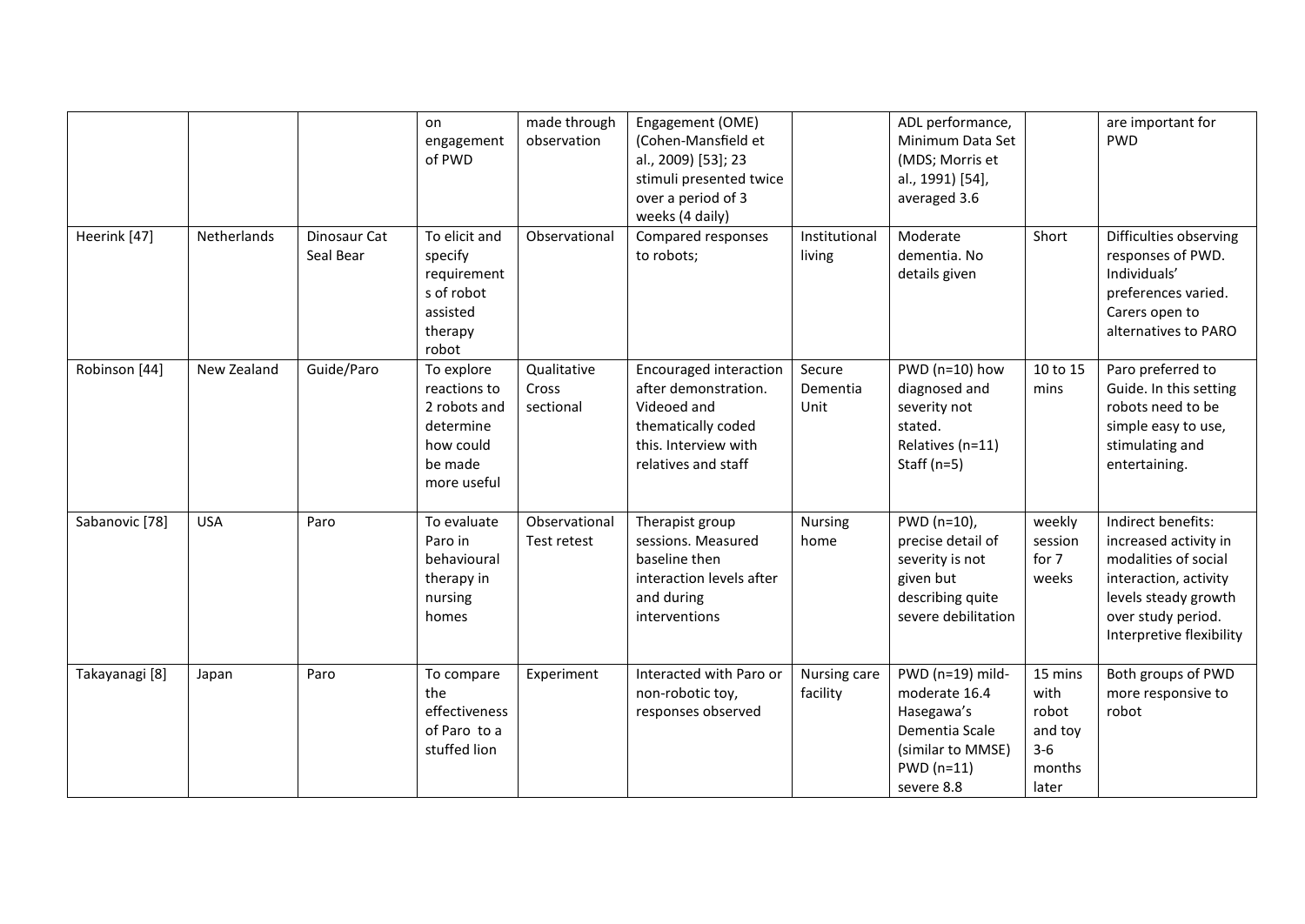| Campbell [36] | UK                         | Cat<br>Dog                                                                | To analyse<br>the benefits<br>and<br>disadvantage<br>s of using<br>robotic pets<br>in residential<br>care                                                                       | 2 Case Studies                                                                      | Introduced and<br>observed interactions<br>with robots                                                                          |                                                                   | PWD (n=4) severe<br>OA (n=1) diagnosis<br>not specified                          | Short                                                            | Can be ignored or<br>acknowledged by<br>some PWD                                                                                                                                                                         |
|---------------|----------------------------|---------------------------------------------------------------------------|---------------------------------------------------------------------------------------------------------------------------------------------------------------------------------|-------------------------------------------------------------------------------------|---------------------------------------------------------------------------------------------------------------------------------|-------------------------------------------------------------------|----------------------------------------------------------------------------------|------------------------------------------------------------------|--------------------------------------------------------------------------------------------------------------------------------------------------------------------------------------------------------------------------|
| Klein [6]     | 1.England and<br>2.Germany | 1.Paro<br>2. Pleo and Paro                                                | 1.To assess<br>feasibility of<br>using Paro to<br>stimulate<br>group<br>discussions<br>with PWD<br>2. Student<br>education<br>exploring<br>acceptability<br>of Pleo and<br>Paro | 1.Ethnography<br>2.6 health and<br>social work<br>university<br>student<br>projects | 1. Group discussions<br>observed and<br>interviews with staff<br>2. Group and individual<br>interventions                       | 1.Care<br>home<br>2.<br>Residential<br>care                       | 1. PWD (n=5)<br>2. Not specified<br>$(n=62)$                                     | 190<br>mins for<br>6 weeks<br>2.3<br>sessions<br>each<br>project | 1. All but 1 participant<br>accepted and valued<br>Paro and connected<br>emotionally. Authors<br>identified new quality<br>of interaction<br>2. Similar outcomes<br>for Pleo who was<br>accepted by most<br>participants |
|               |                            | Studies including Participants with Mild Cognitive Impairment             |                                                                                                                                                                                 |                                                                                     |                                                                                                                                 |                                                                   |                                                                                  |                                                                  |                                                                                                                                                                                                                          |
| Wu [44]       | France                     | Several Robots                                                            | To<br>investigate<br>how OA<br>perceive<br>robot's<br>appearance                                                                                                                | Qualitative<br>methods                                                              | Three videotaped<br>focus groups. OA<br>shown pictures of 26<br>robots and discussed<br>opinions. Shown video<br>clip of robot. | Hospital<br>setting                                               | $OA(n=8)$<br>$MCI(n=7)$                                                          | None                                                             | Acceptance improved<br>if appearance related<br>to function. Ethical<br>concerns.                                                                                                                                        |
| Pino [45]     | France                     | RobuLAB 10 a<br>social assistive<br>robot.<br>Pictures of<br>other robots | Investigate<br>the opinions<br>and attitudes<br>of three<br>stakeholder                                                                                                         | Mixed<br>Methods                                                                    | Robot demonstration<br>and scenarios<br>presented. Focus<br>group discussion and<br>questionnaires                              | Community<br>based, MCI<br>and Carer<br>participants<br>recruited | $OA(n=8)$<br>Carers (n=7)<br>OA with MCI<br>(n=10) clinically<br>diagnosed using | 1.5 to 2<br>hour<br>sessions                                     | ITU higher in future<br>than present. Carers<br>and OA with MCI<br>higher PU and ITU<br>than Customisation is                                                                                                            |
|               |                            |                                                                           | groups                                                                                                                                                                          |                                                                                     | administered                                                                                                                    | through a                                                         | European                                                                         |                                                                  | important Identified                                                                                                                                                                                                     |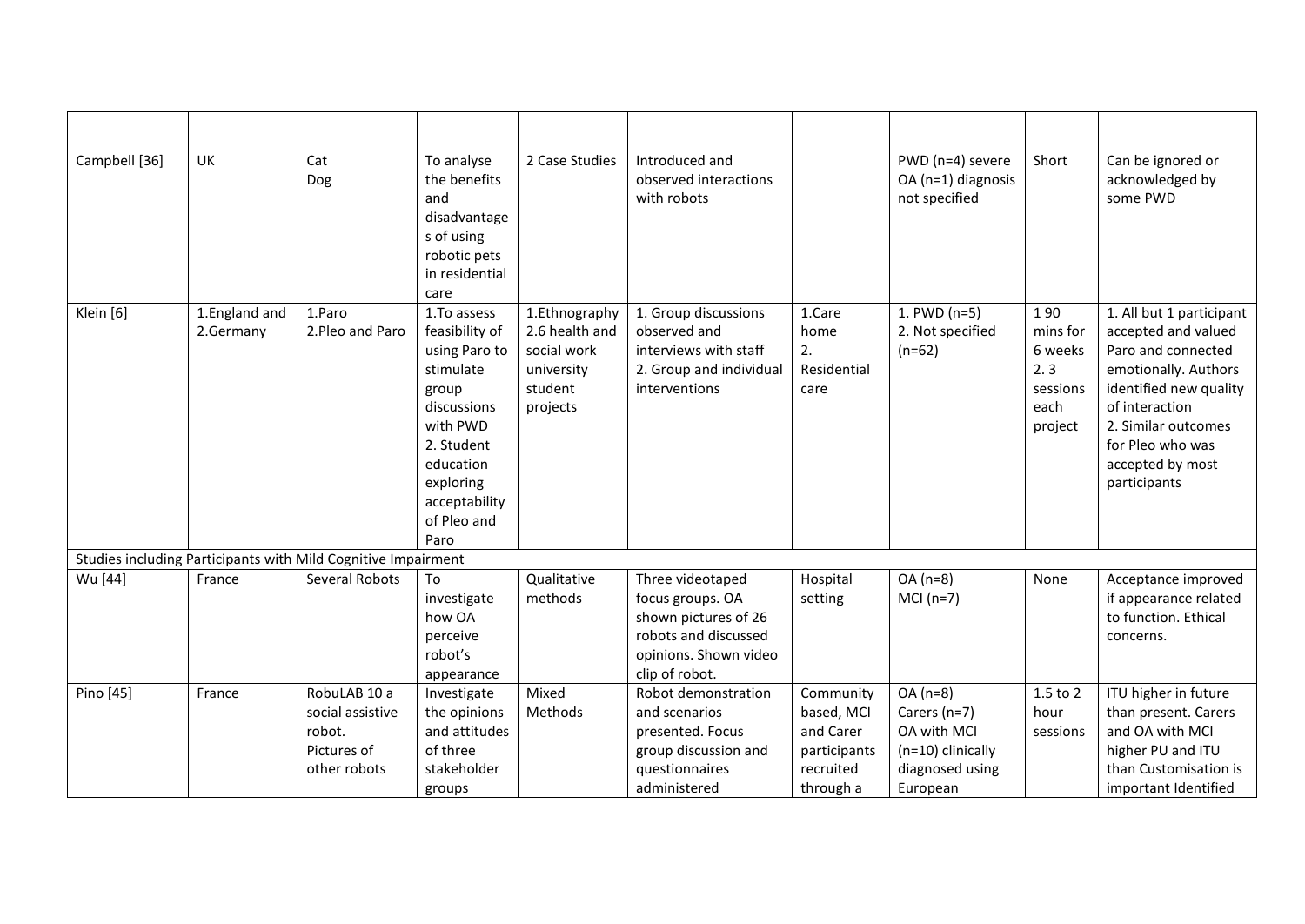|              |            |          | towards a     |               |                          | memory         | Consortium on        |          | barriers to adoption    |
|--------------|------------|----------|---------------|---------------|--------------------------|----------------|----------------------|----------|-------------------------|
|              |            |          | social        |               |                          | clinic.        | Alzheimer's          |          | also.                   |
|              |            |          | assistance    |               |                          |                | Disease Working      |          |                         |
|              |            |          | robot         |               |                          |                | Group on MCI         |          |                         |
| Granata [46] | France     | Kompai   | To ascertain  | Observational | Goal to assess usability | Living at      | $MCI(n=11)$          | Short    | OA with MCI can use     |
|              |            |          | the user      | and           | of 2 services shopping   | home           | diagnosed            | task     | applications with       |
|              |            |          | skills, needs | Experimental  | list and agenda SAR      |                | according to         | related  | adaptations             |
|              |            |          | and           |               | Experimental tasks on    |                | Peterson et al       |          |                         |
|              |            |          | preferences   |               | PC tablet                |                | criteria without     |          |                         |
|              |            |          | for an        |               |                          |                | sensory deficit,     |          |                         |
|              |            |          | interface     |               |                          |                | behavioural or       |          |                         |
|              |            |          | using user    |               |                          |                | psychiatric          |          |                         |
|              |            |          | centred       |               |                          |                | conditions OA        |          |                         |
|              |            |          | design        |               |                          |                | (n=11) Volunteers    |          |                         |
|              |            |          | processes.    |               |                          |                | recruited from       |          |                         |
|              |            |          |               |               |                          |                | memory clinic        |          |                         |
| Wu [3]       | France     | Kompai   | To provide    | Mixed         | Shown how to use         | Living         | OA with MCI (n=5)    | Once a   | Both groups rated       |
|              |            |          | recommenda    | Methods       | robot then observed      | Laboratory     | diagnosed with       | week for | robot similarly able to |
|              |            |          | tions         |               | using it                 |                | MCI, according to    | 4 weeks  | learn MCI took longer.  |
|              |            |          | regarding     |               |                          |                | Petersen's criteria, |          | Social influence found  |
|              |            |          | robot         |               |                          |                | and OA ( $n=5$       |          | important to            |
|              |            |          | appearance.   |               |                          |                |                      |          | acceptance              |
| Chang [47]   | <b>USA</b> | Paro     | To explore    | Observational | Group meetings with      | <b>Nursing</b> | Cognitive            | Met      | Paro's presence         |
|              |            |          | the social    | Study         | therapist videoed        | Home           | impairment mild      | weekly   | encouraged physical     |
|              |            |          | and           |               | therapist encouraged     |                | to severe (n=10)     | for 8    | activity and            |
|              |            |          | behavioural   |               | to interact with Paro    |                |                      | weeks    | interaction             |
|              |            |          | mechanism     |               |                          |                |                      |          |                         |
|              |            |          | behind        |               |                          |                |                      |          |                         |
|              |            |          | therapeutic   |               |                          |                |                      |          |                         |
|              |            |          | effects of    |               |                          |                |                      |          |                         |
|              |            |          | Paro          |               |                          |                |                      |          |                         |
| Wu [64]      | France     | No robot | To explore    | Not stated    | Questionnaire            |                | Volunteers (n= 30)   | None     | Needs not clearly       |
|              |            | present  | OA needs      |               | administered via         |                | subjective           |          | identified. Cognitive   |
|              |            |          | and           |               | interview to             |                | memory               |          | stimulation             |
|              |            |          | preferences   |               | investigate feasibility  |                | complaints           |          | programme most          |
|              |            |          | for an        |               | of an assistive robot to |                |                      |          |                         |
|              |            |          |               |               |                          |                |                      |          |                         |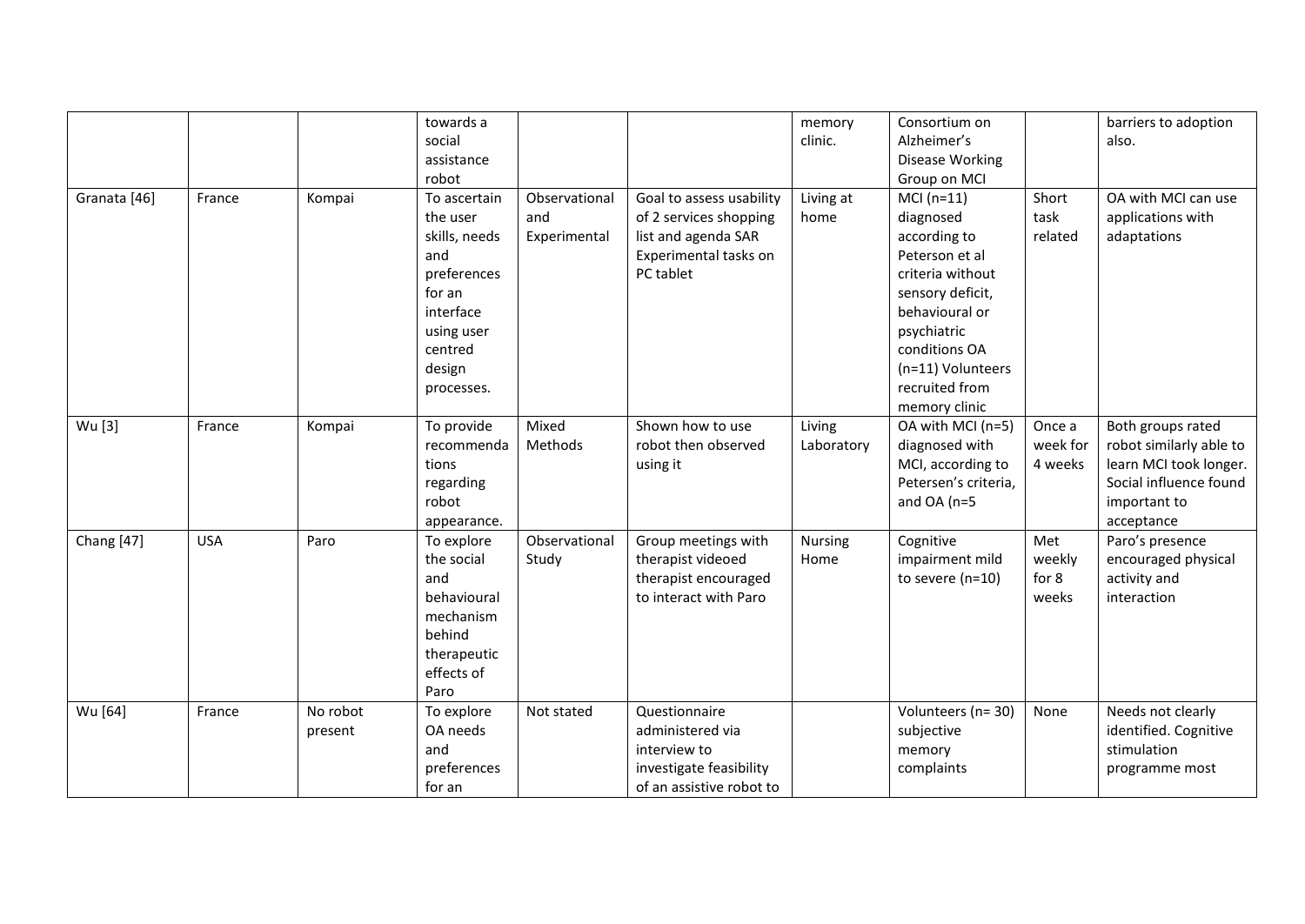|  | assistive | support elderly at    | attending memory | highly valued and fall |
|--|-----------|-----------------------|------------------|------------------------|
|  | robot.    | home. Establish needs | clinic           | detection, help call   |
|  |           | and preferences       |                  |                        |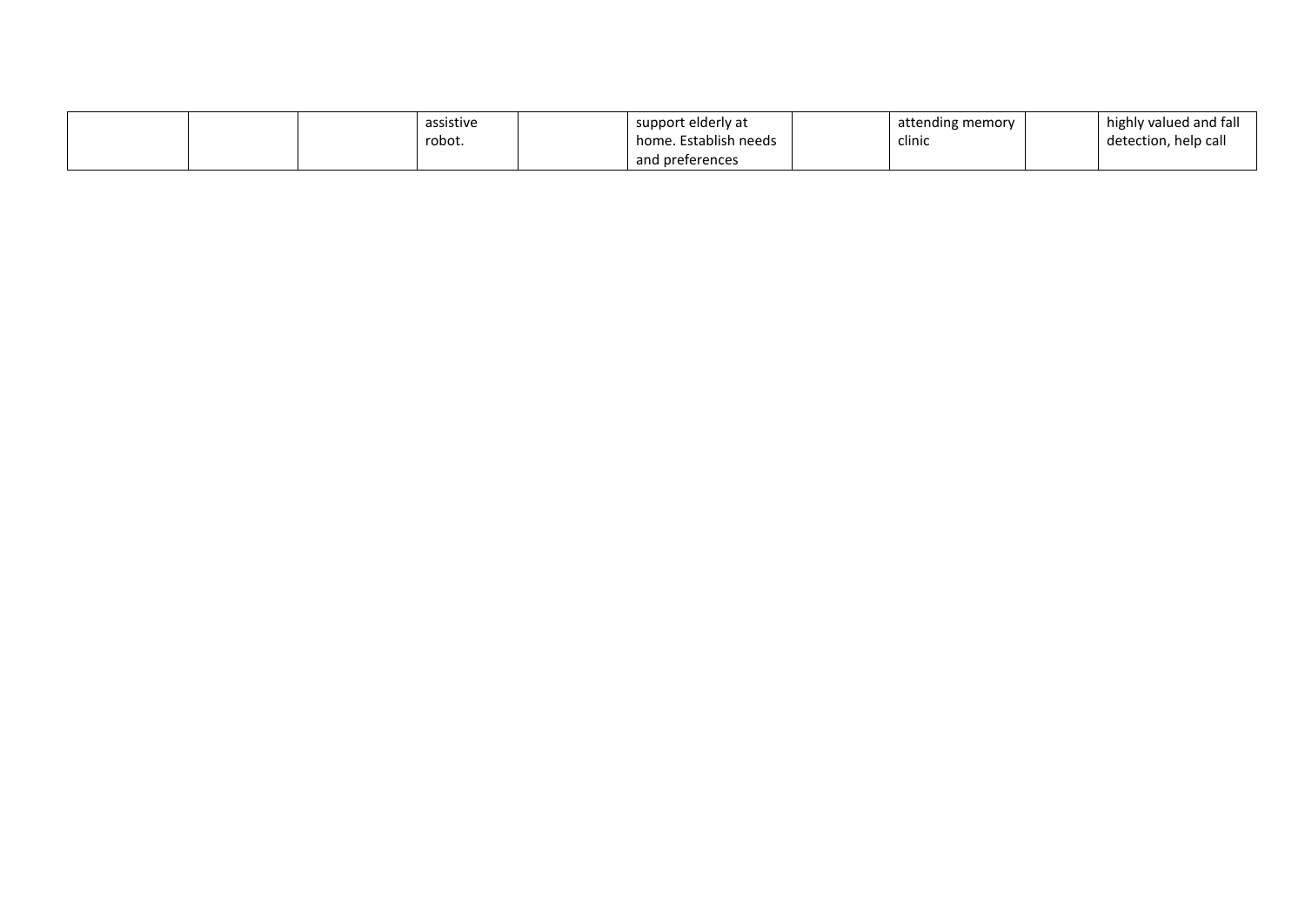Funding: The research leading to these results has received funding from the European Union Horizons 2020–the Framework Programme for Research and Innovation (2014-2020) under grant agreement 643808 Project MARIO 'Managing active and healthy aging with use of caring service robots".

Conflict of Interest: The authors declare that they have no conflict of interest.

# References

1. Prince M, Guerchet M, Prina M, (2013) Policy Brief for Heads of Government: The Global Impact of Dementia 2013–2050. Alzheimer's disease International (ADI), London.

2. Wimo A, Prince M, (2010) World Alzheimer Report: The Global Economic Impact of Dementia. Alzheimer's Disease International (ADI), London.

3. Alzheimers Society (2015) What is Mild Cognitive Impairment, Factsheet 47. https://www.alzheimers.org.uk. Accessed 18<sup>th</sup> June 2017

4. Mordoch E, Osterreicher A, Guse L, Roger K, Thompson G (2013) Use of social commitment robots in the care of elderly people with dementia: a literature review. Maturitas 74 (1):14-20. doi:10.1016/j.maturitas.2012.10.015

5. Chang W-L, Sabanovi S, Huber L (2013) Use of Seal-like Robot PARO in Sensory Group

Therapy for Older Adults with Dementia IEEE Robotics & Automation Magazine

6. Klein B, Cook G (2012) Emotional Robotics in Elder Care – A Comparison

of Findings in the UK and Germany. In: al. SSGe (ed) Emotional Robotics in Elder Care. Springer-Ver, Berline Heidelberg, pp 108-116

7. Sung HC, Chang SM, Chin MY, Lee WL (2015) Robot-assisted therapy for improving social interactions and activity participation among institutionalised older adults: a pilot study. Asia Pac Psychiatry 7 (1):1-6. doi:10.1111/appy.12131

8. Takayanagi K, Kirita T, Shibata T (2014) Comparison of Verbal and Emotional Responses of Elderly People with Mild/Moderate Dementia and Those with Severe Dementia in Responses to Seal Robot, PARO. Front Aging Neurosci 6:257. doi:10.3389/fnagi.2014.00257

9. Moyle W, Cooke M, Jones C, O'Dwyer S, Sung B (2013) Assistive technologies as a means of connecting people with dementia. International Psychogeriatrics 25:S21-22

10. Dautenhahn K (2007) Socially intelligent robots: dimensions of human-robot interaction. Philos Trans R Soc Lond B Biol Sci 1480:679-704

11. Stafford R (2013) The contribution of people's attitudes and perceptions to the acceptance of eldercare robots. The University of Auckland,

12. Broadbent E, Tamagawa R, Kerse N, Knock B, Patience A, MacDonal B (2009) Retirement home staff and residents' preferences for healthcare robots. Paper presented at the 18th IEEE International Symposium on Robot and Human Interactive Communication

# Toyama Japan, 27th Oct

13. Spiekman, M. E., Haazebroek, P., & Neerincx, M. A. (2011, November). Requirements and platforms for social agents that alarm and support elderly living alone. In *International Conference on Social Robotics* (pp. 226-235). Springer, Berlin, Heidelberg.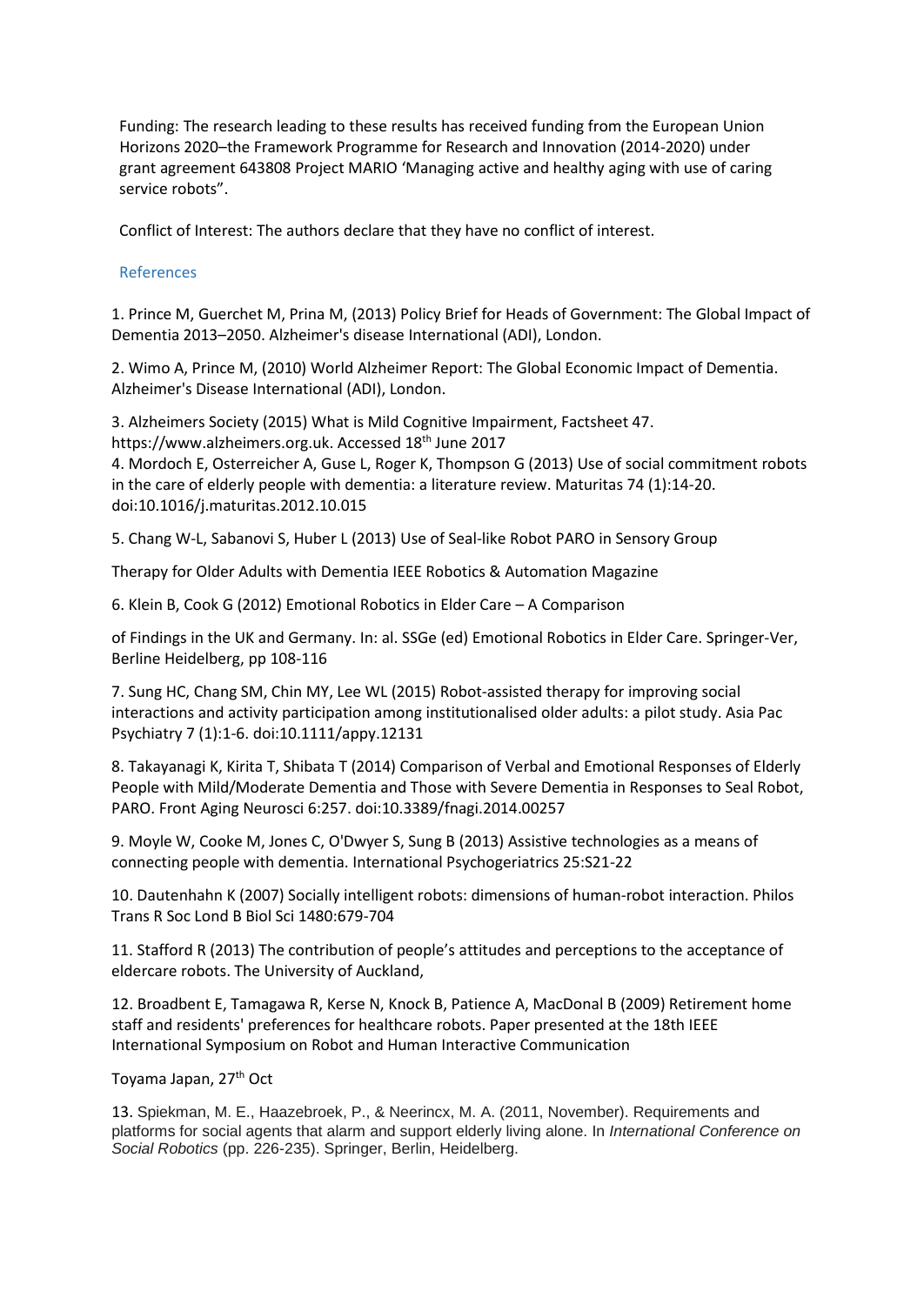14. Frennert S Eftring H. Östlund B, (2013) Older People's Involvement in the Development of a Social Assistive Robot, in: G. Herrmann, M.J. Pearson, A. Lenz, P. Bremner, A. Spiers, U. Leonards (Eds.) Social Robotics: 5th International Conference, ICSR 2013, Bristol, UK, October 27-29, 2013, Proceedings, Springer International Publishing, Cham, pp. 8-18.

15. Heerink M, Krose B, Evers V, Wielinga B, (2010) Assessing Acceptance of Assistive Social Agent Technology by Older Adults: the Almere Model. Int J Soc Robot 2: 361-375.

16. Heerink M (2011) Exploing the influence of Age, Gender, Education and COmputer Experience on Robot Acceptance by Older Adults. Paper presented at the HRI'11, Lausanne Switzerland, March 6- 9th

17. Young J, Hawkins R, Sharlin E, Igarashi T (2009) Toward Acceptable Domestic Robots: Applying Insights from Social Psychology. Int J Soc Robot 1:95-108

18. Flandorfer, P. (2012). Population ageing and socially assistive robots for elderly persons: the

importance of sociodemographic factors for user acceptance. *International Journal of Population*

*Research, 2012*, 1-13. doi:10.1155/2012/829835

19. Scopelliti M, Giuliani MV, Fornara F (2004) Robots in a domestic setting: a psychological approach. Univ Access Inf Soc 4:146-155

20. Shibata T (2012) Therapeutic Seal Robot as Biofeedback Medical Device. Proceedings of the IEEE 100 (8):2527-2538

21. Stafford R, MacDonald B, Jayawardena D, Wegner D, Broadbent E (2013) Does the robot have a mind? Mind perception and attitudes towards robots predict use of an eldercare robot. Int J of Soc Robot, 6: 17-32

22. Takayama L, (2011) Perspectives on agency: Interacting with and through personal robots, In Zacarias, M. & Oliveira, J. V. (Eds.), Human-Computer Interaction: The Agency Perspective (pp. 195- 214). Springer Berlin Heidelberg.

23. Stafford R, Broadbent E, Jayawardena C, Unger U, Kuo I, Igic A, Wong R, Kerse N, Watson C, MacDonald B (2010) Improved robot attitudes and emotions at a retirement home after meeting a robot. . Paper presented at the RO-MAN International Symposium on Robots and Human Interaction, Viareggio, Italy,

24. Arras K, Cerqui D (2005) Do we want to share our lives and bodies with robots? A 2000-people survey. Technical Report Nr 0605-001 Autonomous Systems Lab

Swiss Federal Institute of Technology, EPFL,

25. Nomura T, Sugimoto K, Syrdal DS, Dautenhahn K (2012) Social Acceptance of Humanoid Robots in Japan: A Survey for Development of the Frankenstein Syndorome Questionnaire. Paper presented at the 12th IEEE\_RAS International Conference on Humanoid Robots, Osaka Japan, 29th-1st Dec

26. de Graaf MMA, Allouch SB, Klamer T (2015) Sharing a life with Harvey: Exploring the acceptance of and relationship-building with a social robot. Computers in Human Behavior 43:1-14. doi[:http://dx.doi.org/10.1016/j.chb.2014.10.030](http://dx.doi.org/10.1016/j.chb.2014.10.030)

27. Gross H, Schroeter C, Mueller S, Bley A, Langner T, Volkhardt M, Einhorn E, Merten M, Huijnen C, Heuvel Hvd, Berlo AC (2012) Further Progress towards a Home Robot Companion for People with Mild Conitive Impairment. Paper presented at the IEEE International COnference on Systems, Man and Cybernetics, COEX Seoul Korea, 14-17th October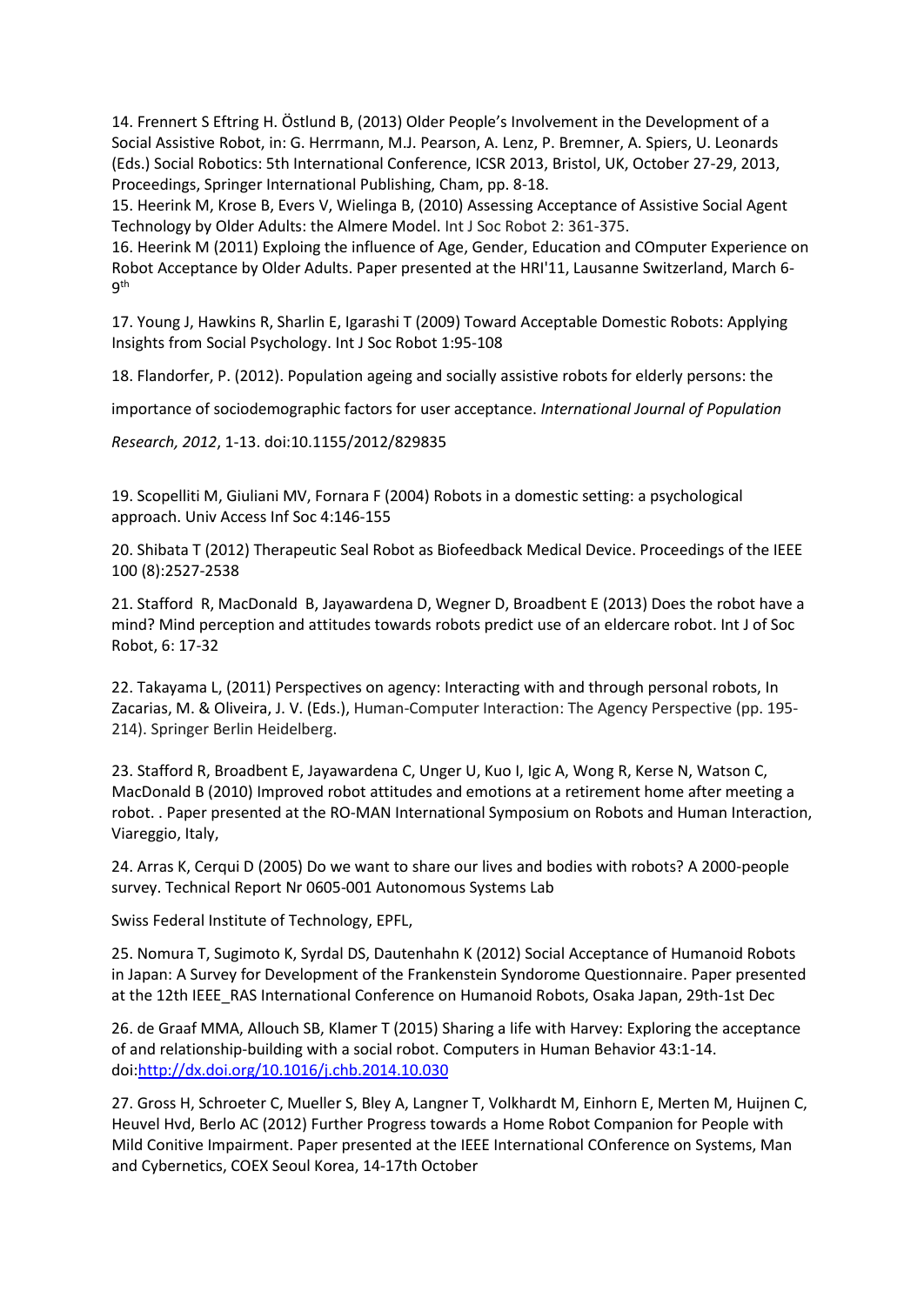28. Pfadenhauer M, Dukat C (2015) Robot Caregiver or Robot-Supported Caregiving? International Journal of Social Robotics 7 (3):393-406. doi:10.1007/s12369-015-0284-0

29. Stafford R, MacDonald B, Broadbent E (2012) Identifying specific reasons behind unmet needs may inform more specific eldercare robot design. Paper presented at the 4th International Conference on Social Robotics ICSR

30. Pino M, Boulay M, Jouen F, Rigaud A-S (2015) 'Are we ready for robots that care for us?' Attitudes and opinions of older adults toward socially assistive robots. Frontiers in Aging Neuroscience 7 (141):1-15

31. Mitzner TL, Chen TL, Kemp CC, Rogers WA (2014) Identifying the Potential for Robotics to Assist Older Adults in Different Living Environments. Int J Soc Robot 6 (2):213-227. doi:10.1007/s12369- 013-0218-7

32. Begum M, Wang R, Huq R, Mihailidis A (2013) Performance of Daily Activities by Older Adults with Dementia: The Role of an Assistive Robot. Paper presented at the IEEE International Conference on Rehabilitation Robotics, Seattle, Washington, USA, June 24-26

33. Sääskilahti K, Kangaskorte R, Pieska S, Jauhiainen J, Luimula M (2012) Needs and User Acceptance of Older Adults For Mobile Service Robot. Paper presented at the IEEE RO-MAN: THe 21st IEEE International Symposium on Robot and Human Interactive Communication, Paris, France, September 9th-13th

34. Kerssens C, Kumar R, Adams A, Knott C, Metalenas L, Sanford J, Rogers W (2015) Personalized Technology to Support Older Adults With and ithout

Cognitive Impairment Living at Home. American Journal Of Alzheimers Disease and Other Dementias 30 (1):85-97

34. Davis F, Bagozzi R, Warshaw P, (1989) User Acceptance of Computer Technology. A Comparison of Two Theoretical Models, Management Science 35: 982-1003

35. Campbell A (2011) Dementiacare:couldanimal robotsbenefitresidents? Nursing and Residential Care 13 (12):602-606

36. Campbell A, (2011) Dementia care: could animal robots benefit residents? Nursing and Residential Care 13: 602-604

37. Sääskilahti K, Kangaskorte R, Pieska S, Jauhiainen J, Luimula M, (2012) Needs and User Acceptance of Older Adults For Mobile Service Robot, in: IEEE RO-MAN: The 21st IEEE International Symposium on Robot and Human Interactive Communication, Paris, France

38. Khosla, R., Chu, M. T., Kachouie, R., Yamada, K., Yoshihiro, F., & Yamaguchi, T. (2012, October). Interactive multimodal social robot for improving quality of care of elderly in Australian nursing homes. In *Proceedings of the 20th ACM international conference on Multimedia* (pp. 1173- 1176). ACM.

39. Torta E, Werner F, Johnson D, Juola J, Cuijpers R, Bazzani m, Oberzaucher J, Lemberger J, Lewy H, Bregman J (2014) Evaluation of a Small Socially-Assistive Humanoid Robot in Intelligent Homes for the Care of the Elderly. J Intell Robot Syst 76:57-71

40. Granata C, Pino M, Legouverneur G, Vidal JS, Bidaud P, Rigaud AS (2013) Robot services for elderly with cognitive impairment: testing usability of graphical user interfaces. Technol Health Care 21 (3):217-231. doi:10.3233/THC-130718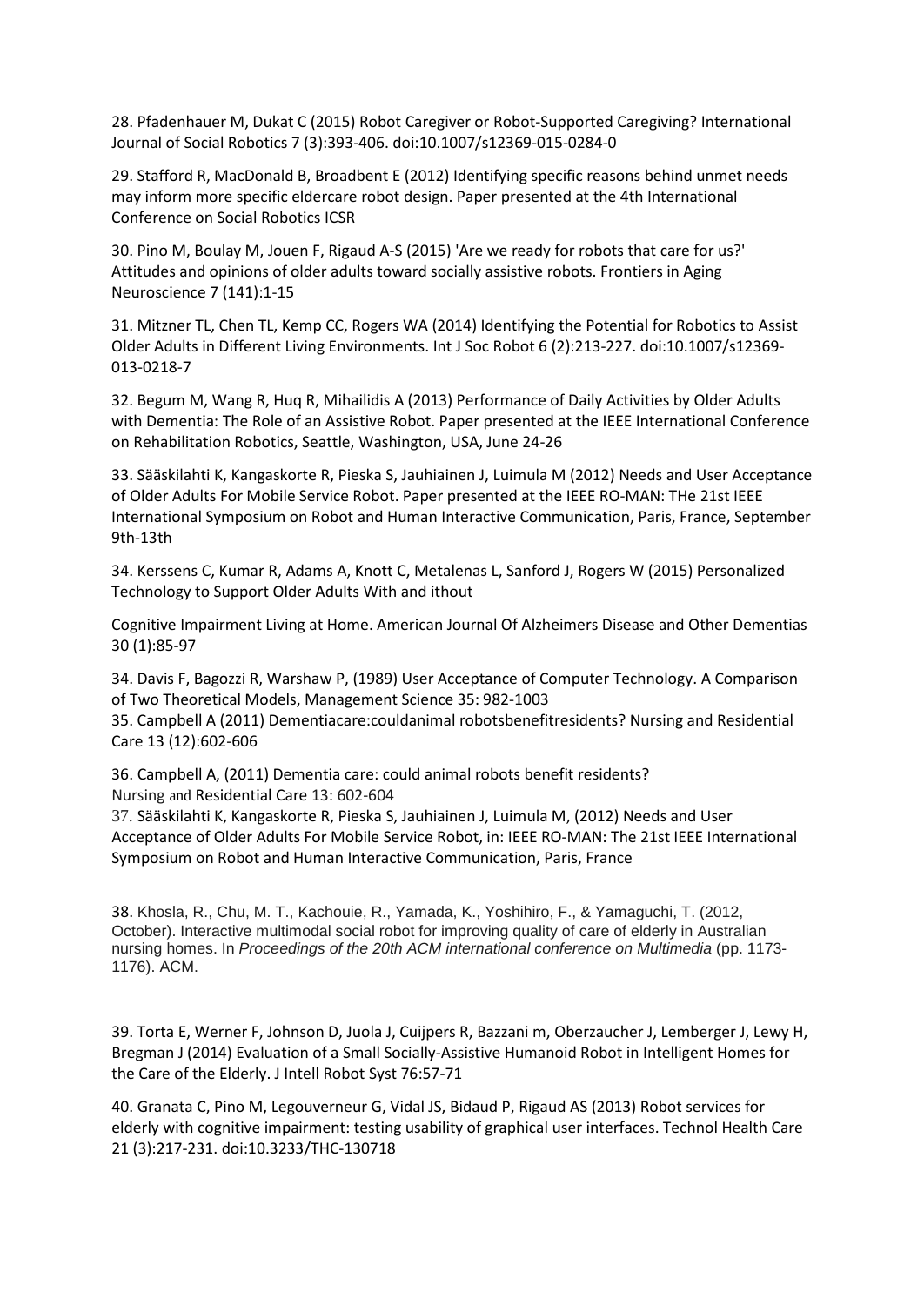41. Heerink M, Kröse B, Evers V, Wielinga B The influence of a robot's social abilities on acceptance by elderly users. In: RO-MAN 2006 - The 15th IEEE International Symposium on Robot and Human Interactive Communication, Hatfield, 2006. pp 521-526. doi:10.1109/ROMAN.2006.314442

42. Heerink M, Krose B, Wielinga B, Evers V (2008) Enjoyment, Intention to Use And Actual Use of a Conversational Robot by Elderly People Paper presented at the HRI'08, Amsterdam Netherlands, March 12-15th

43. Tapus A, Tapus C, Mataric M (2009) The Rold of Physical Embodiment of a Therapist Robot for Individuals with Cognitive Impairments. Paper presented at the The 18th IEEE International Symposium on Robot and Human Interactive Communication, Toyama Japan, Sept. 27th - Oct. 2nd

44. Robinson H, MacDonald B, Kerse N, Broadbent E (2013) Suitability of Healthcare Robots for a Dementia Unit and Suggested Improvements. Journal of the American Medical Directors Association 14 (1):23-40

45. Khosla R, Khanh N, Chu M-T, Ieee (2014) Assistive Robot Enabled Service Architecture to Support Home-Based Dementia Care. In: 2014 Ieee 7th International Conference on Service-Oriented Computing and Applications. IEEE International Conference on Service-Oriented Computing and Applications. pp 73-80. doi:10.1109/soca.2014.53

46. Mori M, (2012) The Uncanny Valley, IEEE Robotics and Automation Magazine, 19: 98-100.

47. Heerink M, Albo-Canals J, Valenti-Soler M, Martinez-Martin P, Zondag J, Smits C, Anisuzzaman S, (2013) Exploring Requirements and Alternative Pet Robots for Robot Assisted Therapy with Older Adults with Dementia, in: Herrmann G, Pearson MJ, Lenz A, Bremner P, Spiers A, Leonards U (Eds.) Social Robotics, ICSR 2013: 104-115.

48. Stafford R, MacDonald B, Broadbent E, (2014) Older people's prior robot attitudes influence evaluations of a conversational robot. Int J Soc Robot 6: 281-297. 49. DiSalvo C, Gemperle F, Forlizzi H, Kiesler S (2002) All Robots Are Not Created Equal: The Design and Perception of Humanoid Robot Heads. DIS

50. Yamazaki R, Nishio S, Ishiguro H, Nørskov M, Ishiguro N, Balistreri G (2014) Acceptability of a Teleoperated Android by Senior Citizens in Danish Society. International Journal of Social Robotics 6 (3):429-442. doi:10.1007/s12369-014-0247-x

51. Walters ML, Dautenhahn K, Woods SN, Koay KL, Boekhorst RT, Lee D, (2006) Exploratory studies on social spaces between humans and a mechanical-looking robot. Connection Science 18: 429-439. 52. Cohen-Mansfield J, Thein K, Dakheel-Ali M, Rigier N, Marx M (2010) The Value of Social Attributes of Stimuli for Promoting Engagement in Persons With Dementia. The Journal of Nervous and Mental Disease 198 (8):586-592

53. Cohen-Mansfield J, Dakheel-Ali M, Marx MS (2009) Engagement in persons with dementia: The concept and its measurement. *Am J Geriatr Psychiatry*. 17:299 –307.

54. Morris J, Hawes C, Murphy K, Nonemaker S, Phillips C, Fries B, Mor V (1991) *MDS Resident Assessment.* Natick (MA): Eliot Press.

55. Brandon M (2012) Effect of Robot-User Personality Matching on the Acceptance of Domestic Assistant Robots for Elderly. Masters, University of Twente,

56. Amirabdollahian F, Op Den Akker R, Bedaf S, Bormann R, Draper H, Evers V, Gelderblom GJ, Ruiz CG, Hewson D, Hu N, Iacono I, Koay KL, Krose B, Marti P, Michel H, Prevot-Huille H, Reiser U, Saunders J, Sorell T, Dautenhahn K, (2013) Accompany: Acceptable robotics COMPanions forAgeiNG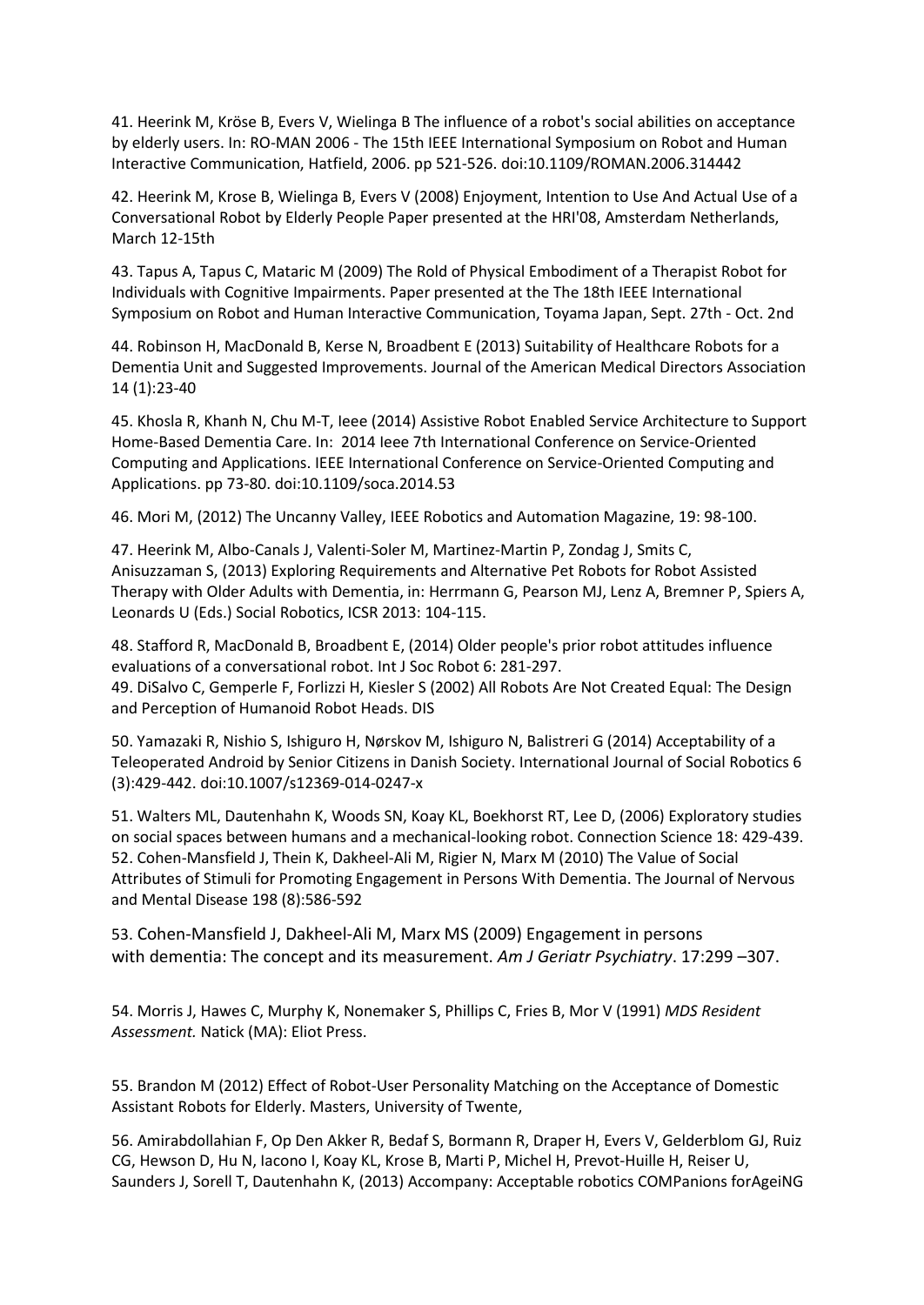Years - Multidimensional aspects of human-system interactions, in: 2013 6th International Conference on Human System Interactions, HSI 2013, June 6, 2013 - June 8, 2013, IEEE Computer Society, Gdansk, Sopot, Poland: 570-577.

57. Amirabdollahian F, Akker Rod, Bedaf S, Bormann R, Draper H, Evers V, Perez JG, Gelderblo GJ, Ruiz CG (2013) Assistive technology design and development for acceptable robotics companions for ageing years. PALADYN Journal of Behavioural Robotics 4 (2):94-112

58. Sakai Y, Nonaka Y, Yasuda K, Nakano Y (2012) Listener Agent for Elderly Peolpe with Dementia. Paper presented at the HRI'12, Boston Massachausetts USA, March 5-8th2012

59. McColl D, Wing-Yue, Louie G, Nejat G (2013) Brian 2.1 A Socially Assistive Robot for the Elderly and Cognitively Impaired. IEEE Robotics and Automation Magazine (March):74-83

60. Steinke F, Bading N, Fritsch T, Simonsen S (2014) Factors influencing trust in Ambient Assisted Living Technology: A scenario-based analysis. Gerontechnology 12 (2):81-100

61. Alaiad A, Zhou L (2014) THe determinants of home healthcare robots adoption: An empirical investigation. International Journal of Medical Informatics 83:825-840

62. Wu Y-H, Wrobel J, Cornuet M, Kerherve H, Damnee S, Rigaud A-S (2014) Acceptance of an assistive robot in older adults: a mixed-method study of human–robot interaction over a 1-month period in the living lab setting. CLinical Interventions in Aging:801-811

63. Neven L (2010) 'But obviously not for me': Robots, laboratories and the defiant identity of elder test users. Sociol Health Illn 32 (2):335-347. doi:10.1111/j.1467-9566.2009.01218.x

64. Wu Y-H, Faucounau V, Boulay M (2010) Robotic agents for supporting community-dwelling elderly people with memory complaints: Perceived

needs and preferences. Health Informatics Journal 17 (1):33-40

65. Frennert S, Eftring H, Ostlund B, (2013) Older People's Involvement in the Development of a Social Assistive Robot, in: Herrmann G, Pearson M, Lenz A, Bremner P, Spiers A, Leonards U, (Eds.) 5th International Conference, ICSR 2013, Springer, Bristol United Kingdom: 8-18.

66. Pfadenhauer M, Dukat C, (2015) Robot Caregiver or Robot-Supported Caregiving? The Performative Deployment of the Social Robot PARO in Dementia Care. Int J of Soc Robots 7: 393-406. 67. Khosla R, Chu MT, Kachouie R, Yamada K, Yoshihiro F, Yamaguchi T, (2012) Interactive multimodal social robot for improving quality of care of elderly in Australian nursing homes, in: 20th ACM International Conference on Multimedia, MM 2012, October 29, 2012 - November 2, 2012, Association for Computing Machinery, Nara, Japan :1173-1176.

68. Sakai Y, Nonaka Y, Yasuda K, Nakano YI, (2012) Listener agent for elderly people with dementia, in: 7th Annual ACM/IEEE International Conference on Human-Robot Interaction, HRI'12, March 5, 2012- March 8, 2012, Association for Computing Machinery, Boston, MA, United states : 199-200. 69. Wu YH, Faucounau V, Boulay M, (2010) Robotic agents for supporting community-dwelling elderly people with memory complaints: Perceived needs and preferences. Health Informatics Journal 17: 33-40.

70. Bamford C, Bruce E, (2000) Defining the outcomes of community care: the perspectives of older people with dementia and their carers. Aging and Society 20: 543-570.

71. McKillop J, Wilkinson H, (2004) Make it easy on yourself! Advice to researchers from someone with dementia on being interviewed. Dementia 3: 117-125.

72. Bartlett R, (2012) Modifying the diary interview method to research the lives of people with dementia. Qualitative Health Research 22: 1717-1726.

73. Lloyd V, Gatherer A, Kalsy S, (2006) Conducting qualitative interview research with people with expressive language difficulties. Qualitative Health Research 16: 1386-1404.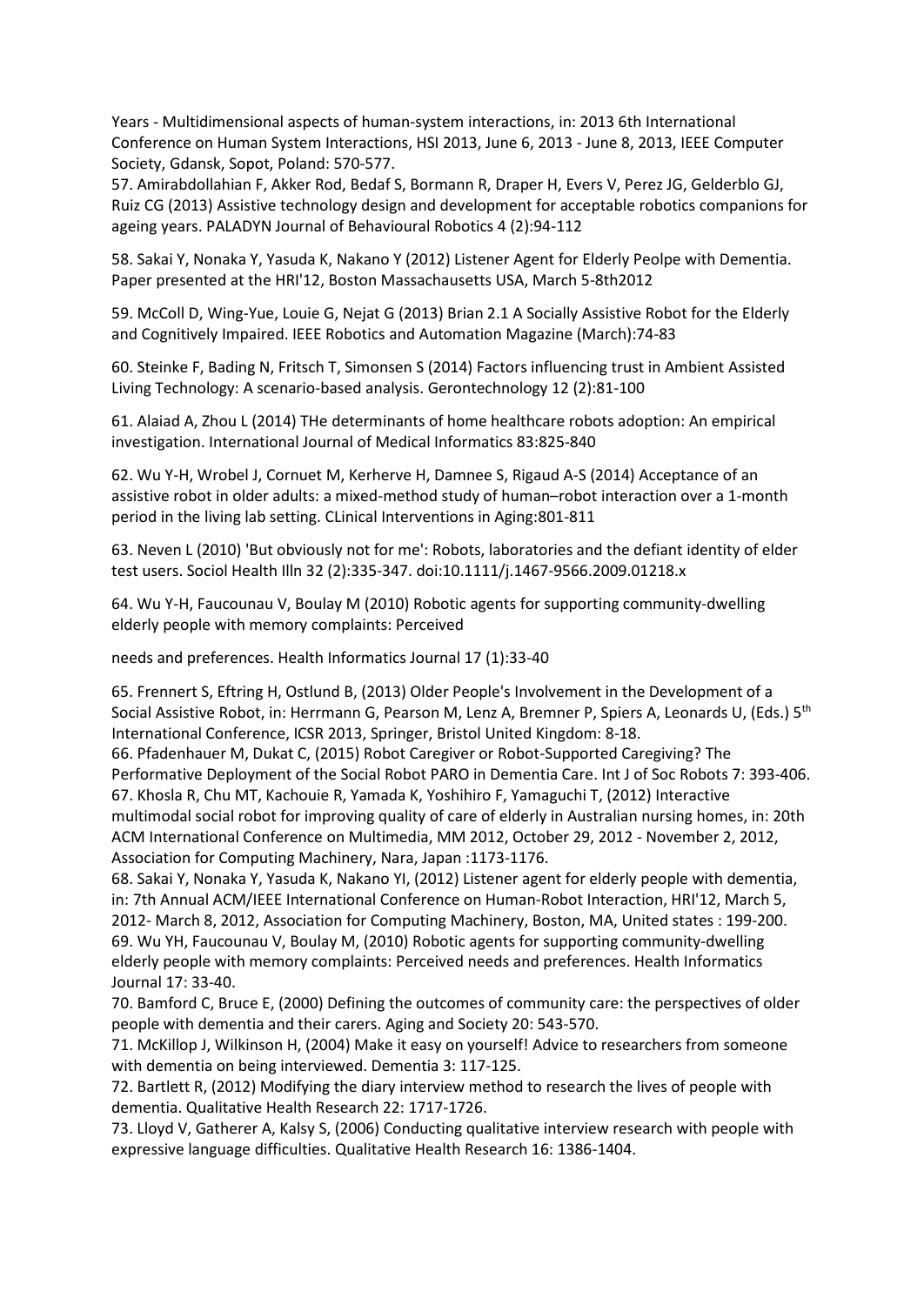74. Hubbard G, Downs MG, Tester S, (2003) Including older people with dementia in research: Challenges and strategies. Aging and Mental Health 7: 351-362.

75. Murphy K, Jordan F, Hunter A, Cooney A, Casey D (2015) Articulating the strategies for maximising the inclusion of people with dementia in qualitative research studies. Dementia 14 (6):800–824

76. Cowdell F, (2008) Engaging older people with dementia in research: myth or possibility. International Journal of Older People Nursing 3: 29-34.

77. Wing-Yue, Louise G, McColl D, Nejat G (2014) Acceptance and Attitudes Toward a Human-like Socially assistive Robot by Older Adults. Assistive Technology: The Offical Journal Of RESNA 26 (3):140-150

78. Sabanovic S, Bennett C, Chang W-L, Huber L (2013) PARO Robot Affects Diverse Interaction Modalities in Group Sensory Therapy for Older Adults with Dementia. Paper presented at the IEEE International Conference on Rehabilitation Robotics, Seattle, Washington, USA, 24-26 June 2013

## Biographies

Sally Whelan RGN, MA (Nurse Education) is a PhD Candidate at the National University of Ireland, Galway. She has worked as a Registered Nurse in clinical practice since 1986 and earned an MA in Nurse Education at the School of Nursing and Midwifery, Galway in 2014. She teaches on postgraduate clinical education programmes. Her research explores the potential for robotic technologies to increase the resilience and social connectedness of people living with dementia.

Professor Emeritus KATHLEEN MURPHY has a clinical background in older people's services and Emergency Department Nursing and she held posts at clinical nurse manager level in both. For the last 25 years she has worked in nursing education firstly in Oxford Brookes University UK and then in National University of Ireland, Galway, and is currently Professor of Nursing at NUI, Galway. Her research interests are in care of older people, dementia and chronic disease management. Her PhD work was focused on quality of care for older people. Her studies have focused on quality of life of older people living in residential care and the community, dementia, advanced nursing practice and chronic disease. Current studies include MARIO, a European study examining the use of assistive robots as companions for people with dementia, an evaluation of the implementation of mental health act in Ireland and a HRB funded project focused on ways of building resilience for people with dementia. She is currently an Emeritus Professor of Nursing in NUI, Galway.

Dr. Eva Barrett is a Government of Ireland Postdoctoral Fellow in the School of Nursing and Midwifery at the National University of Ireland, Galway. She holds a Bachelor of Science and a Doctorate in Physiotherapy from the University of Limerick. Dr. Barrett's research focuses on improving the physical activity levels of older adults in Irish nursing homes.

Cheryl Kruschke, EdD, MS, RN, CNE is an Associate Professor in the Loretto Heights School of Nursing, Rueckert-Hartman College for Health Professions, Regis University. Cheryl teaches in the nursing program at the Bachelors, Masters and Doctoral degree levels in the areas of Leadership and Management, Gerontology, Finance, Accounting, Economics and